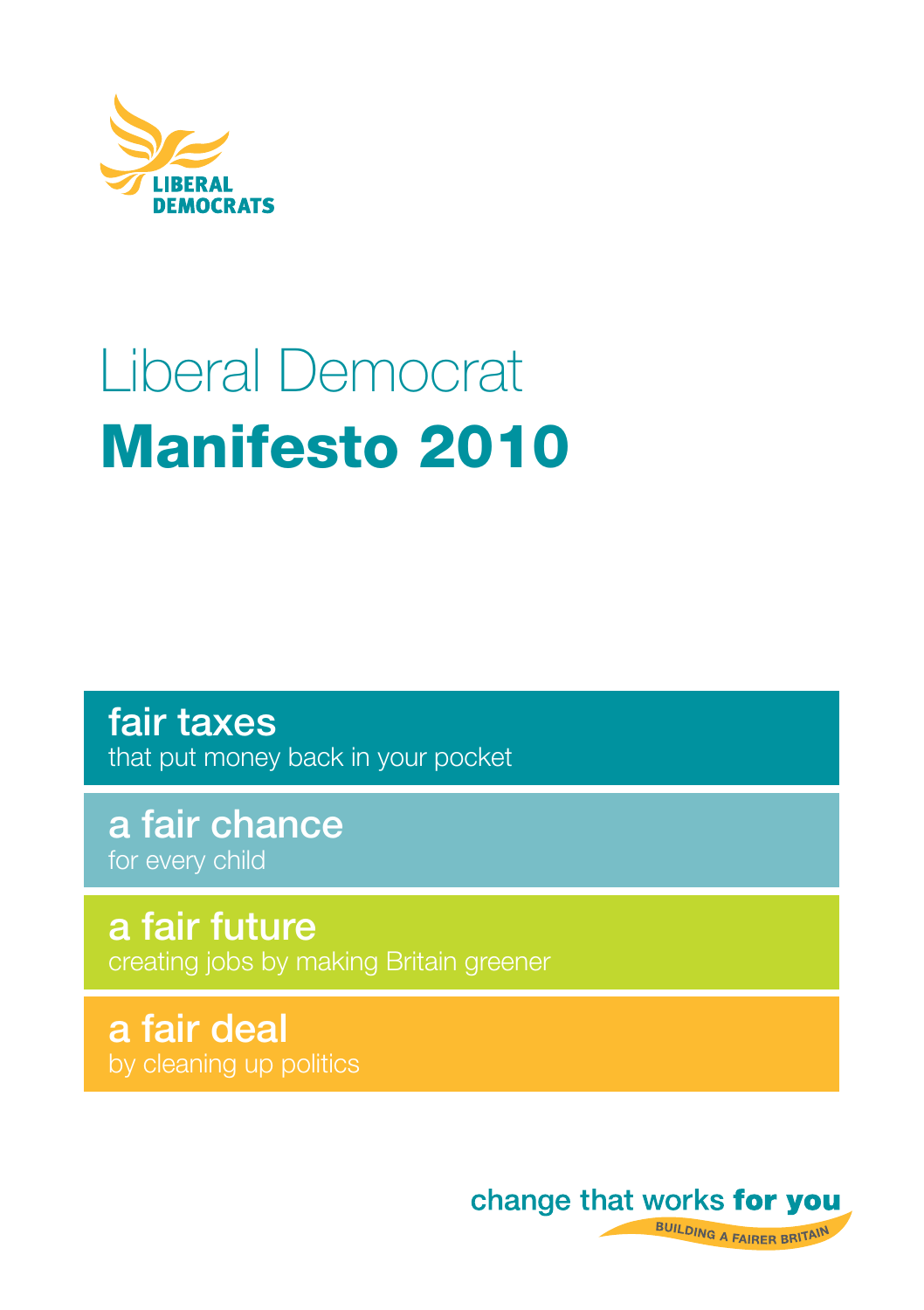# Liberal Democrat **Manifesto 2010**

# table of contents

| introduction by Nick Clegg        | 4   |
|-----------------------------------|-----|
| four steps to a fairer Britain    | 6   |
| our values                        | 8   |
| your money                        | 12  |
| your job                          | 20  |
| your life                         | 32  |
| your family                       | 48  |
| your world                        | 56  |
| your community                    | 70  |
| your say                          | 86  |
| credible and responsible finances | 96  |
| index                             | 104 |

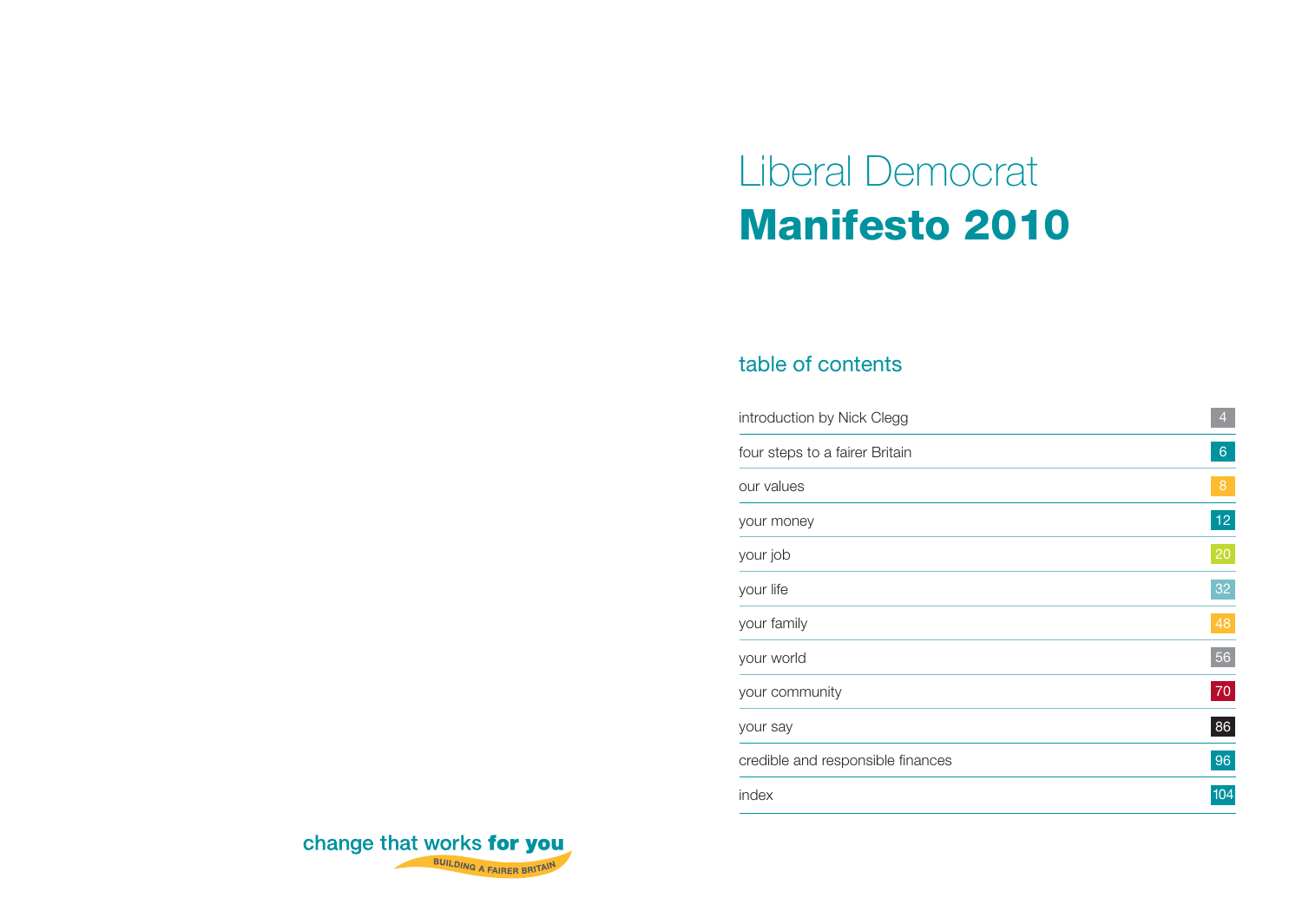

We've had 65 years of Labour and the Conservatives: the same parties taking turns and making the same mistakes, letting you down. It is time for something different. It is time for something better.

Dear Friend

Elections that can really make a difference don't come along very often. But this is one of them.

This May, you have an opportunity to shape the future of our country for the better. We've had 65 years of Labour and the Conservatives: the same parties taking turns and making the same mistakes, letting you down. They have taught people to expect little from politics, and get less.

#### **It is time for something different. It is time for something better.**

Doesn't it make you angry that after 65 years of red-blue government, a child's chances in life are still more determined by their parents' bank balance than by their own hopes and dreams? Doesn't it make you angry that the banks have been allowed to ride roughshod over our economy, and are still handing out bonuses by the bucket load? That politics is still the plaything of wealthy donors and corrupt MPs? That despite endless warm words from politicians, our climate is in danger? That the poorest are the ones who pay the biggest chunk of their income in tax?

I was brought up to believe that the way things are is not the way they have to be. I was brought up to believe that you should fight for what you believe in, and fight for change. So my message for you in this election is simple.

**Don't settle for low politics and broken promises: be more demanding. Set your sights on the Britain you want for your children and your grandchildren, and use your vote to make it happen.** 

Liberal Democrats are different. When it's come to the big decisions – on the banks, on the environment, on the war in Iraq – we are the only party that has called it right, every time.

Only Liberal Democrats have the big ideas for fundamental, structural changes in the way our country works to make it fair. Only Liberal Democrats will shake up the tax system to put £700 back in the pockets of tens of millions of low and middle-income families, paid for by ensuring the wealthy pay their fair share. Only Liberal Democrats will break up the banks and start Britain building things again, creating a sustainable economy that no longer threatens our planet's future. Only Liberal Democrats will invest in our schools to give every child, no matter their background, a fair start in life. And only Liberal Democrats will sort out our rotten political system once and for all.

A strong vote for the Liberal Democrats means the end of red-blue, blue-red politics. It means the end of the stitch-up between the two old parties. It means the beginning of real change that works for you.

Sest wither.<br>Aliar Clays

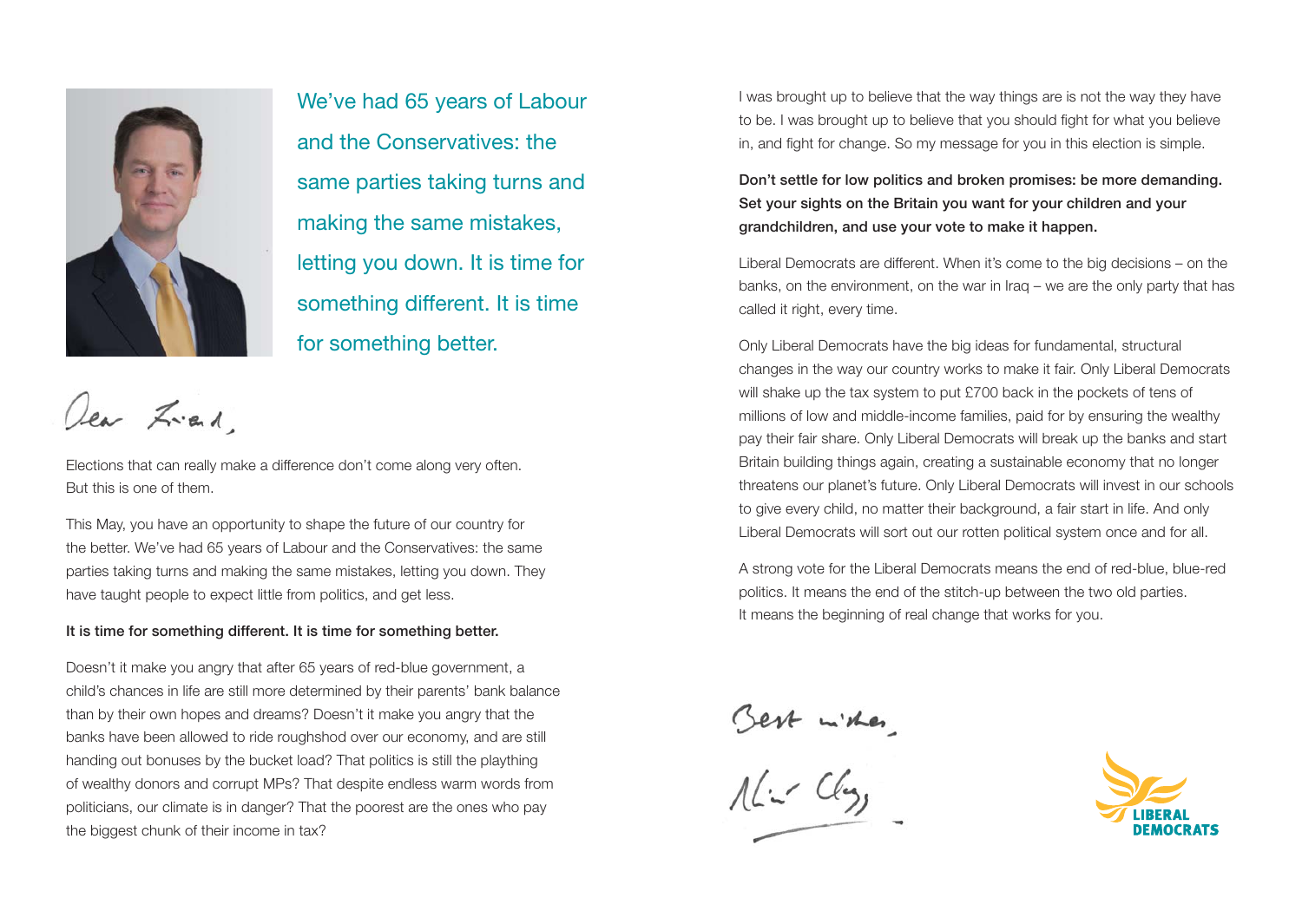# our first priorities:

# **4 steps to a fairer Britain**

# fair taxes

# that put money back in your pocket

- The first £10,000 you earn tax-free: a tax cut of £700 for most people
- 3.6 million low earners and pensioners freed from income tax completely
- Paid for in full by closing loopholes that unfairly benefit the wealthy and polluters

# a fair future

## creating jobs by making Britain greener

- Break up the banks and get them lending again to protect real businesses
- Honesty about the tough choices needed to cut the deficit
- Green growth and jobs that last by investing in infrastructure

# a fair chance

# for every child

- Ensure children get the individual attention they need by cutting class sizes
- Made possible by investing £2.5 billion in schools targeted to help struggling pupils
- Give schools the freedom to make the right choices for their pupils

# a fair deal

# by cleaning up politics

- Put trust back into politics by giving you the right to sack corrupt MPs
- Restore and protect hard-won British civil liberties with a Freedom Bill
- Overhaul Westminster completely: fair votes, an elected House of Lords, all politicians to pay full British taxes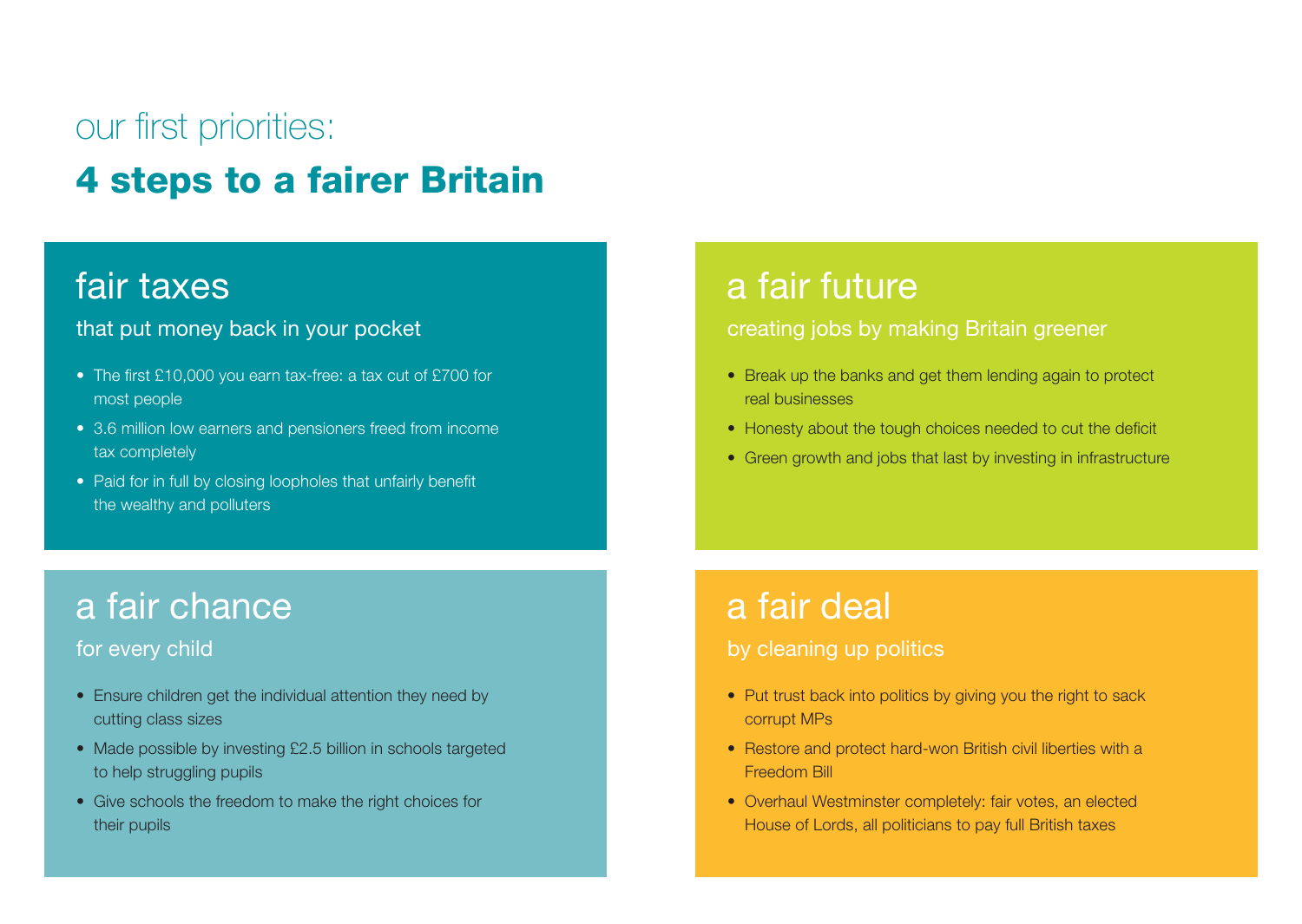### introduction: our values

This election can be and must be a turning point for Britain. This must be a moment of great change, so that we emerge from the recession as a fairer, greener, stronger and more united society. To do that, we need to be clear and honest about the failures that caused the problems we face, and set a clear, hopeful course for a different, better future.

Britain is struggling to emerge from a long and difficult recession. Families are finding it hard to make ends meet. Millions are unemployed, and millions more have taken pay cuts or reduced hours to stay in their jobs. And there are deeper problems too. Britain, for all its many strengths, is still too unequal and unfair, a country where the circumstances of your birth and the income of your parents still profoundly affect your chances in life. Our children's future is threatened by climate change, which we have done far too little to stop. And the political system is in crisis.

#### **Britain needs a fresh start. We need hope for a different, better future.**

That is what this manifesto is all about. We believe that the future must be built on a different foundation: fairness. We believe that there are systemic failures that underlie every one of the major problems we face. And that gives us the chance to reshape our country, fundamentally, for the better.

Fairness is an essential British value. It is at the centre of how the vast majority of British people live their lives, but it has been forgotten by those at the top. Instead, greed and self-interest have held sway over the government and parts of the economy in recent decades. They have forgotten that growth must be shared and sustainable if it is to last.

**Our core aim is to hard-wire fairness back into national life. That way we can build a stronger society with growth that lasts, fairness and opportunity for all.**

# bringing back fairness

At the root of Britain's problems today is the failure to distribute power fairly between people. Political power has been hoarded by politicians and civil servants; economic power has been hoarded by big businesses. Both kinds of power have been stripped from ordinary citizens, leaving us with a fragile society marked by inequality, environmental degradation and boombust economics. If government merely tinkers at the edges – the Labour and Conservative approach – Britain's problems will not be solved. We can change this only with radical action.

The Liberal Democrat philosophy is built on a simple ambition: to distribute power fairly among people. From that goal of fairness spring the four priorities which form the backbone of this manifesto. Each will redistribute power of a different kind, be it economic, social, political or financial. **Each will change Britain for the better.**

Those four changes are spelt out in detail in this manifesto. They will make Britain the fair country people want it to be. They are:

- Fair taxes that put money back in your pocket.
- A fair chance for every child.
- A fair future, creating jobs by making Britain greener.
- A fair deal for you from politicians.

#### **our tax plan**

We propose the most radical tax reform in a generation, cutting taxes for millions paid for by closing loopholes at the top and increasing taxes on polluting aviation. No tax system should try to create total equality of income – but it can and should help redistribute wealth and power, to alleviate the worst excesses of inequality.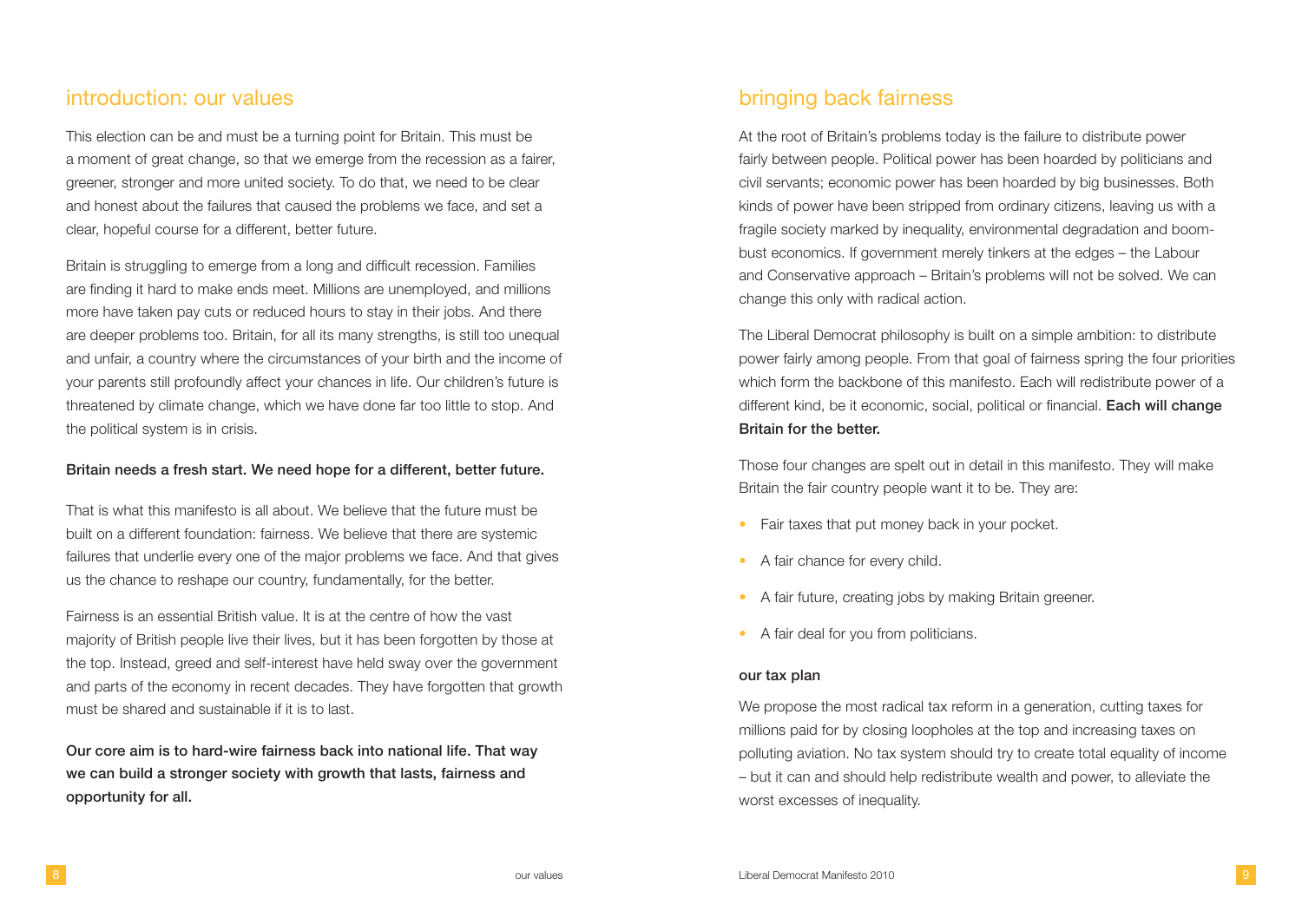#### **our schools plan**

We will give every child the fair start they deserve by providing cash to reduce class sizes and increase one-to-one tuition. This is the best way to ensure, over the long term, that every child has opportunities, no matter their background, their home town or their parents' bank balance.

#### **our economic plan**

Our vision is of a very different economy, balanced and sustainable both financially and environmentally. We will reduce the deficit, break up the banks, and ensure that Britain leads in developing the new green economy that the world needs.

#### **our plan for cleaning up politics**

The final change is the one that makes the others possible: political reform. The current system exists to block change. We will stamp out corruption and abuse by giving people power to sack corrupt MPs, end big money politics, and make sure those who seek to sit in Parliament pay full UK taxes. We will reinvigorate our democracy by dispersing power, breaking open Westminster and Whitehall and embracing fair votes for every level of election.

These four changes will transform Britain. They are our core priorities. The stronger we are as a party, the more power and influence we will have to make them happen, to change our country for the better. They are all essential to delivering real change in Britain.

## change that works for you

This manifesto is not limited to these four structural changes. It is a full programme for a Liberal Democrat government, setting out our approach to all public services, to fiscal discipline, and to Britain's place in the changing world.

In formulating our policies we have been driven by our one abiding concern: fairness. We know these are difficult times. But we also know there is a way out, a way to build a fairer, greener and stronger future.

It will take courage and commitment to make Britain truly fair for our children, and for the future. It will take an extraordinary government, different from every one that has come before. That is what the Liberal Democrats offer, which no other party can at this election.

**If you want real change, choose the Liberal Democrats.**

## a green future: protecting the planet

Liberal Democrats believe that protecting the environment is one of the greatest challenges this generation faces. We must hand on to our children a planet worth living on. That requires action across government – this is everybody's responsibility, not just one climate change minister's. It is because we believe concern for the environment is important in every part of people's lives that we have identified policies in every chapter of this manifesto to protect the planet. These policies are highlighted with green side tabs.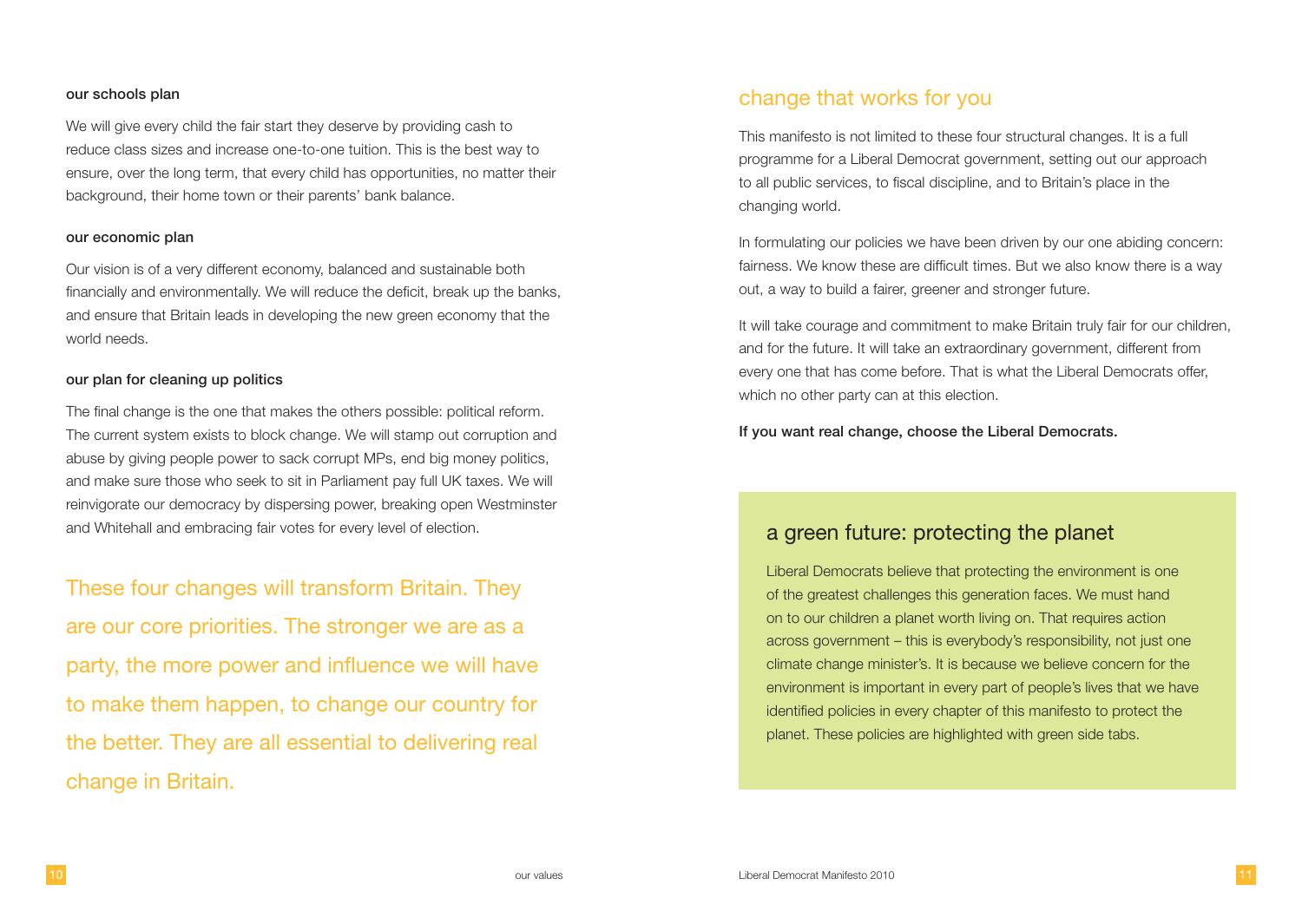# **your money.** Liberal

Democrats want to make the tax and benefits system fair, so that everyone, be they young or old, can afford to get by.



**BUILDING A FAIRER BRITAIN** 

change that works for you

# fair taxes and fair benefits to help every family get by

Liberal Democrats want to make the tax and benefits system fair, so that everyone, be they young or old, can afford to get by. We have plans for the most radical, far-reaching tax reforms in a generation.

These changes are desperately needed. Conservative and Labour governments have changed Britain into one of the most unequal societies in the developed world, where ordinary people struggle to make ends meet while the richest benefit from tax breaks. The poorest fifth of the population pay a higher proportion of their income in tax than the richest fifth.

We set out in this manifesto a clear plan to **bring the budget back under control**, being honest about the tough choices we need to take. We will **cut taxes for millions of working people and pensioners**, paid for by making sure that the very wealthy pay their fair share and that polluting air travel is properly taxed. We will boost the state pension **by immediately restoring the link with earnings** growth.

### tax fairness for everyone

Under a Liberal Democrat government, you will not have to pay any income tax on the first £10,000 you earn. This will put £700 back into the pockets of millions of people on low and middle incomes and free 3.6 million more people on low incomes from having to pay any income tax at all. In this way, we will help people who are struggling to make ends meet and provide an incentive to work and save.

#### **This change will be paid for by:**

• Giving tax relief on pensions only at the basic rate, so that everyone gets the same tax relief on their pension contributions.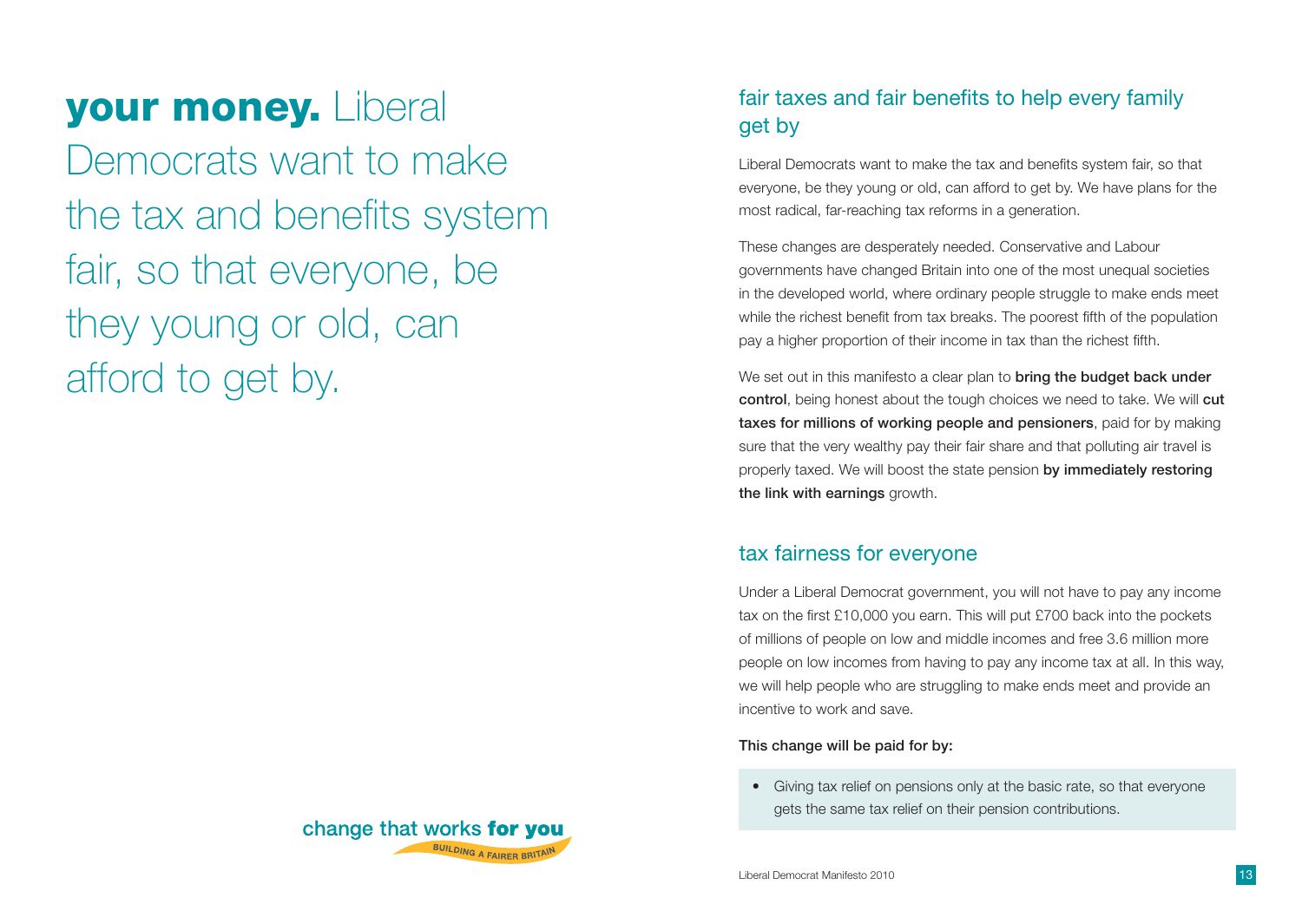- Taxing capital gains at the same rates as income, so that all the money you make is taxed in the same way.
- Tackling tax avoidance and evasion, with new powers for HM Revenue & Customs and a law to ensure properties can't avoid stamp duty if they are put into an offshore trust.
- Ensuring pollution is properly taxed by replacing the per-passenger Air Passenger Duty with a per-plane duty (PPD), ensuring that air freight is taxed for the first time. We will also introduce an additional, higher rate of PPD on domestic flights if realistic alternative and less polluting travel is available.
- Introducing a Mansion Tax at a rate of 1 per cent on properties worth over £2 million, paid on the value of the property above that level.

In addition we will reform the system of 'non-domiciled' status, allowing people to hold such status for up to seven years; after that time they will become subject to tax on all offshore income in the same way as domiciled British citizens.

# dealing with the deficit

The health of the economy depends on the health of the country's finances. Public borrowing has reached unsustainable levels, and needs to be brought under control to protect the country's economic future.

A Liberal Democrat government will be straight with people about the tough choices ahead. Not only must waste be eliminated, but we must also be bold about finding big areas of spending that can be cut completely. That way we can control borrowing, protect the services people rely on most and still find some money to invest in building a fair future for everyone.



We have already identified over £15 billion of savings in government spending per year, vastly in excess of the £5 billion per year that we have set aside for additional spending commitments. All our spending commitments will be funded from this pool of identified savings, with all remaining savings used to reduce the deficit.

We must ensure the timing is right. If spending is cut too soon, it would undermine the much-needed recovery and cost jobs. We will base the timing of cuts on an objective assessment of economic conditions, not political dogma. Our working assumption is that the economy will be in a stable enough condition to bear cuts from the beginning of 2011–12.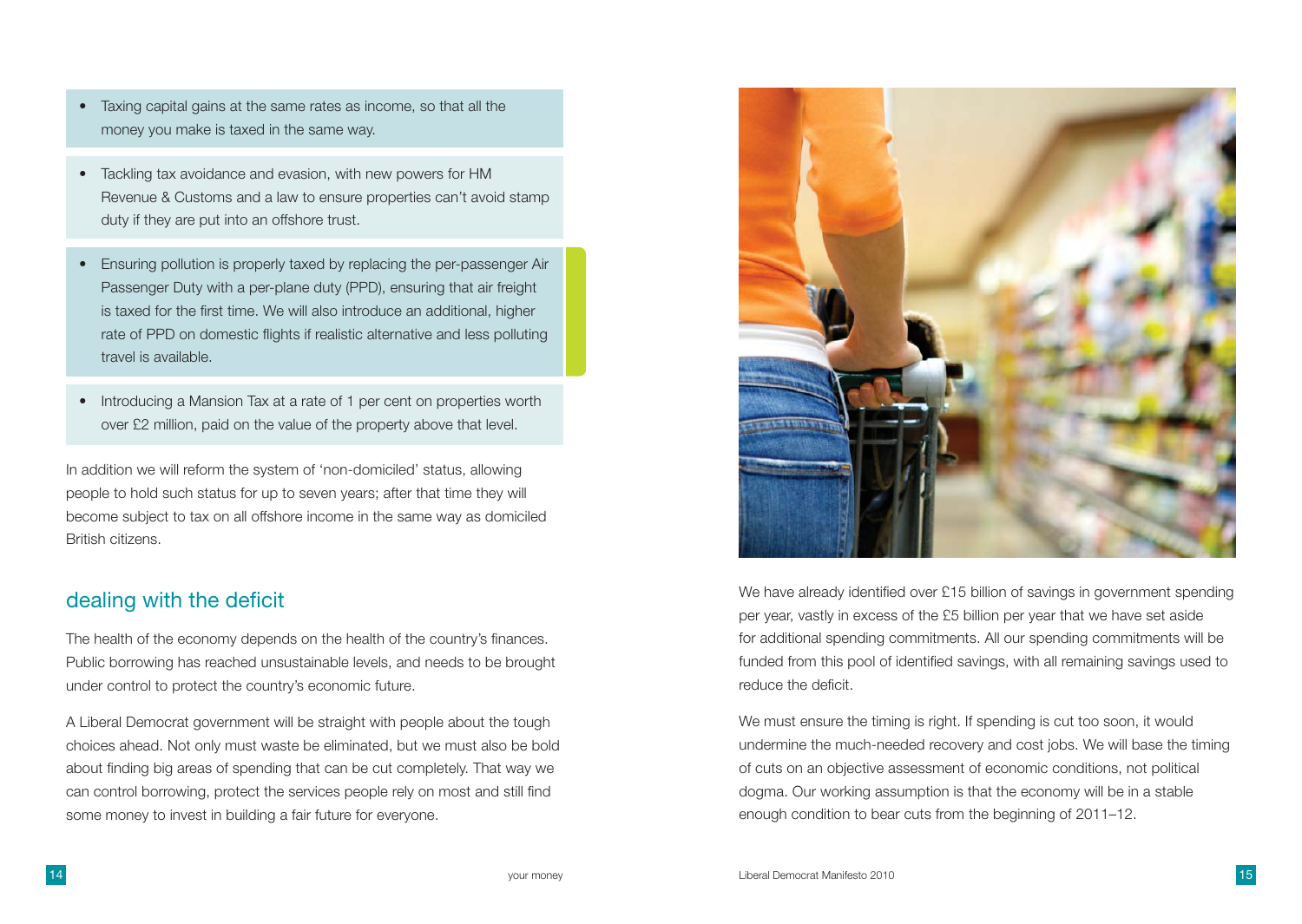Through making tough choices, as well as increasing efficiency and reducing bureaucracy across government, our savings will include:

- Setting a £400 pay rise cap for all public sector workers, initially for two years, ensuring that the lowest paid are eligible for the biggest percentage rise.
- Restricting tax credits.
- Ending government payments into Child Trust Funds.
- Introducing a Banking Levy so that banks pay for the financial support they have received, until such time as they can be split up in order to insulate retail banking from investment risks.
- Scrapping ID cards and the next generation of biometric passports.
- Cancelling Eurofighter Tranche 3b.
- Scaling back HomeBuy schemes.
- Reforming prisons, including through reducing the number of short sentences.
- Cutting back burdensome regulation of local authorities.

Further details of our savings, including a number of smaller savings items, can be found in the tables annexed to the chapter on Credible and Responsible Finances on page 96.

In the longer term, as part of a Comprehensive Spending Review (CSR) involving wide consultation, we will seek to identify additional savings which can be used to pay down the deficit further. These will include:

- Saving no to the like-for-like replacement of the Trident nuclear weapons system, which could cost £100 billion. We will hold a full defence review to establish the best alternative for Britain's future security.
- Reforming public sector pensions to ensure that they are sustainable and affordable for the long term, with an independent review to agree a settlement that is fair for all taxpayers as well as for public servants.
- Better government IT procurement, investigating the potential of different approaches such as cloud computing and open-source software.
- A wholesale review of value for money in the public sector based on the findings of the National Audit Office and the House of Commons Public Accounts Committee.

We will establish a Council on Financial Stability, involving representatives of all parties, the Governor of the Bank of England and the Chair of the Financial Services Authority. This group would agree the timeframe and scale of a deficit reduction plan to set the framework (not the detail) for the CSR and seek to promote it externally and domestically. Any agreement would be without prejudice to parties retaining and advocating distinctive views on a wide range of issues (such as fair taxes and spending priorities).

# fairness in pensions, savings and benefits

Labour has created a hugely complex and unfair benefits system, and it needs to be reformed. Pensions and savings have been undermined.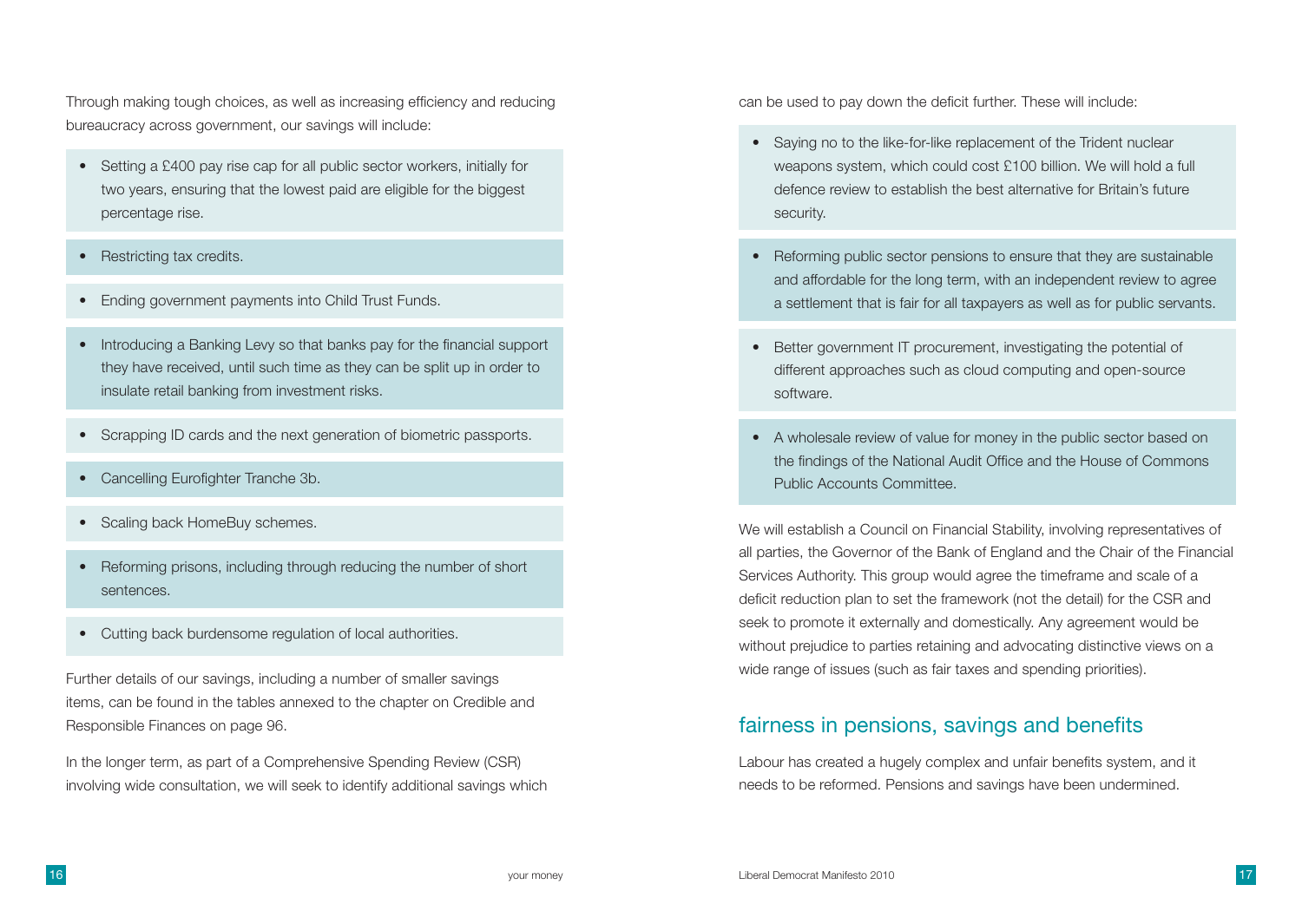#### We will make pensions and benefits fair and reward savers by:

- Immediately restoring the link between the basic state pension and earnings. We will uprate the state pension annually by whichever is the higher of growth in earnings, growth in prices or 2.5 per cent.
- Increasing the income tax threshold to £10,000.
- Giving people greater flexibility in accessing part of their personal pension fund early, for example to help in times of financial hardship.
- Giving people control over their pension by scrapping the rule that compels you to buy an annuity when you reach age 75.
- Allowing individuals to save through our UK Infrastructure Bank, offering stable long-term returns.
- Meeting the government's obligations towards Equitable Life policyholders who have suffered loss. We will set up a swift, simple, transparent and fair payment scheme.
- Ending the rollercoaster of tax credit overpayments by fixing payments for six months at a time. We will also target payments towards those who need them most.
- Reforming Winter Fuel Payments to extend them to all severely disabled people, paid for by delaying age-related Winter Fuel Payments until people reach 65. We will continue to pay Winter Fuel Payments to all current recipients of Pension Credit.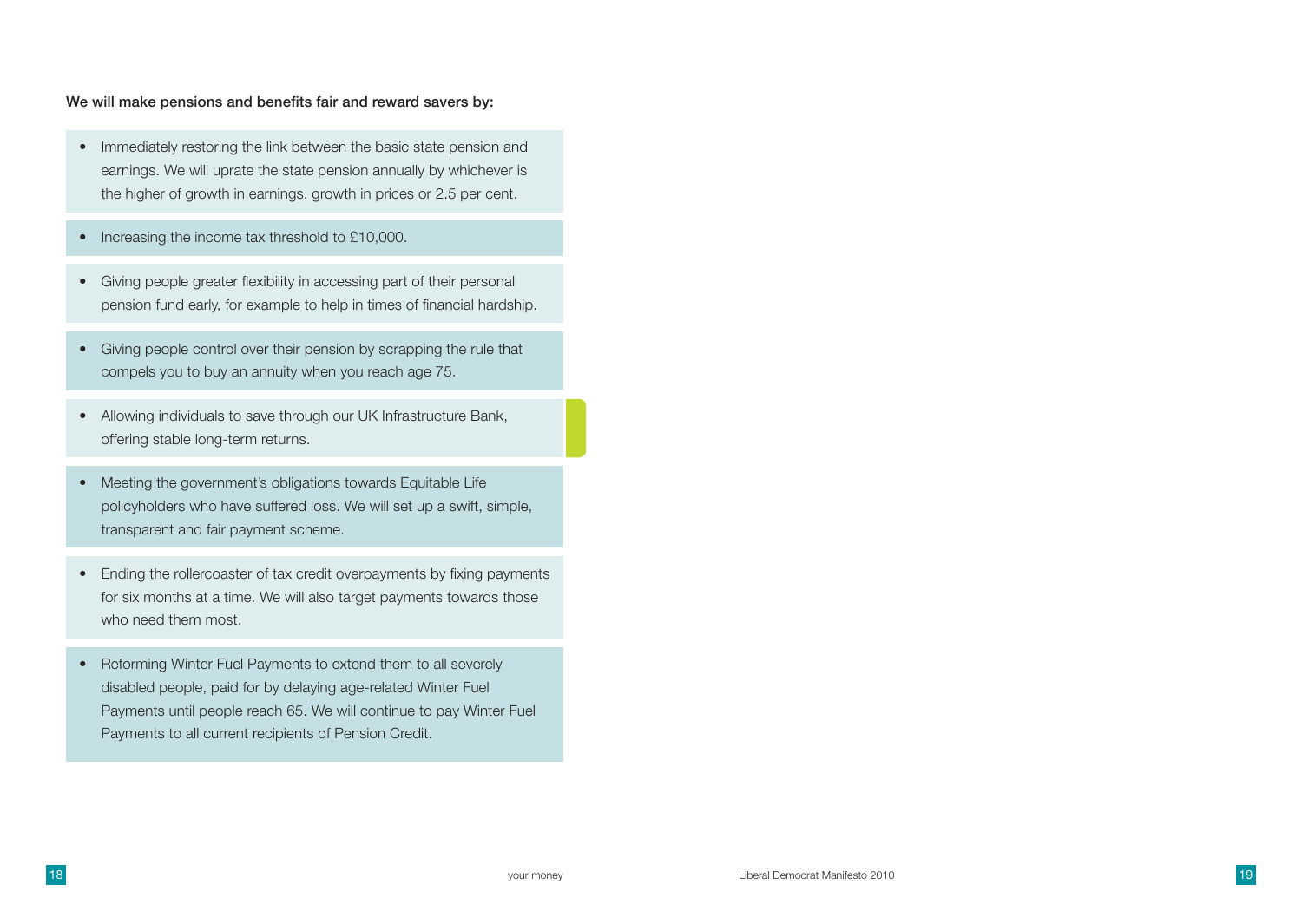# **your job.** Liberal

Democrats want to build an economy that is based on innovation and sustainability, where the infrastructure the country needs is in place for individuals and businesses to thrive.



# opportunities for all in a fair, green economy

Liberal Democrats want to build an economy that is based on innovation and sustainability, where the infrastructure the country needs is in place for individuals and businesses to thrive. Our aim is to deliver growth that lasts and is environmentally sustainable.

Decades of Labour and Conservative rule have created an unsustainable economy, preoccupied with the artificial wealth of inflated property prices rather than productive work and invention. They have been obsessed by the 'Square Mile' – the City of London – instead of supporting all 100,000 square miles of Britain.

To boost the economy and **create jobs for those who need them**, we will begin our term of office with a one-year economic stimulus and job creation package. To sustain jobs and growth for the long term, we will set up an **Infrastructure Bank** to direct private finance to essential projects such as new rail services and green energy, building the environmentally sustainable economy that is needed for the long term. And to ensure that the economy is never again destabilised by high-risk financial industries, we will **break up the banks** and build up diverse local and regional sources of business finance.

## sustainable finance for business growth

We have all learned an important lesson from the credit crunch and the recession: we cannot build an economy on financial gambling. Radical reform of the financial infrastructure is needed to create and sustain jobs, and move towards a sustainable and balanced economy where businesses in every town, city and region can grow.

That starts with banking reform. Banks must be made to behave responsibly. And we need to support and develop new ways of financing growing businesses, with equity rather than debt, and without relying too heavily on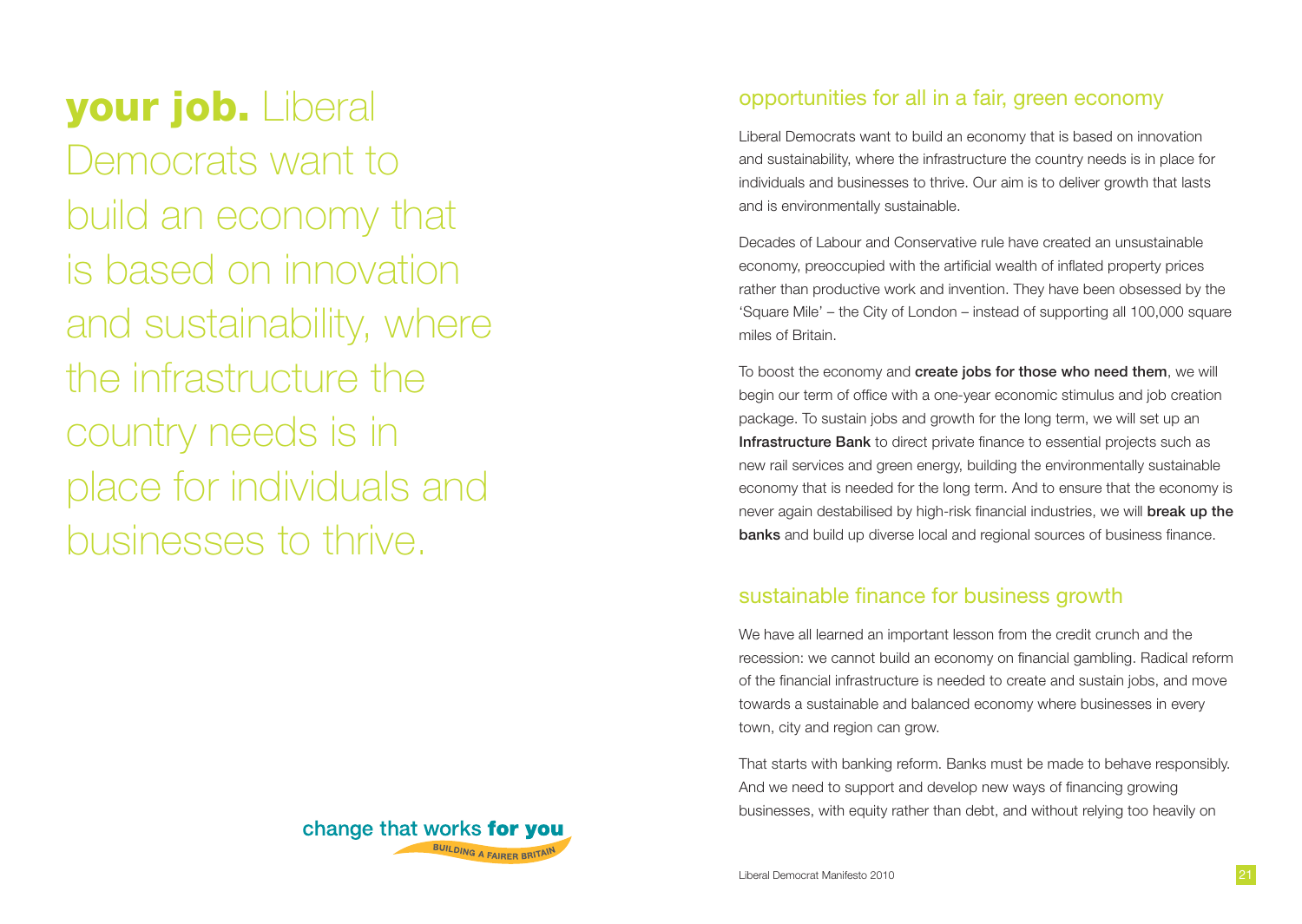the financial centre of the City of London. More diverse sources of finance will provide the funding needed to develop innovative new products and reverse the decline in the UK's manufacturing base.

#### **In order to put the economy on a new footing, we will:**

- Break up the banks, to ensure taxpayers are never again expected to underwrite high-risk banking. We would establish a clear separation between low-risk retail banking and high-risk investment banking, and encourage the development of local and regional banks. We will introduce a Banking Levy, so that banks pay for their tax-payer guarantee, until the break-up is complete.
- Get the banks lending responsibly again. The taxpayers' representatives on the boards of the banks the public own or partown should insist banks lend to viable businesses on fair terms again.
- Ensure that the bonus system can never again encourage banks to behave in a way that puts the financial system at risk or offers rewards for failure.
- Support the establishment of Local Enterprise Funds and Regional Stock Exchanges. Local Enterprise Funds will help local investors put money into growing businesses in their own part of the country and support the development of new products from research to production. Regional Stock Exchanges will be a route for businesses to access equity without the heavy regulatory requirements of a London listing.

### creating jobs that last

The new economy must be very different from the old if it is to be sustainable, not just financially, but environmentally too. If we start now, Britain can lead

the new green economy that the world needs. We recognise that strong businesses create and sustain jobs and a Liberal Democrat government will support them in doing so.

Liberal Democrats will begin our term in office with a one-year job creation and green economic stimulus package. We have identified £3.1 billion of public spending that can be used to create 100,000 jobs. This programme will be a first step towards our target for a zero-carbon Britain by 2050.

#### **Our green stimulus plan will create 100,000 jobs. It comprises:**

- Investing up to £400 million in refurbishing shipyards in the North of England and Scotland so that they can manufacture offshore wind turbines and other marine renewable energy equipment. As part of this scheme we will write off backdated business rates demands from before April 2008 for businesses in ports.
- Launching an 'Eco Cash-Back' scheme, for one year only, which will give you £400 if you install double glazing, replace an old boiler, or install micro-generation. If you choose micro-generation, you will be able to sell the energy back to the National Grid at a profit, with a more attractive feed-in tariff than under current government plans.
- Setting aside extra money for schools who want to improve the energy efficiency of their buildings. They will pay back the loan over time from energy savings, creating a rolling fund to help insulate every public building.
- Bringing 250,000 empty homes back into use. People who own these homes will get a grant or a cheap loan to renovate them so that they can be used: grants if the home is for social housing, loans for private use.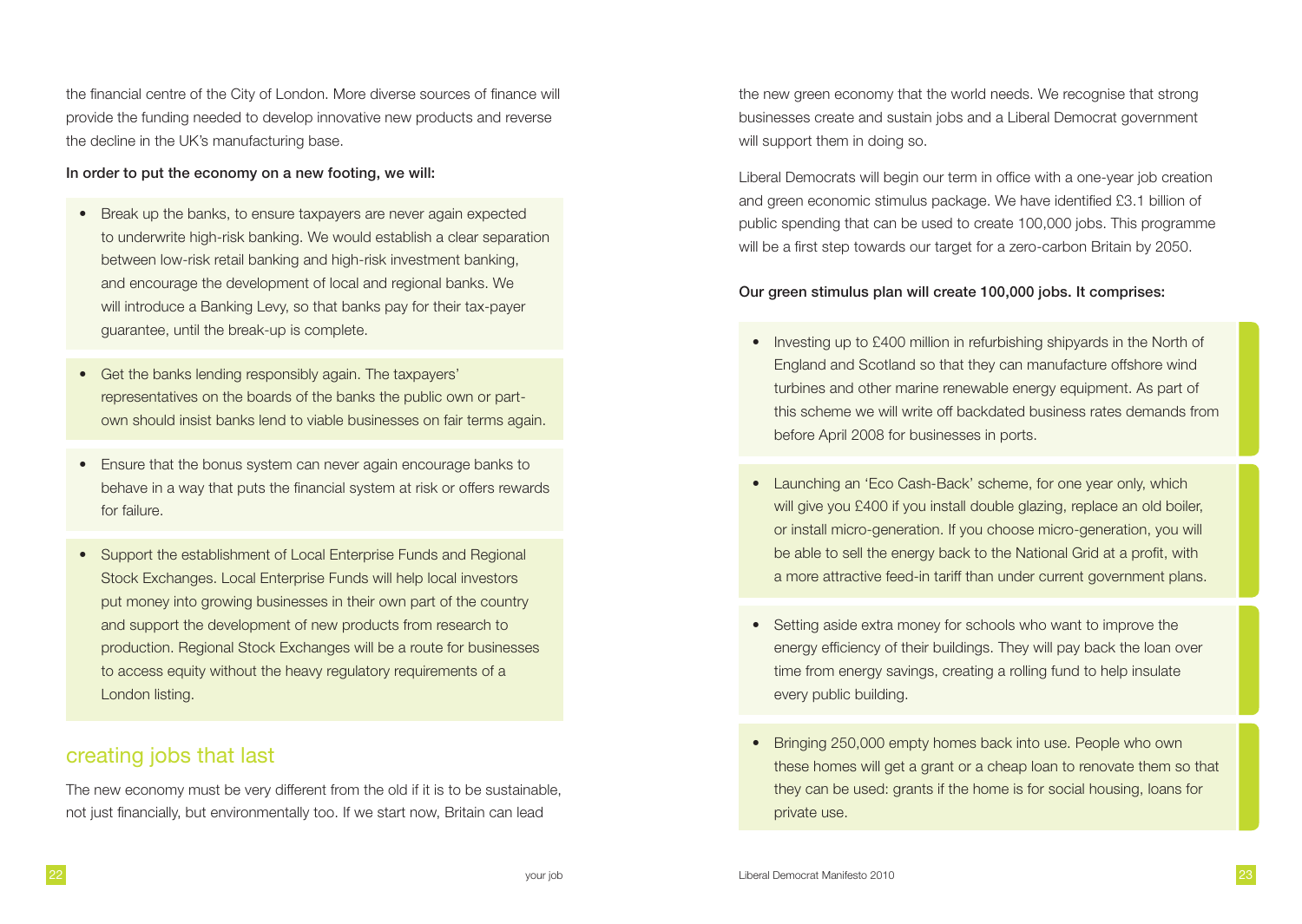• Investing £140 million in a bus scrappage scheme that helps bus companies to replace old polluting buses with new, accessible lowcarbon ones and creates jobs.

We will also create hundreds of thousands of opportunities for young people affected by the recession. A work placement scheme with up to 800,000 places will ensure that young people have the opportunity to gain skills, qualifications and work experience even if they can't find a job. Young people on the scheme would be paid £55 a week for up to three months. We will also fund 15,000 extra Foundation Degree places, fully meet the up-front costs of adult apprenticeships, and increase the Adult Learning Grant to £45 a week for 18–24 year-olds in Further Education.

To help the transition to a green economy over the longer-term, we will set up a United Kingdom Infrastructure Bank (UKIB) to attract private finance essential to delivering the much-needed expansion of Britain's transport and energy infrastructure when public finances are tight. The UKIB will:

• Create a new route to provide capital, quarantees and equity to infrastructure projects, using public money to attract upfront private investment.

• Increase the funding available from the private sector by tapping into the funds of institutional investors, namely annuity funds looking for a home in the UK.

- Reduce the cost of long-term funding as compared with the Private Finance Initiative.
- Provide the opportunity for retail investors to save in safe long-term assets.
- Be a stand-alone public entity, independent from government but with

a long-term strategic remit. It would have the ability to reject or accept proposals based on whether they are financially viable or within its remit.

• Start with government seed funding which it can use as a capital base to borrow against. This seed funding could be raised from the sell-off of the student loan book or the Tote as the government has already proposed. In addition borrowing could be secured against or raised from government-owned assets such as the Dartford Crossing. We will investigate other ways of raising seed capital such as auctioning airport landing slots and parts of the radio spectrum.

### enabling enterprise that benefits Britain

Liberal Democrats believe in the value of entrepreneurship and enterprise, recognising that thriving businesses are vital to create the wealth this country needs. We need to ensure a strong competitive environment by providing a level playing field for all businesses, encouraging a diverse, sustainable economy for the long term.

#### **Liberal Democrats will:**

- Reduce the burden of unnecessary red tape by properly assessing the cost and effectiveness of regulations before and after they are introduced, using 'sunset clauses' to ensure the need for a regulation is regularly reviewed, and working towards the principle of 'one in, one out' for new rules.
- Put an end to the so-called 'gold-plating' of EU rules, so that British businesses are not disadvantaged relative to their European competitors.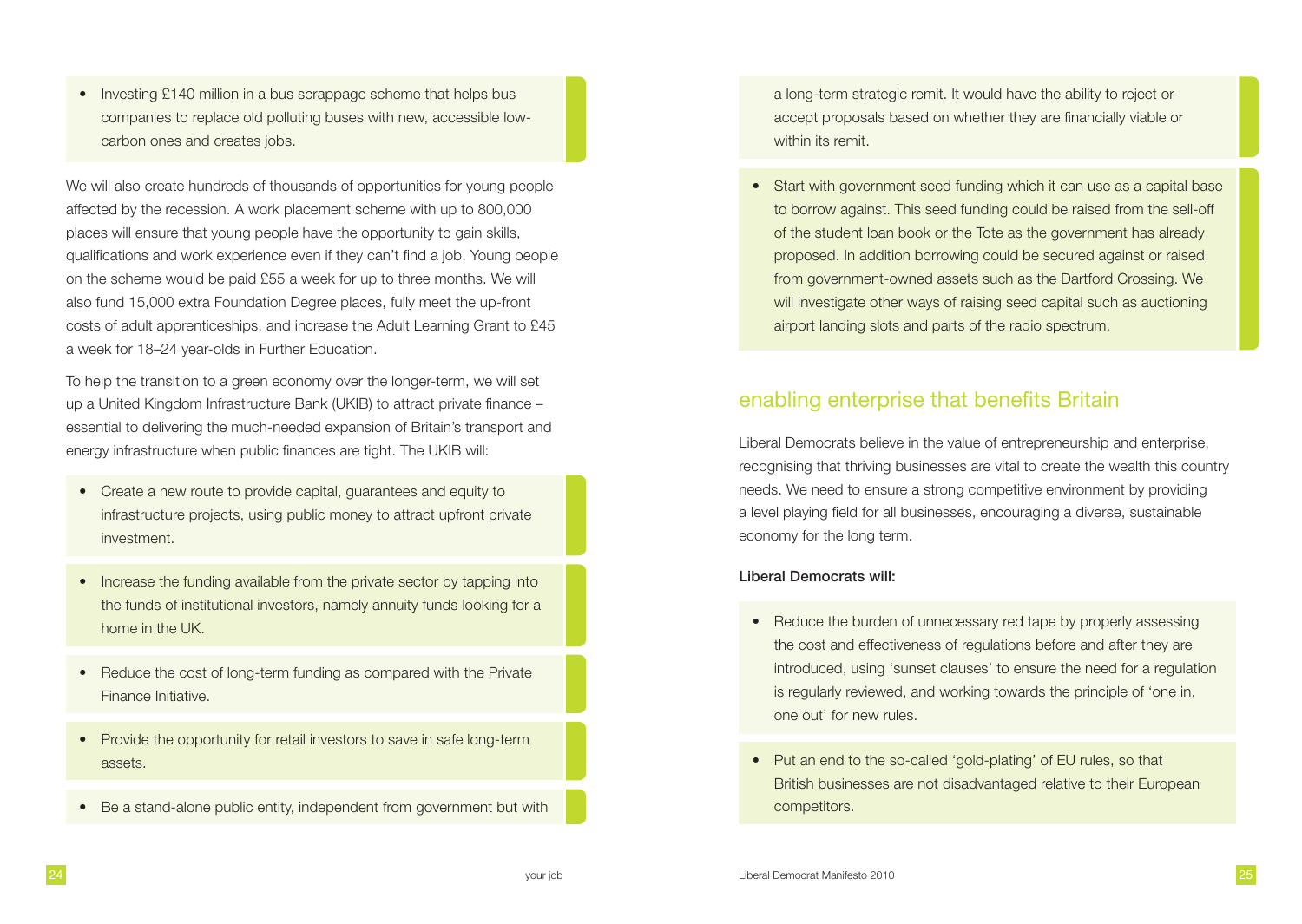- Reform business rates, creating a fairer system where rates are based on site values rather than rental values and are the responsibility of local authorities. We will make small company relief automatic and also seek to ensure that the burden is spread more equitably between small and large businesses.
- Reform Regional Development Agencies (RDAs) to focus solely on economic development, removing duplication with other parts of government and allowing substantial budget reductions. We will give responsibility for economic development to local authorities. Where existing RDAs have strong local support, they may continue with refocused economic development objectives. Where they do not, they will be scrapped and their functions taken over by local authorities.
- Ensure that takeover rules serve the UK economy. We will restore a public interest test so that a broader range of factors than just competition can be considered by regulators when takeovers are proposed and we will ensure that the outcome of takeover bids is determined by the long-term shareholder base. We will reintroduce the Operating and Financial Review, dropped in November 2005, to ensure that directors' social and environmental duties will have to be covered in company reporting.
- Support public investment in the roll-out of superfast broadband, targeted first at those areas which are least likely to be provided for by the market.
- Keep the tax regime and allowances that apply to the oil and gas industry under review to secure the maximum long-term benefit to the UK economy of the remaining North Sea reserves.
- Use the substantial purchasing power of government to expand the markets for green products and technologies.



### supporting mutuals, co-ops and social enterprises

We believe that mutuals, co-operatives and social enterprises have an important role to play in the creation of a more balanced and mixed economy. Mutuals give people a proper stake in the places they work, spreading wealth through society, and bringing innovative and imaginative business ideas to bear on meeting local needs.

#### **We will:**

• Give financial regulators a clear objective of maintaining a diversity of providers in the financial services industry.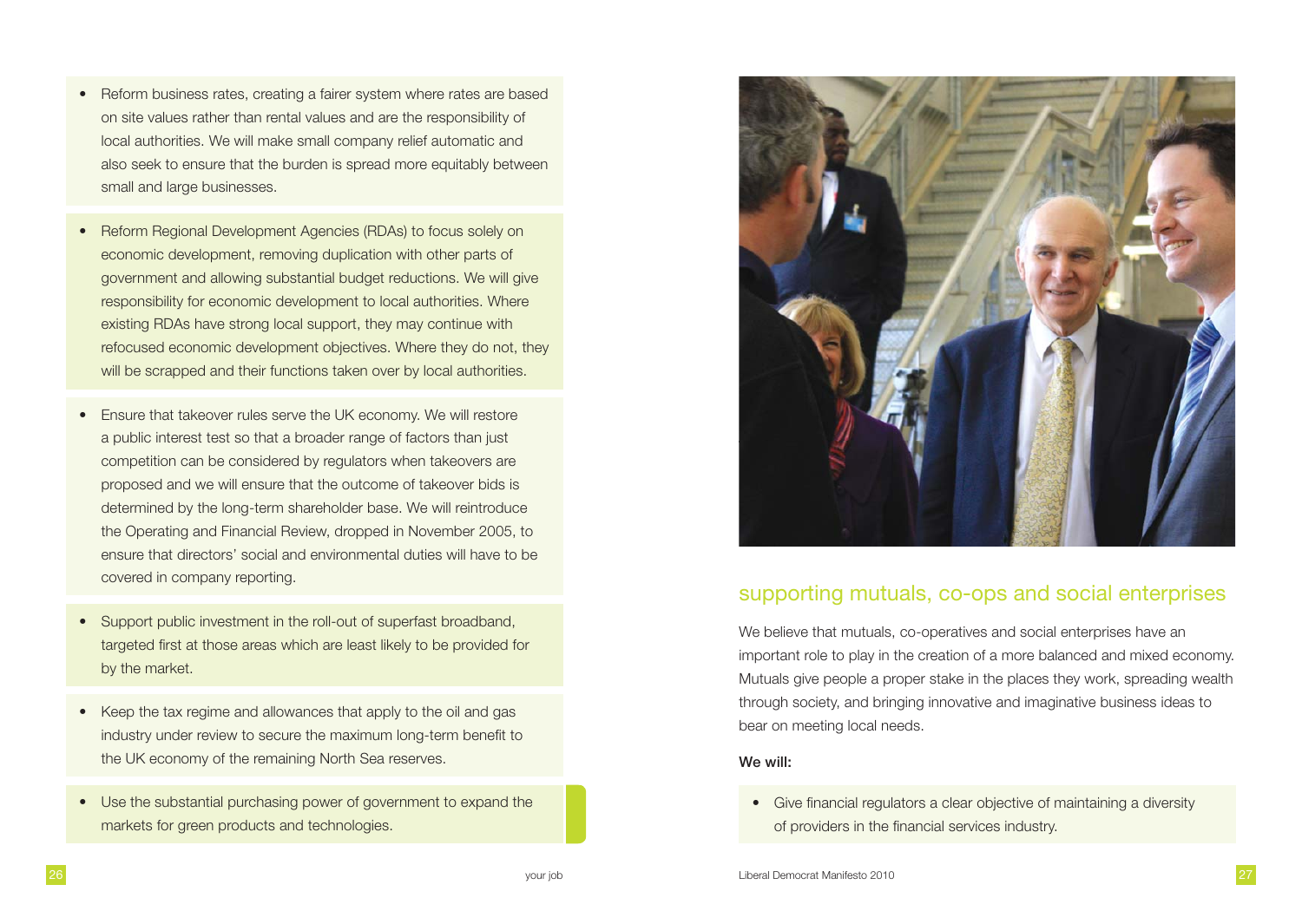- Seek to turn Northern Rock into a building society.
- Give both Royal Mail and post offices a long-term future, by separating Post Office Ltd from the Royal Mail and retaining Post Office Ltd in full public ownership. 49 per cent of Royal Mail will be sold to create funds for investment. The ownership of the other 51 per cent will be divided between an employee trust and the government.
- Encourage community-owned renewable energy schemes where local people benefit from the power produced.
- Pass a new Mutuals, Co-operatives and Social Enterprises Bill to bring the law up to date and give responsibility for mutuals to a specific minister.

# creating a dynamic environment for science and innovation

Britain's future depends on a vibrant research base and the ability of innovators to exploit the country's intellectual capital to generate new homegrown high tech industries.

Despite Government rhetoric, overall public funding of science in real terms is no higher than it was two decades ago. Britain's Research and Development spend as a proportion of GDP remains near the bottom of the G8. There is no room for complacency.

In the current economic climate it is not possible to commit to growth in spending, but Liberal Democrats recognise the importance of science investment to the recovery and to the reshaping of the economy, making it less reliant on the City of London and creating new green industries instead. We will:

- Respect the convention that the science budget, once allocated through the Comprehensive Spending Review process, is not used for other purposes.
- Ensure that the decisions on the funding of research projects are made on the basis of peer review not Whitehall interference, while recognising the need for government to identify broad strategic priorities in a transparent manner.
- Ensure that all state-funded research, including clinical trials, is publicly accessible and that the results are published and subject to peer review.
- Reform science funding to ensure that genuinely innovative scientific research is identified and supported, instead of basing funding decisions on narrow impact factors.

We need to safeguard the future of the science and engineering workforce and break the vicious cycle linking fewer University science, engineering and maths applicants to fewer teachers with specialist qualifications. We will:

• Tackle the gender gap at all levels of scientific study and research to help increase the supply of scientists.

It is vital that policy, especially that relating to public health, criminal justice and environmental protection, benefits from being based on the best available evidence. We will:

• Safeguard academic freedom and the independence of scientific advisers by amending the Ministerial Code to prevent government from bullying or mistreating advisers and distorting evidence or statistics.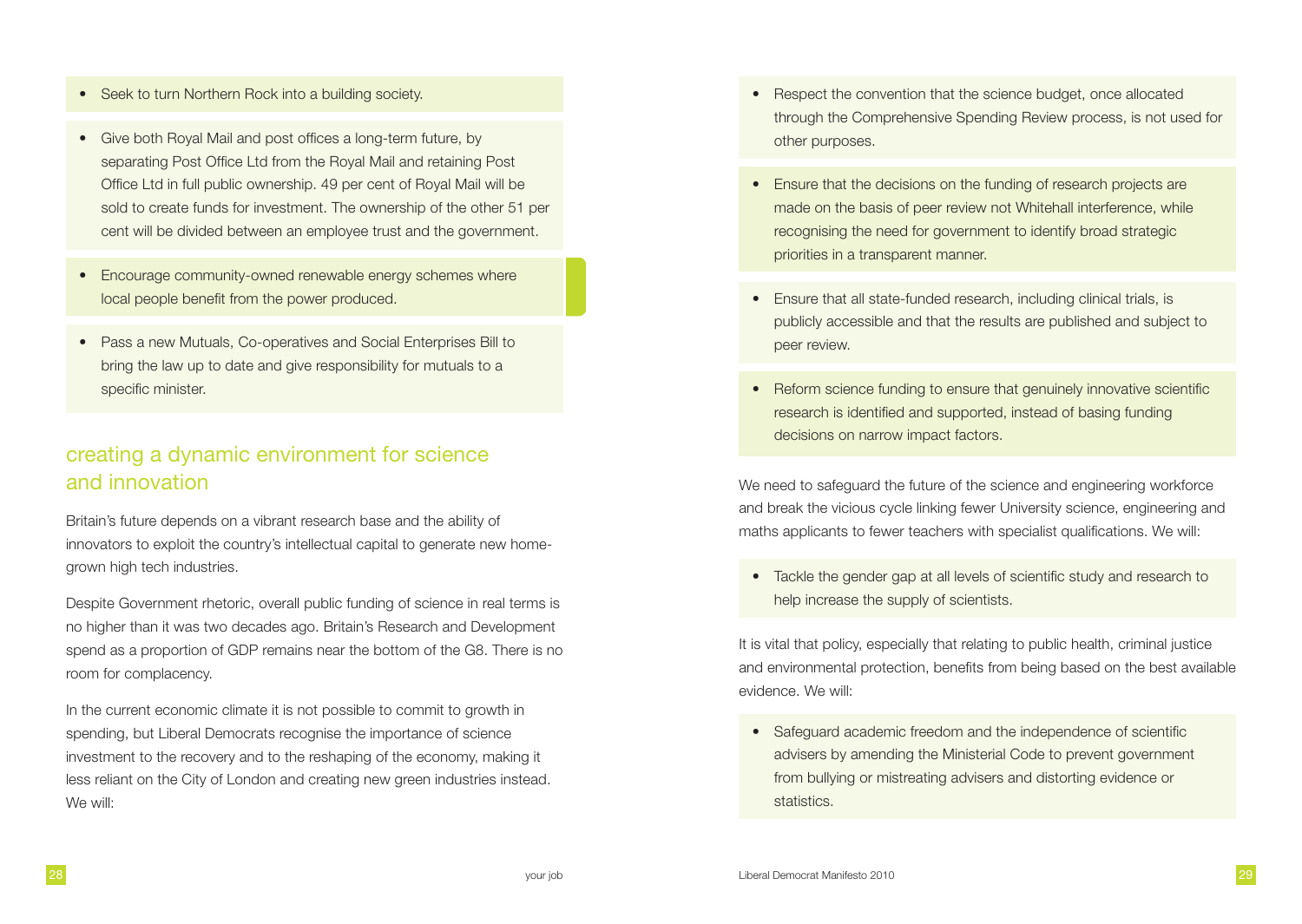## fair treatment at work for everyone

Liberal Democrats want to build a society where everyone has the opportunity to get on in life. Most businesses do a great job of supporting their employees, but there is more to do to tackle discrimination on the grounds of gender, sexuality, age, race, religion or disability. We want to give employees fair opportunities to make the best use of their talents, and greater control over their working lives and conditions.

Women are still paid less than men. It can be hard to juggle work and family life. People from Black, Asian and Minority Ethnic communities are still more likely to suffer discrimination. And there are far too many barriers to work for people with disabilities.

#### **We will change this by:**

- $\bullet$  Extending the right to request flexible working to all employees.
- Requiring name-blind job application forms to reduce sex and race discrimination in employment, initially for every company with over 100 employees.
- Introducing fair pay audits for every company with over 100 employees to combat discrimination in pay, for example against women. We will also require all public companies to declare in full all remunerations of £200,000 per year or more.
- Giving disabled job seekers better practical help to get to work, using voluntary and private sector providers, as well as JobCentre Plus services. We will also reform Access to Work, so disabled people can apply for jobs with funding already in place for equipment and adaptation that they need.

Our policies on secure and sustainable energy are set out in the Your World chapter.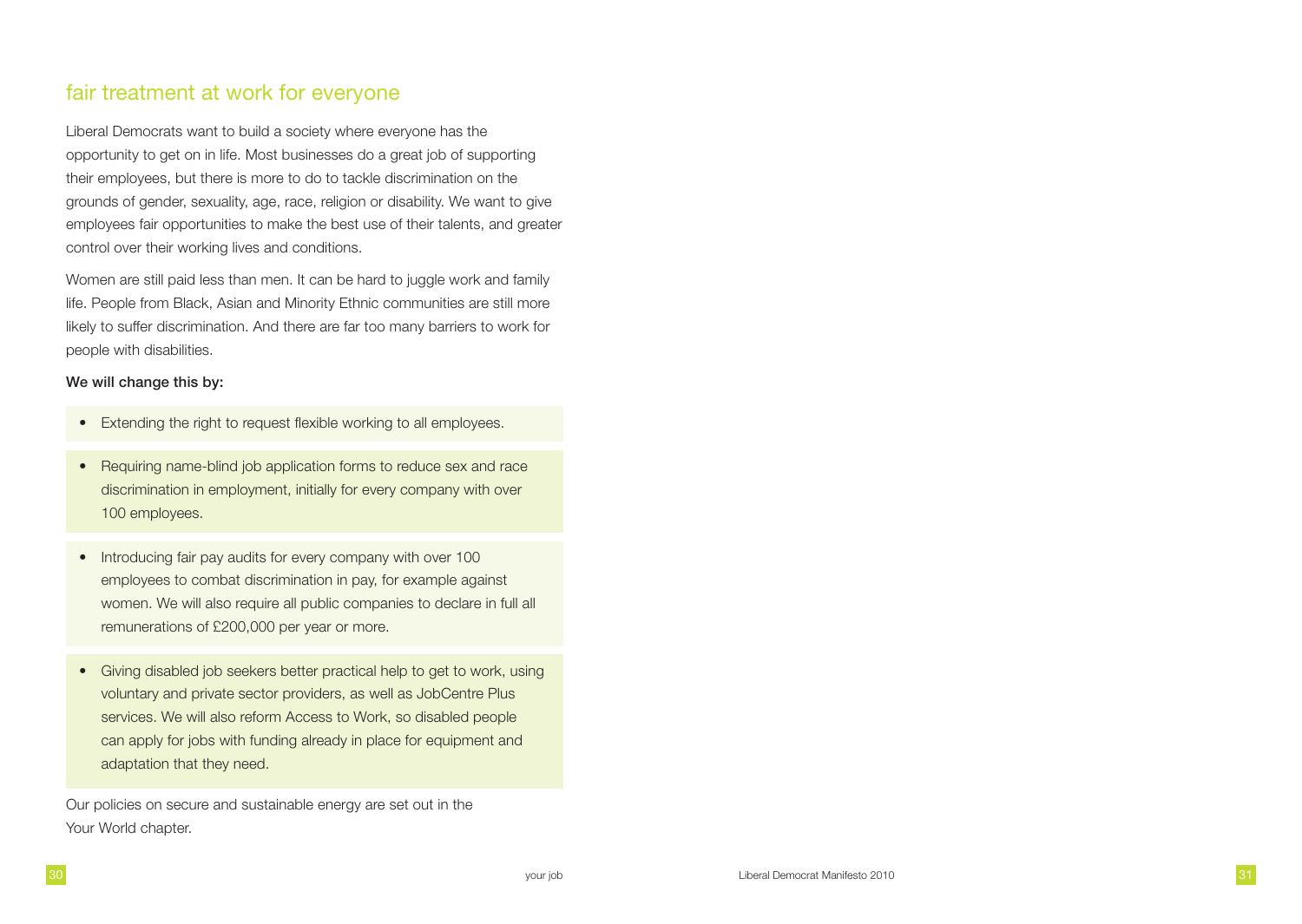# **your life.** Liberal

Democrats believe in investing in and improving the quality of our public services. They are the cornerstone of a fair society, opening up opportunities and providing support and help when needed.



# a fair deal and the help you need from public services

Liberal Democrats believe in investing in and improving the quality of our public services. They are the cornerstone of a fair society, opening up opportunities and providing support and help when needed.

Despite increased investment, there are still problems. Too many children leave school without the knowledge and skills to be successful. The NHS often feels too remote and complex for patients to handle, while doctors and nurses spend too much time trying to meet government targets. And inequality is rife: in Britain today your chances in life are more determined by your parents' income than anywhere else in the developed world.

We will provide **a fair start for all children** by giving schools the extra money they need to **cut class sizes** and provide additional one-to-one teaching, and by setting schools free to give all children the best possible education. We will **scrap unfair university tuition fees** so everyone has the chance to get a degree, regardless of their parents' income. We will help the NHS work better with the money it has by using **the savings we have found to protect front-line services**, such as cancer treatment, mental health care, maternity services, dementia care and preventive medicine.

# the best chance for every child

Liberal Democrats want every child to receive an excellent education, to unlock children's potential and to ensure that they can succeed in life.

Too many children are still leaving school without the knowledge and skills to be successful. And your family background still has a huge effect: a typical child from a poor family will fall behind a richer classmate by the age of seven and never catch up. We will seek to ensure that all pupils leaving primary and secondary education have the skills they need.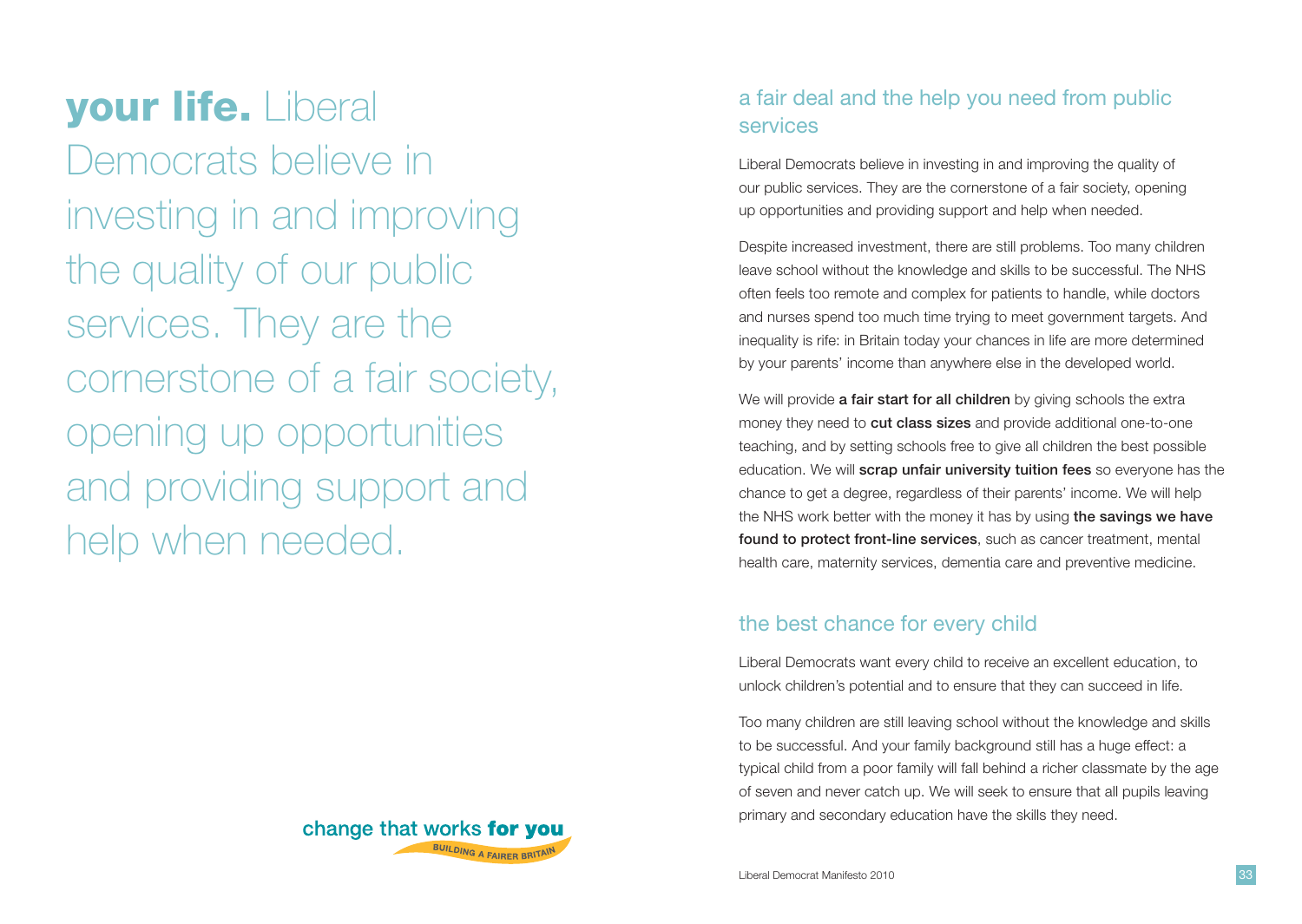We will free schools from the present stranglehold of central government control and encourage them to be genuinely innovative.

We will invest additional money in the schools system to allow schools to cut class sizes, pay for one-to-one tuition, introduce catch-up classes, or take other steps to ensure that every child has the best possible education.

We will therefore ensure that every neighbourhood is served by an excellent local school or college.

#### **We will:**

- Increase the funding of the most disadvantaged pupils, around one million children. We will invest £2.5 billion in this 'Pupil Premium' to boost education opportunities for every child. This is additional money going into the schools budget, and headteachers will be free to spend it in the best interests of children.
- The extra money could be used to cut class sizes, attract the best teachers, offer extra one-to-one tuition and provide for after-school and holiday support. This will allow an average primary school to cut classes to 20 and an average secondary school to introduce catch-up classes for 160 pupils.
- Improve discipline by early intervention to tackle the poor basic education of those children who are otherwise most likely to misbehave and become demotivated.
- Guarantee Special Educational Needs (SEN) diagnostic assessments for all 5-year-olds, improve SEN provision and improve SEN training for teachers.
- Improve teacher training by increasing the size of the school-based Graduate Teacher Programme and support the expansion of Teach

First to attract more top graduates into teaching. We will improve training for existing teachers over the course of their careers to keep them up to date with best practice. We will seek to ensure that science at Key Stage 4 and above is taught by appropriately qualified teachers.

- Confront bullying, including homophobic bullying, and include bullying prevention in teacher training.
- Set aside extra money for schools to improve the energy efficiency of their buildings. They will pay back the loan over time from energy savings, creating a rolling fund to help insulate other public buildings.

### a better education: standards and the curriculum

To make the most of their years at school, every child needs an education tailored to suit their abilities and interests. The restrictive National Curriculum and the arbitrary split between academic and vocational qualifications isn't working.

#### **We will:**

- Establish a fully independent Educational Standards Authority (ESA) with real powers to stand up to ministers and restore confidence in standards. The FSA would oversee the examinations system, the systems of school inspection and accountability, and the detail of the curriculum. It would replace the Qualifications and Curriculum Development Agency and the Office of the Qualifications and Examinations Regulator (OFQUAL), and include OFSTED, the schools inspectorate.
- Replace the bureaucratic Early Years Foundation Stage with a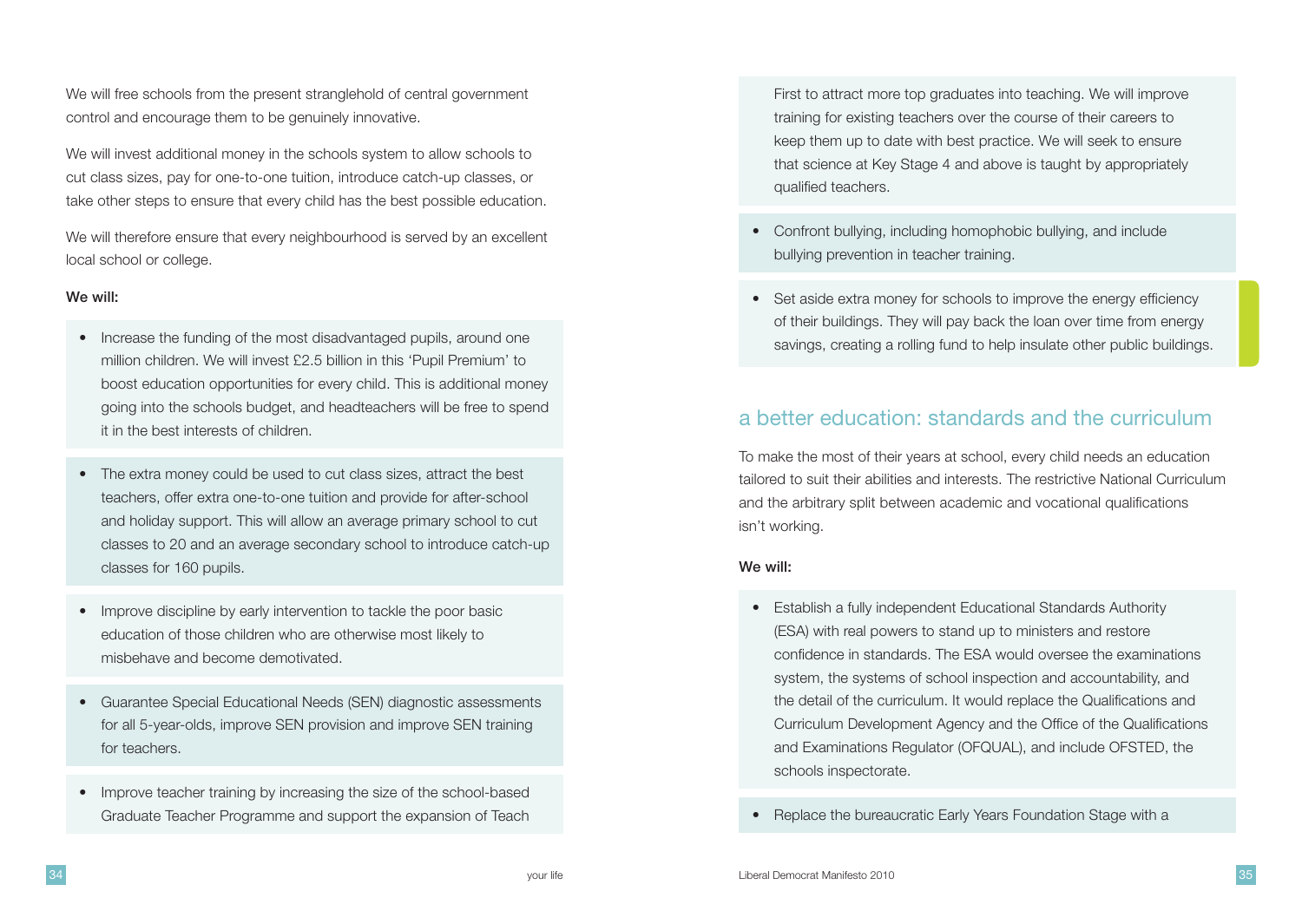slimmed-down framework which includes a range of educational approaches and enough flexibility for every young child.

- Axe the rigid National Curriculum, and replace it with a slimmed down 'Minimum Curriculum Entitlement' to be delivered by every state-funded school.
- Scale back Key Stage 2 tests at age 11, and use teacher assessment, with external checking, to improve the quality of marking.
- Create a General Diploma to bring GCSEs, A-Levels and high quality vocational qualifications together, enabling pupils to mix vocational and academic learning.
- Give 14–19 year-olds the right to take up a course at college, rather than at school, if it suits them better. This will enable all children to choose to study, for example, separate sciences or modern languages at GCSE, or a vocational subject.
- Seek to close the unfair funding gap between pupils in school sixth forms and Further Education colleges, as resources allow.
- Scrap the Government's plan to criminalise those who leave education between ages 16 and 18.
- Reform league tables to give parents more meaningful information which truly reflects the performance of a school. Schools should be working to get the best from all their pupils but government league tables are forcing them to focus on those who are just above or below the key C-grade borderline.

# freeing schools for excellence

Liberal Democrats want an education system where all schools will have the freedom to innovate, not be dictated to by central government.

#### **We will:**

- Introduce an Education Freedom Act banning politicians from getting involved in the day-to-day running of schools. Teachers are held back by constant government interference which distracts from teaching. We would cut the size of the central department of Children, Schools and Families, and focus its activities on a few strategic priorities. Local authorities will not run schools, but will have a central strategic role, including responsibility for oversight of school performance and fair admissions. They will be expected to intervene where school leadership or performance is weak.
- Give all schools the freedom to innovate. We will ensure a level playing field for admissions and funding and replace Academies with our own model of 'Sponsor-Managed Schools'. These schools will be commissioned by and accountable to local authorities and not Whitehall, and would allow other appropriate providers, such as educational charities and parent groups, to be involved in delivering state-funded education.
- Allow parents to continue to choose faith-based schools within the state-funded sector and allow the establishment of new faith schools. We will ensure that all faith schools develop an inclusive admissions policy and end unfair discrimination on grounds of faith when recruiting staff, except for those principally responsible for optional religious instruction.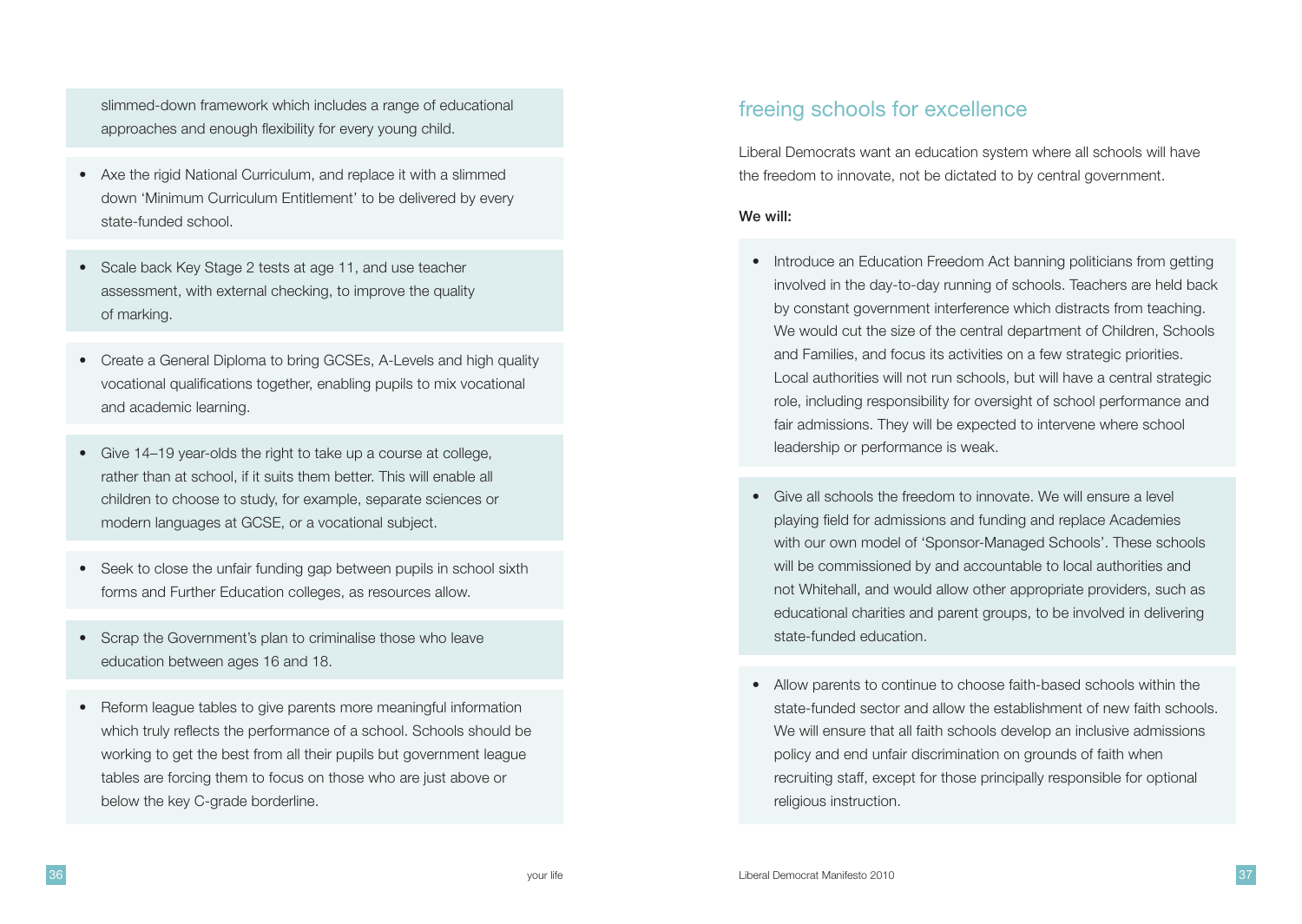

• Reform the existing rigid national pay and conditions rules to give schools and colleges more freedom, including in offering financial and other incentives to attract and retain excellent teachers, while ensuring that all staff receive the minimum national pay award.

## opportunities at college and university

There should be a wide range of opportunities for everyone at the age of 16. Liberal Democrats believe that education is important for all young people, and will create, finally, a level playing field between academic and vocational

courses. And we will ensure that adults who wish to study, including those wanting to return to education later on in life, are able to do so without being put off by the burden of debt. We will:

- Scrap unfair university tuition fees for all students taking their first degree, including those studying part-time, saving them over £10,000 each. We have a financially responsible plan to phase fees out over six years, so that the change is affordable even in these difficult economic times, and without cutting university income. We will immediately scrap fees for final year students.
- Reform current bursary schemes to create a National Bursary Scheme for students, so that each university gets a bursary budget suited to the needs of its students. These bursaries would be awarded both on the basis of studying strategic subjects (such as sciences and mathematics) and financial hardship.
- Replace wasteful quangos (the Skills Funding Agency and the Higher Education Funding Council for England) with a single Council for Adult Skills and Higher Education.
- Scrap the arbitrary target of 50 per cent of young people attending university, focussing effort instead on a balance of college education, vocational training and apprenticeships.
- Start discussions with universities and schools about the design of a trial scheme whereby the best students from the lowest achieving schools are guaranteed a place in Higher Education.
- As part of our immediate job creation package, fund 15,000 new places on Foundation Degree courses and fully fund the off-the-job costs of adult apprenticeships, which currently have to be met by employers, for one year.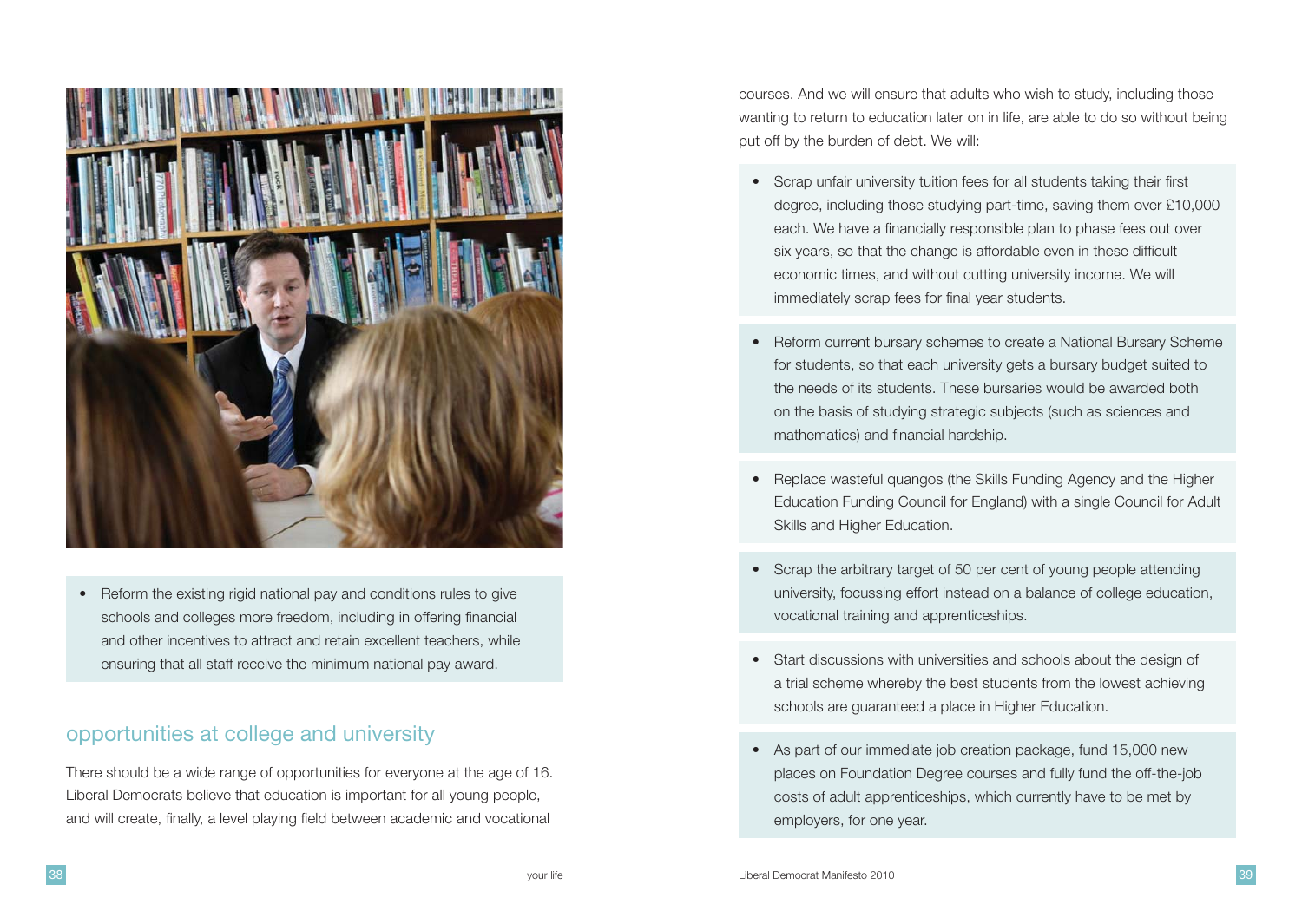• Better target spending on adult skills. We will end Train to Gain funding for large companies, restricting the funds to the small and medium-sized firms that need the support. The money saved will be used to cover the course fees for adults taking a first Level 3 qualification (such as A-levels or an adult apprenticeship), allowing a significant reduction in the overall budget.

## protecting and improving our NHS

We are proud of the NHS – it's built on the basic British principle of fairness. Liberal Democrats believe that we can improve the NHS; in fact, we believe it's our duty to do so at a time like this when budgets are tight. We all know that too much precious NHS money is wasted on bureaucracy, and doctors and nurses spend too much time trying to meet government targets.

So our first priority is to increase spending in some parts of the NHS by cutting waste in others. We have identified specific savings that can be made in management costs, bureaucracy and quangos, and we will reinvest that money back into the health care you need. Because of the rising costs of treatments and an ageing population, there will be particular pressure on services like cancer treatment, mental health care, maternity services, and dementia care; only by going through this process of finding savings elsewhere can we protect these services in the coming years. The NHS is a huge system, and we will make changes to ensure it works as effectively as possible.

#### **We will:**

- Give priority to preventing people getting ill by linking payments to health boards and GPs more directly to prevention measures.
- Cut the size of the Department of Health by half, abolish unnecessary quangos such as Connecting for Health and cut the budgets of the

rest, scrap Strategic Health Authorities and seek to limit the pay and bonuses of top NHS managers so that none are paid more than the Prime Minister.

- Make the NHS work better by extending best practice on improving hospital discharge, maximising the number of day case operations, reducing delays prior to operations, and where possible moving consultations into the community.
- Integrate health and social care to create a seamless service, ending bureaucratic barriers and saving money to allow people to stay in their homes for longer rather than going into hospital or longterm residential care.
- Use the money for Labour's flawed Personal Care At Home Bill to provide guaranteed respite care for the one million carers who work the longest hours. We will establish an independent commission, with cross-party support, to develop proposals for long-term care of the elderly.
- Prioritise dementia research within the health research and development budget.
- Improve access to counselling for people with mental health problems, by continuing the roll-out of cognitive and behavioural therapies.
- Reduce the ill health and crime caused by excessive drinking. We support a ban on below-cost selling, and are in favour of the principle of minimum pricing, subject to detailed work to establish how it could be used in tackling problems of irresponsible drinking. We will also review the complex, ill-thought-through system of taxation for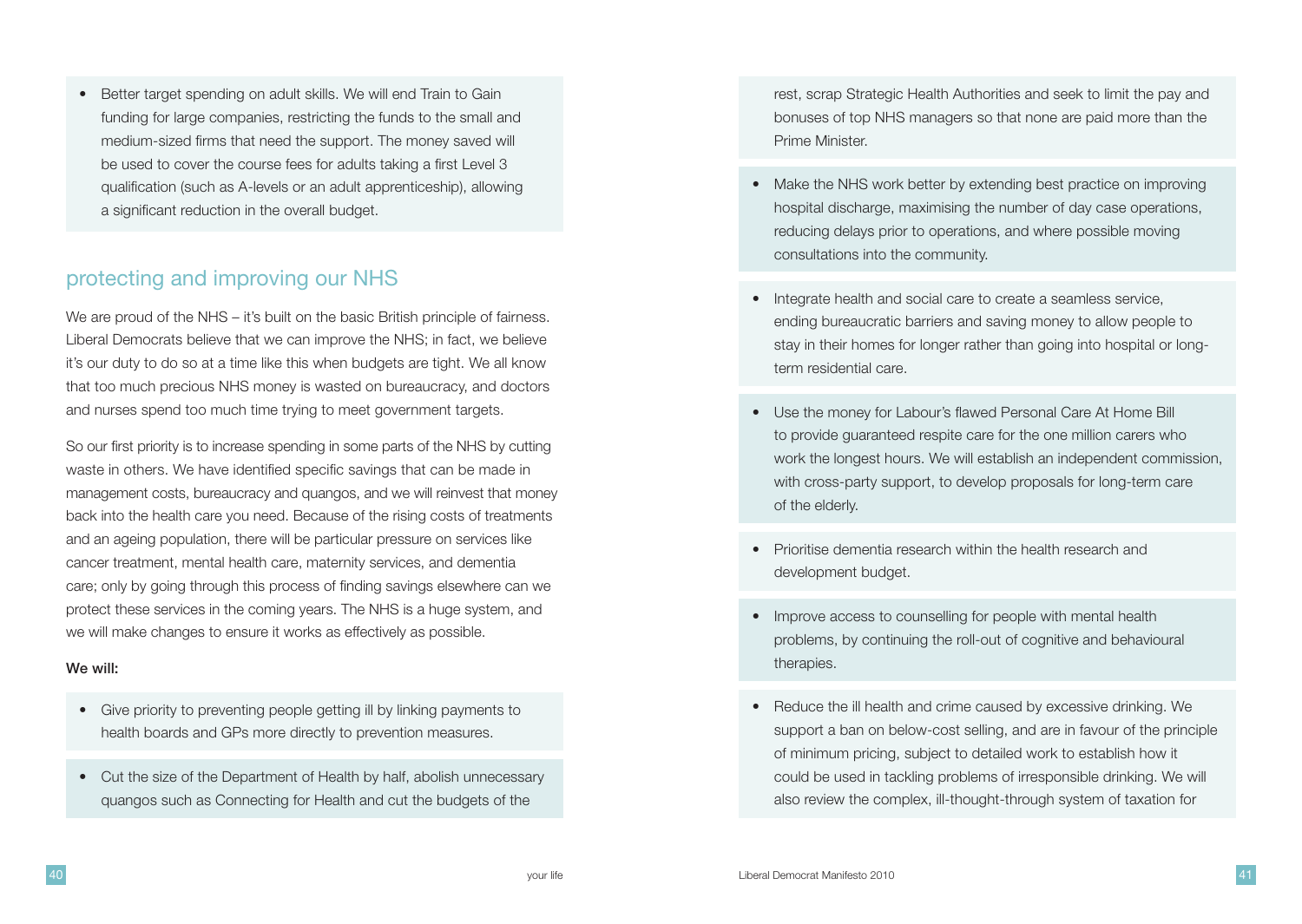alcohol to ensure it tackles binge drinking without unfairly penalising responsible drinkers, pubs and important local industries.

• Save lives and reduce pressure on NHS budgets by cutting air pollution. We will cancel plans for a third runway at Heathrow and other airport expansion in the South East, and reduce pollution from vehicle exhausts through tighter regulation. We will aim to fully meet European air quality targets by 2012.

### more control over the health care you need

Liberal Democrats believe that one important way to improve the NHS is to make care flexible, designed to suit what patients need, not what managers want. And we believe that care would improve if local people had more control over how their health services were run.

The NHS often feels too remote and complex. Local services – especially maternity wards and accident and emergency departments – keep being closed, even though local people desperately want them to stay open. People often struggle to get convenient access to GP services, and poorer areas are less well served by the NHS, contributing to widening health inequalities.

#### **We will change this by:**

- Sharply reducing centralised targets and bureaucracy, replacing them with entitlements guaranteeing that patients get diagnosis and treatment on time. If they do not, the NHS will pay for the treatment to be provided privately.
- Putting front-line staff in charge of their ward or unit budgets, and allowing staff to establish employee trusts giving them real involvement and a say over how their service is run.
- Empowering local communities to improve health services through elected Local Health Boards, which will take over the role of Primary Care Trust boards in commissioning care for local people, working in co-operation with local councils. Over time, Local Health Boards should be able to take on greater responsibility for revenue and resources to allow local people to fund local services which need extra money.
- Giving every patient the right to choose to register with the GP they want, without being restricted by where they live, and the right to access their GP by email.
- Ensuring that local GPs are directly involved in providing out-ofhours care.
- Reforming payments to GPs so that those who accept patients from areas with the worst health and deprivation scores receive an extra payment for each one they take.
- Giving Local Health Boards the freedom to commission services for local people from a range of different types of provider, including for example staff co-operatives, on the basis of a level playing field in any competitive tendering – ending any current bias in favour of private providers.

### quality care for all patients

We all need to be assured that, if we become unwell, the care we get will be of good quality. Most of all, we need to be confident that our safety comes first, and that the treatment we get doesn't put us in more danger. We will introduce a series of reforms to improve patient safety.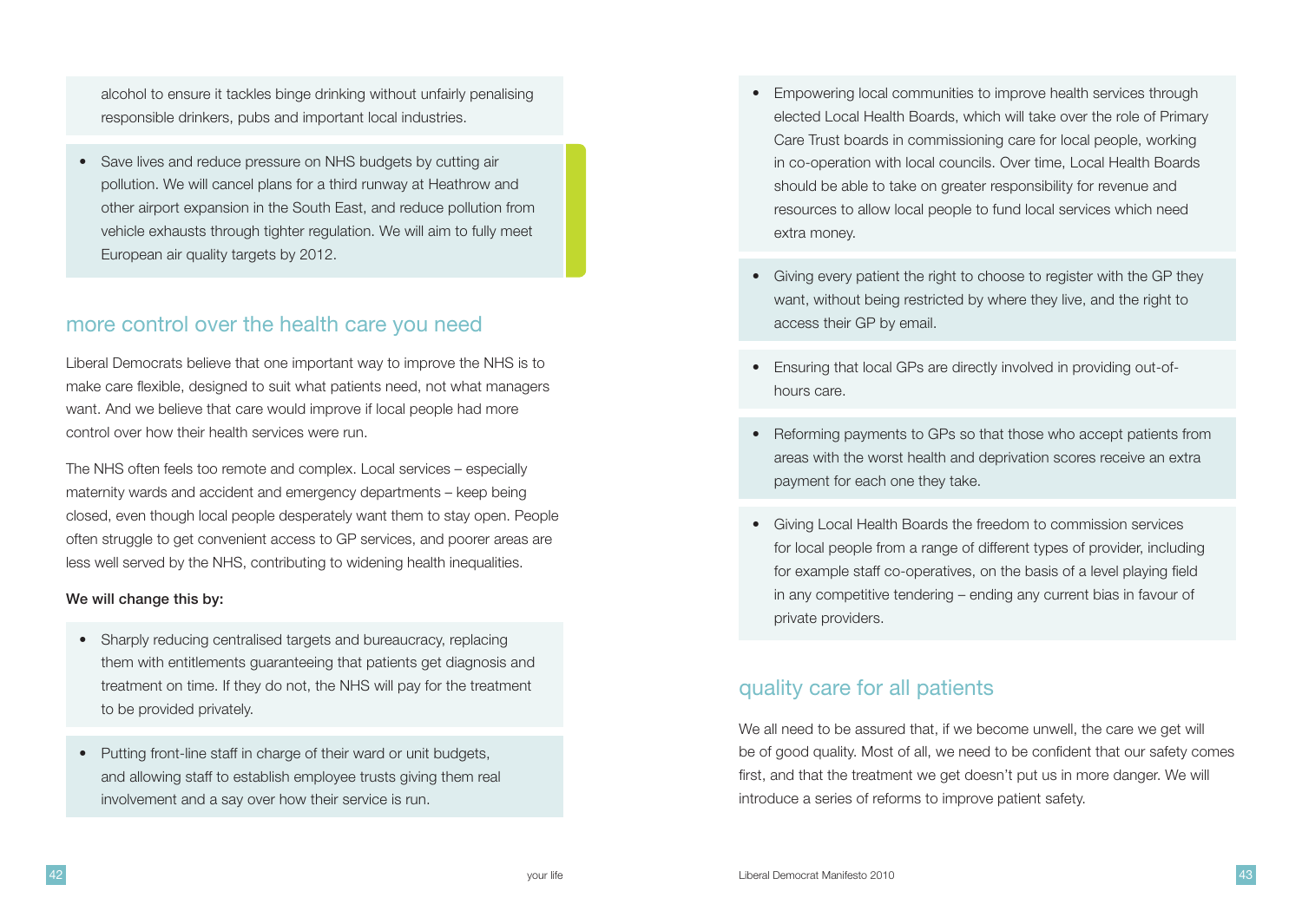#### **We will:**

- Require hospitals to be open about mistakes, and always tell patients if something has gone wrong.
- Make it illegal for a Local Health Board to allow a doctor to work in the UK without passing robust language and competence tests.
- Clamp down on anyone who is aggressive or abusive to staff in accident and emergency departments. We would encourage better working relationships between hospitals and the local police to provide an increased police presence at times of high risk, and increase prosecutions. At the same time, we will ensure that problem drinkers or substance abusers are referred for appropriate treatment.

It is deeply disappointing that the Government has failed to provide adequate support for those affected by the contamination of blood products with HIV. A Liberal Democrat government will establish a working group involving patient groups to determine appropriate levels of financial assistance.

### access to culture and sport

Liberal Democrats believe that the arts are a central part of civic and community life. They contribute to innovation, education, diversity, and social inclusion, and the creative industries are one of the fastest growing sectors of the economy. Britain's culture and heritage play a vital role in attracting visitors to the UK and boosting the very important tourism industry. We will foster an environment in which all forms of creativity are able to flourish.

We are proud that Britain is hosting the Olympic and Paralympic Games in 2012, and we support bids for other high-profile events such as the 2018 World Cup – but we believe that grassroots sport is just as important. We



will give people from all backgrounds and generations the opportunity to participate in sports.

#### **Liberal Democrats will:**

- Maintain free entry to national museums and galleries and open up the Government Art Collection for greater public use.
- Set up a 'Creative Enterprise Fund' offering training, mentoring and small grants or loans to help creative businesses get off the ground.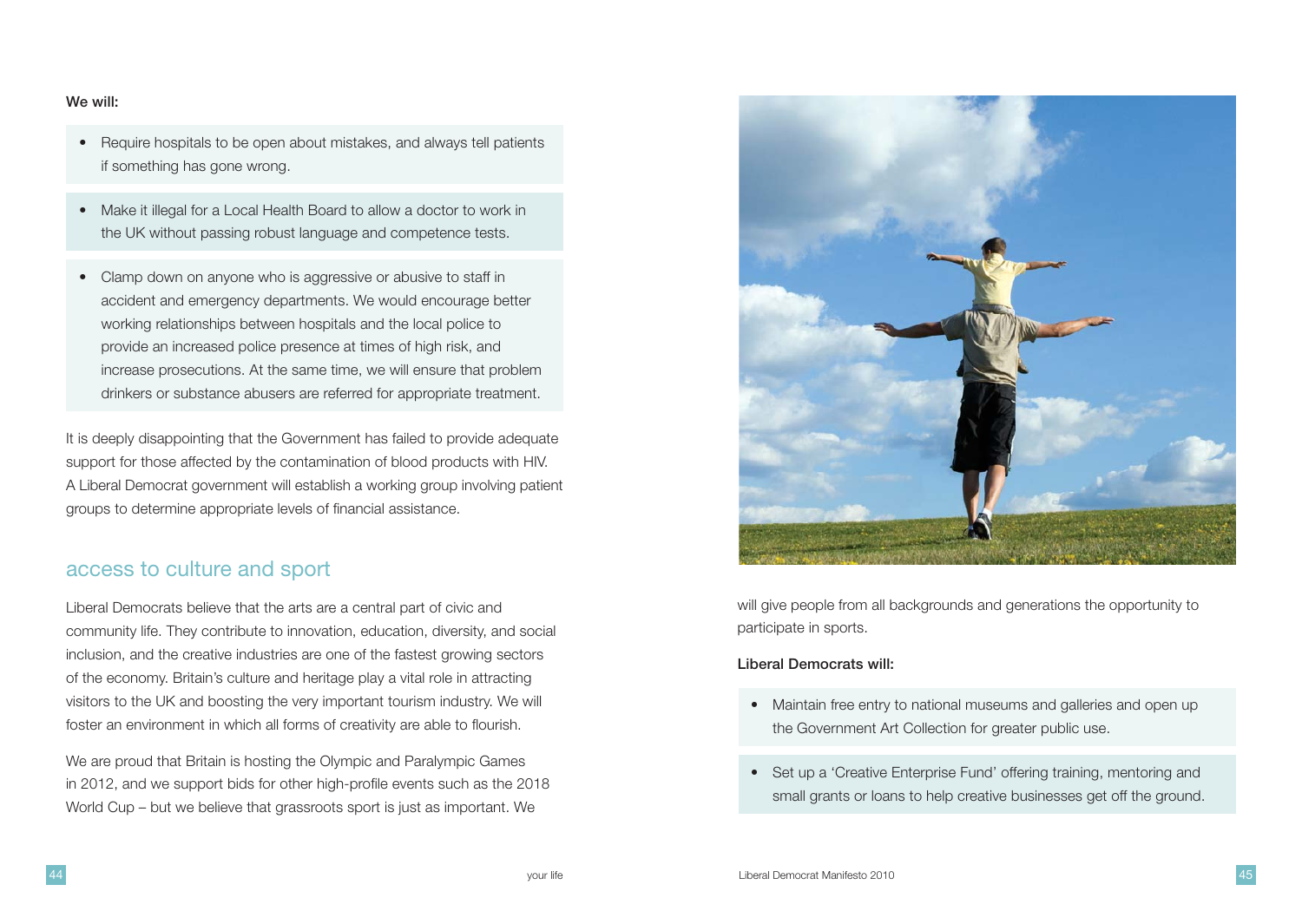- Cut red tape for putting on live music. We will reintroduce the rule allowing two performers of unamplified music in any licensed premises without the need for an entertainment licence, allow licensed venues for up to 200 people to host live music without the need for an entertainment licence, and remove the requirement for schools and hospitals to apply for a licence.
- Reform the National Lottery. We will change the way the National Lottery is taxed from a ticket tax to a gross profits tax, which is forecast to deliver more for good causes and the Exchequer.
- Use cash in dormant betting accounts to set up a capital fund for improving local sports facilities and supporting sports clubs.
- Close loopholes that allow playing fields to be sold or built upon without going through the normal planning procedures.

A strong and diverse media, free from government interference and pressure is essential to a free and democratic society. We will:

- Ensure that the BBC remains strong, free from interference and securely funded, not least to provide impartial news, independent of political and commercial pressures. We will also ensure that the BBC does not undermine the viability of other media providers through unfair competition based on its public funding and dominant position.
- Support a diverse regional and local media. We will help to maintain independent local sources of news and information by enabling partnerships between TV, radio and newspaper companies to reduce costs, and by limiting publicly-subsidised competition for paid advertising from local council free-sheets.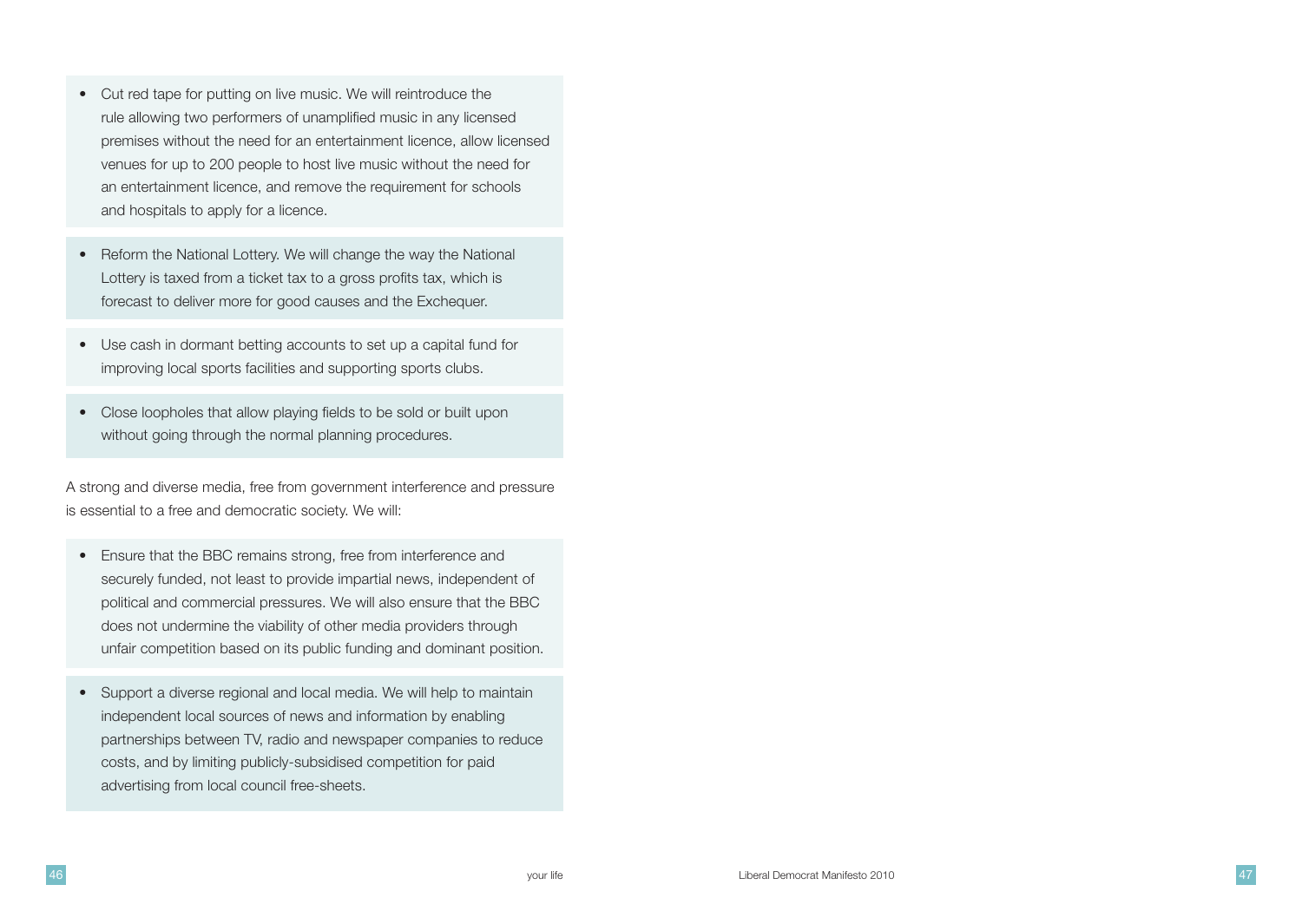**your family.** In Britain today, families come in all shapes and sizes. Liberal Democrats believe every family should get the support it needs to thrive.



## a fair deal for families of every shape and size

In Britain today, families come in all shapes and sizes. Liberal Democrats believe every family should get the support it needs to thrive, from help with childcare through to better support for carers and elderly parents.

Liberal Democrats will improve life for your family. On top of our tax cuts to put £700 in the pockets of millions of low and middle-income earners, we will allow **mums and dads to share parental leave between them** so they can arrange family life in the way that suits them best. We will provide **better support for children at risk** and young adults to help them thrive. We will **restore the earnings link** for pensions, and offer **respite breaks for carers**. And we will **protect families from unfair bills**.

## help for families – right from the start

The first weeks, months and years after a child is born are enormously important, but the support arrangements are simply too inflexible at the moment. When a baby is born, the mother gets a year's leave and the father gets just two weeks, meaning the mother has to take the lion's share of the responsibility, even if their partner would rather share things more equally.

#### **Liberal Democrats will:**

- Give fathers the right to time off for ante-natal appointments.
- Allow parents to share the allocation of maternity and paternity leave between them in whatever way suits them best.
- Protect existing childcare support arrangements until the nation's finances can support a longer term solution: a move to 20 hours free childcare for every child, from the age of 18 months.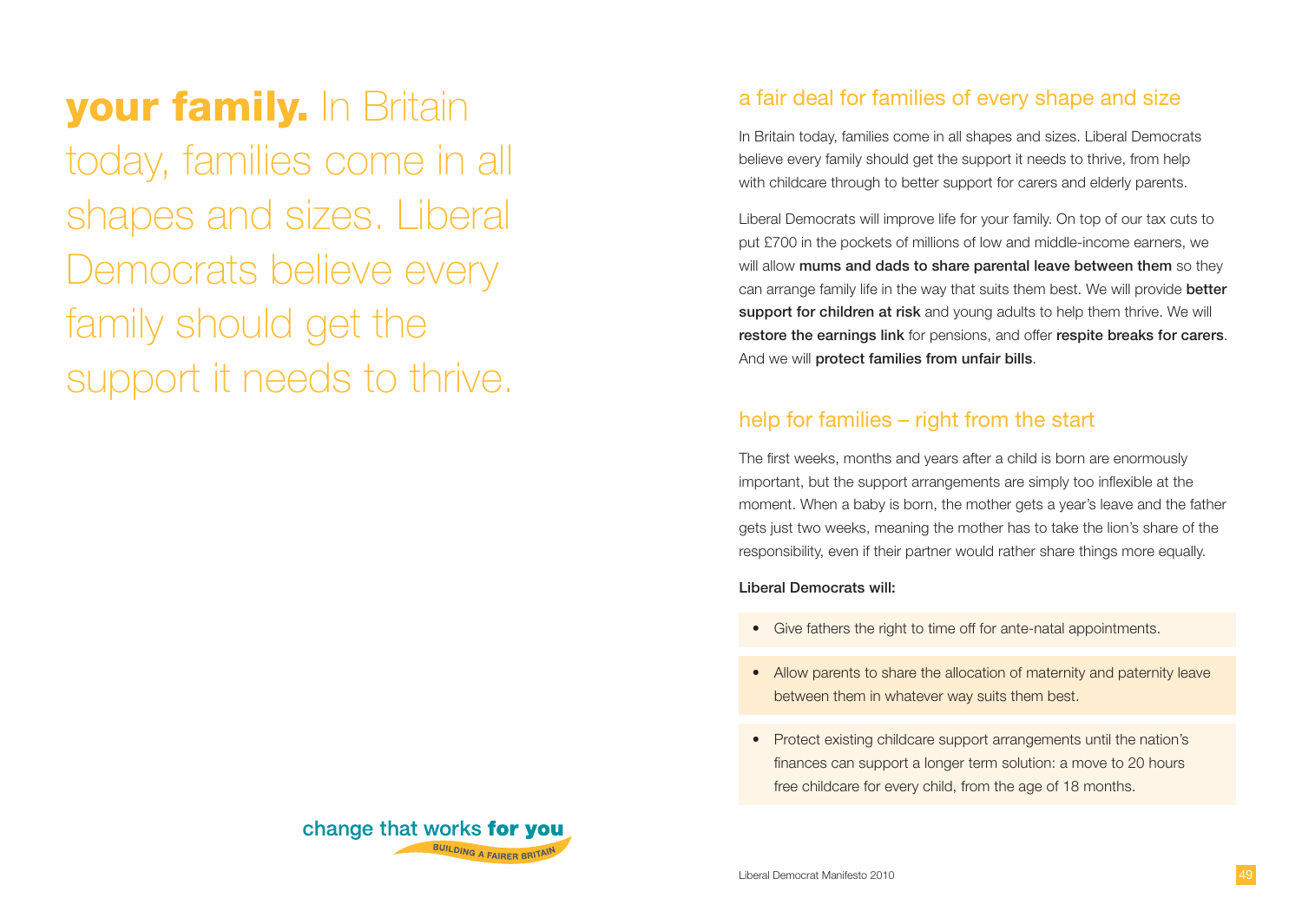- Seek to extend the period of shared parental leave up to 18 months when resources and economic circumstances allow.
- Support efforts by childcare providers to encourage more men to work in this hugely important and undervalued profession.
- Extend the right to request flexible working to all employees, making it easier for grandparents, for example, to take a caring role.

## helping families stay strong

Every child deserves a happy life free from poverty and free from fear. Children face too many difficulties in today's Britain; the Government is going to fall far short of its target to cut child poverty, and young people have been demonised by a generation of politicians more interested in sounding tough than in offering help. Children are also the main victims of family breakdown.

#### **Liberal Democrats will:**

- Maintain the commitment to end child poverty in the UK by 2020.
- Incorporate the UN Convention on the Rights of the Child into UK law, ending the detention of children for immigration purposes.
- Enhance child protection. We will enforce the publication of an anonymised version of Serious Case Reviews to ensure that lessons are learned.
- Support the objective of at least a 70 per cent reduction in child maltreatment by 2030, promoted by the WAVE trust.
- Help protect children and young people from developing negative body images by regulating airbrushing in adverts.



- Tackle online bullying by backing quick-report buttons on social networking sites, enabling offensive postings to be speedily removed.
- Strengthen the Youth Service by making it a statutory service, and by encouraging local authorities to provide youth services in partnership with young people and the voluntary sector.
- Set the minimum wage at the same level for all workers over 16 (except for those on apprenticeships).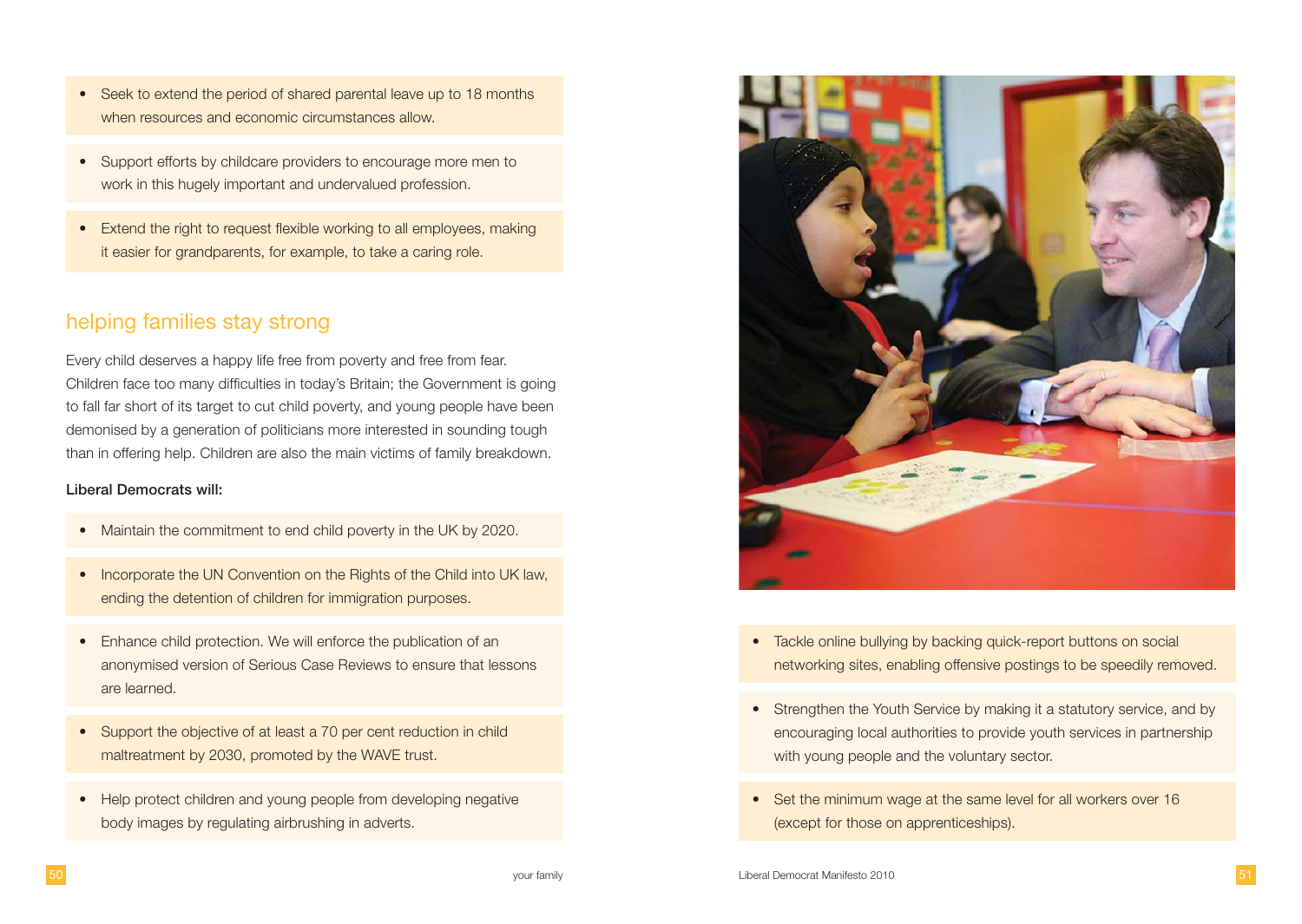• Introduce a Default Contact Arrangement which would divide the child's time between their two parents in the event of family breakdown, if there is no threat to the safety of the child.

### dignity and security in later life

The way older people are treated is the mark of a fair society. Older people have worked hard and contributed to society for decades; they deserve a fair deal. Liberal Democrats will increase the inadequate basic state pension and ensure fair treatment for everyone from government, public services and business alike.

#### **That is why Liberal Democrats will:**

- Immediately restore the link between the basic state pension and earnings. We will uprate the state pension annually by whichever is the higher of growth in earnings, growth in prices or 2.5 per cent.
- Increase the income tax threshold to £10,000, saving most pensioners around £100 a year.
- Offer a week's respite for the one million carers who spend 50 hours every week looking after a sick relative.
- Scrap compulsory retirement ages, allowing those who wish to continue in work to do so.
- Give you control over your own pension by scrapping the rules that compel you to buy an annuity when you reach 75.
- In the long term, aim to bring in a Citizen's Pension that will be paid to all UK citizens who are long-term residents, set at the level of the

#### Pension Credit, though this can only be done when resources allow.

• Begin a national programme to insulate many more homes paid for by the savings from lower energy bills.

There is a further, serious, long-term crisis facing older people: the sustainability of the systems for providing long-term care. It is unacceptable that this challenge has been treated as a political football. A Liberal Democrat Government would immediately establish an independent commission to develop future proposals for long-term care that will attract all-party support and so be sustainable. We believe that the eventual solution must be based on the principles of fairness, affordability and sustainability.

## a fair deal for consumers

While open markets usually deliver opportunity and prosperity, sometimes markets fail and consumers are badly treated by big business. The banks have exploited their position of power to impose unfair charges. Energy bills are far too expensive for many people, and suppliers have not done enough to protect those who cannot afford to keep warm.

#### **We will:**

- Change the tariffs used by energy supply companies so that the first, essential, energy you use is the cheapest. We'll ensure that effective energy efficiency measures are introduced to keep bills low and that 'social tariffs' are available to guarantee the best price for all those in most need. We will seek to extend protection and support to 'off-gasgrid' consumers.
- Address unfairness in water charges by consulting on the implementation of the Walker Review which recommended action to deal with regional unfairness in water charges.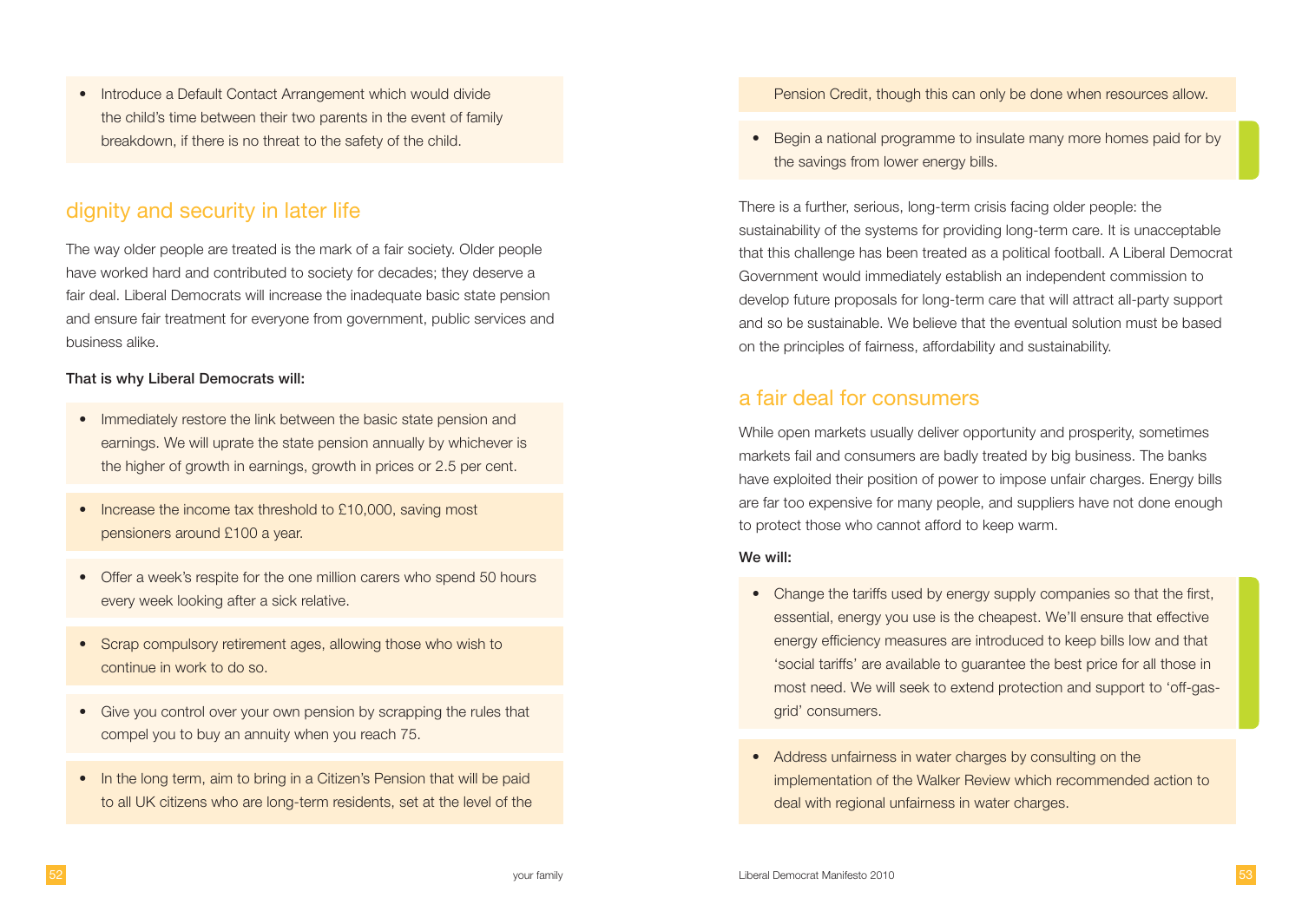- Legislate to end unfair bank and financial transaction charges, so you cannot be charged more than the costs incurred.
- Improve access to banking for all with a PostBank, revenues from which will also help to secure the future of the Post Office.
- Impose maximum interest rates for credit cards and store cards, following consultation with the financial industry and consumer groups.
- Introduce a Universal Service Code to secure high-quality customer service in the private and public sectors, for example by requiring that the customer service phone number is free from mobiles and landlines.
- Require a local competition test for all planning applications for new retail developments and establish a local competition office within the Office of Fair Trading to investigate anti-competitive practices at a local and regional level.
- Require airlines to be honest and upfront about pricing, ending the practice of adding hidden charges.
- Cut rail fares, changing the rules in contracts with Train Operating Companies so that regulated fares fall behind inflation by 1 per cent each year, meaning a real-terms cut.
- Make Network Rail refund a third of your ticket price if you have to take a rail replacement bus service.
- Regulate the parking system to remove unfairness and stop private sector wheel-clamping.

## enhanced protection for animals

Liberal Democrats believe that ownership and use of animals is a responsibility that should not be abused.

#### **We will:**

- Merge existing quangos to establish an Animal Protection Commission to investigate abuses, educate the public and enforce the law; it will also be able to publish reports on its own initiative.
- End testing of household products on animals.
- Work for the proper enforcement of regulations for the transportation of live animals across all EU member states.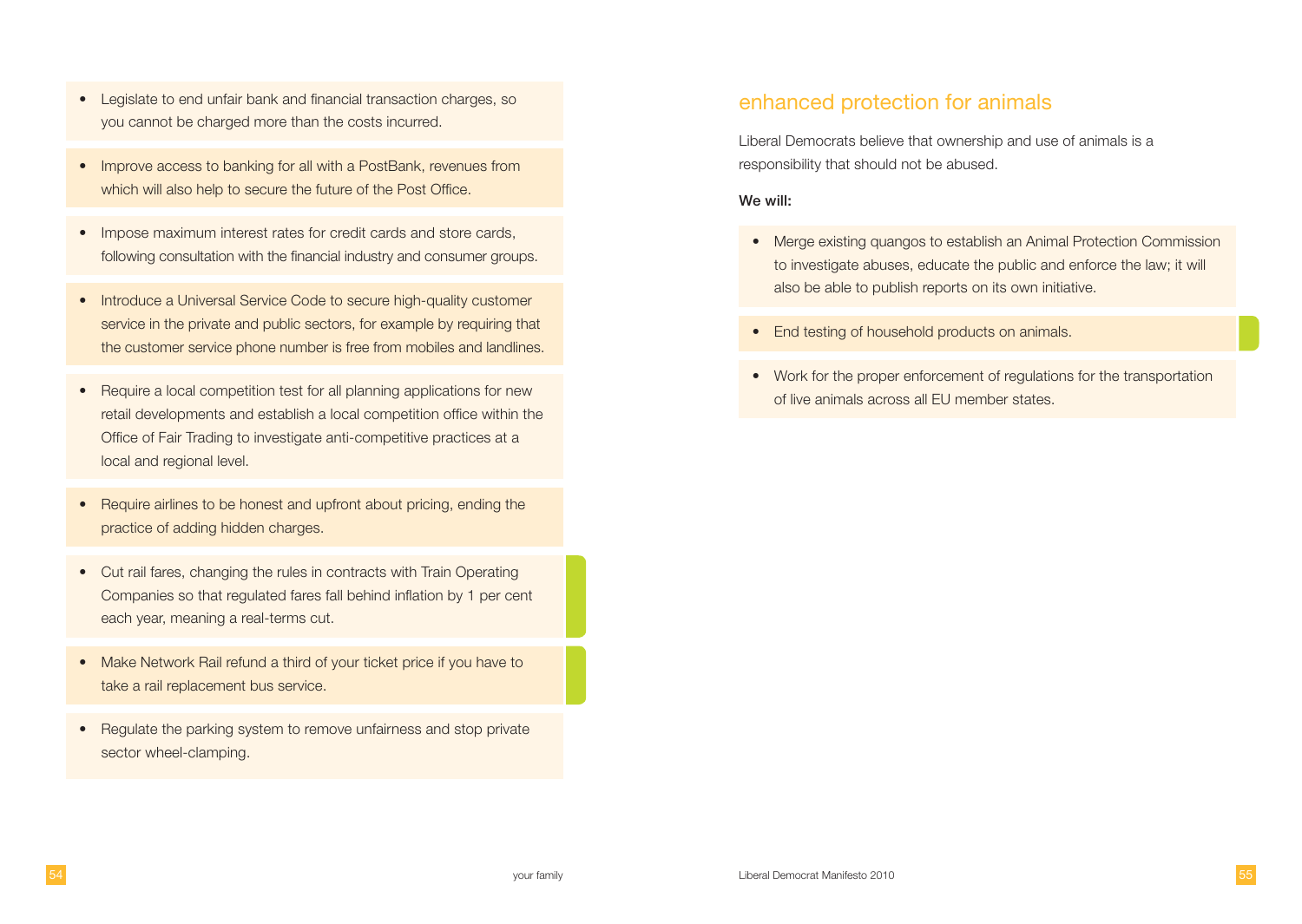**your world.** Britain must work together with our partners abroad if we are to have the best hope of meeting the challenges the world faces. We believe in freedom, justice, prosperity and human rights for all and will do all we can to work towards a world where these hopes become reality. Above all, climate change is the greatest challenge facing this generation.



# securing Britain's future with global action

Liberal Democrats believe that Britain must work together with its partners abroad if we are to have the best hope of meeting the challenges the world faces. We believe in freedom, justice, prosperity and human rights for all and will do all we can to work towards a world where these hopes become reality.

Never has there been such a need for global action. There are only a few years to take action to stop runaway climate change. The global recession proved the need for better international regulation of the financial markets. New security threats are emerging, for which Britain's armed forces are not yet fully equipped, whilst terrorists and organised criminals exploit international networks. The challenge of tackling global poverty remains, with the Millennium Development Goals still far from being achieved. And the battle for human rights remains to be fought in many countries.

Liberal Democrats will work through the European Union to deliver **a global deal on climate change**. We will transform the armed forces, meeting the nation's obligations under the **military covenant**, and conducting **a full defence review** to ensure they are equipped for modern threats. We will push for **better global financial regulation**. We will strive for global nuclear disarmament, showing leadership by **committing not to replace the Trident nuclear weapons system** on a like-for-like basis. We will meet the UK's obligations to the developing world by committing to spending **0.7 per cent of GNI on aid**. And we will put **Britain at the heart of Europe**, to ensure we use our influence to achieve prosperity, security and opportunity for Britain.

# tackling climate change

Climate change is the greatest challenge facing this generation. Liberal Democrats are unwavering in our commitment: runaway climate change must be stopped, and politicians must follow the science in order to make that happen.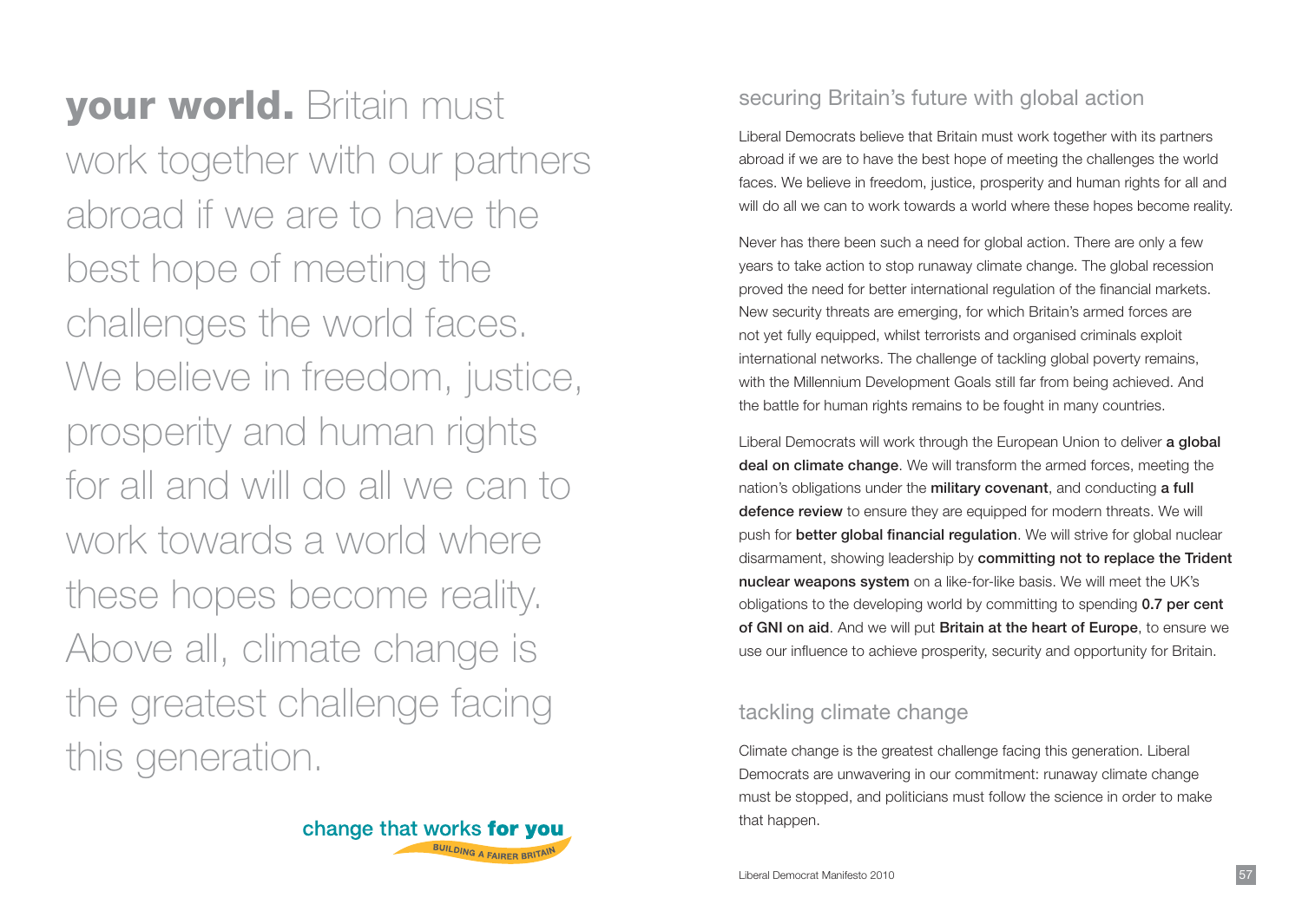We will set a target for a zero-carbon Britain that doesn't contribute at all to global warming – making the British economy carbon-neutral overall by 2050, reducing carbon emissions in the UK by over 40 per cent of 1990 levels by 2020 as a step on the way.

Our response to climate change will give the British people more secure energy supplies, reduce air pollution and related health costs – and create thousands of new jobs.

#### **Liberal Democrats will:**

- Begin a ten-year programme of home insulation, offering a home energy improvement package of up to £10,000 per home, paid for by the savings from lower energy bills, and make sure every new home is fully energy-efficient by improving building regulations.
- Set a target for 40 per cent of UK electricity to come from clean, non-carbon-emitting sources by 2020, rising to 100 per cent by 2050, underpinned by guaranteed price support; and ensure that at least three-quarters of this new renewable energy comes from marine and offshore sources.

• Set out a clear renewables routemap to 2050, covering grid access and investment in electricity networks, and develop new incentives to promote renewable heat.

- Transform the electricity networks into a dynamic electricity grid that can better connect and integrate new, clean energy technologies particularly through the better use of sub-sea connections, leading to the development of a European Supergrid.
- Invest up to £400 million in refurbishing shipyards in the North of

England and Scotland so that they can manufacture offshore wind turbines and other marine renewable energy equipment.

- Launch an 'Eco Cash-Back' scheme, for one year only, which will give you £400 if you install double glazing, replace an old boiler, or install micro-generation. If you choose micro-generation, you will be able to sell the energy back to the National Grid at a profit, with a more attractive feed-in tariff than under current government plans.
- Set aside extra money for schools to improve the energy efficiency of their buildings. They will pay back the loan over time from energy savings, creating a rolling fund to help insulate all public buildings.
- Invest £140 million in a bus scrappage scheme that helps bus companies to replace old polluting buses with new low-carbon ones and creates jobs.
- $\bullet$  Block any new coal-fired power stations the most polluting form of power generation – unless they are accompanied by the highest level of carbon capture and storage facilities.
- Reject a new generation of nuclear power stations; based on the evidence nuclear is a far more expensive way of reducing carbon emissions than promoting energy conservation and renewable energy.
- Improve energy efficiency in the commercial and public sectors, by strengthening the Carbon Reduction Commitment Energy Efficiency Scheme and requiring companies and government departments to report on their energy use and set targets for reducing it. We will set a 30 per cent energy efficiency improvement target for 2020, and will commit the government to the goals of the 10:10 campaign as a first step.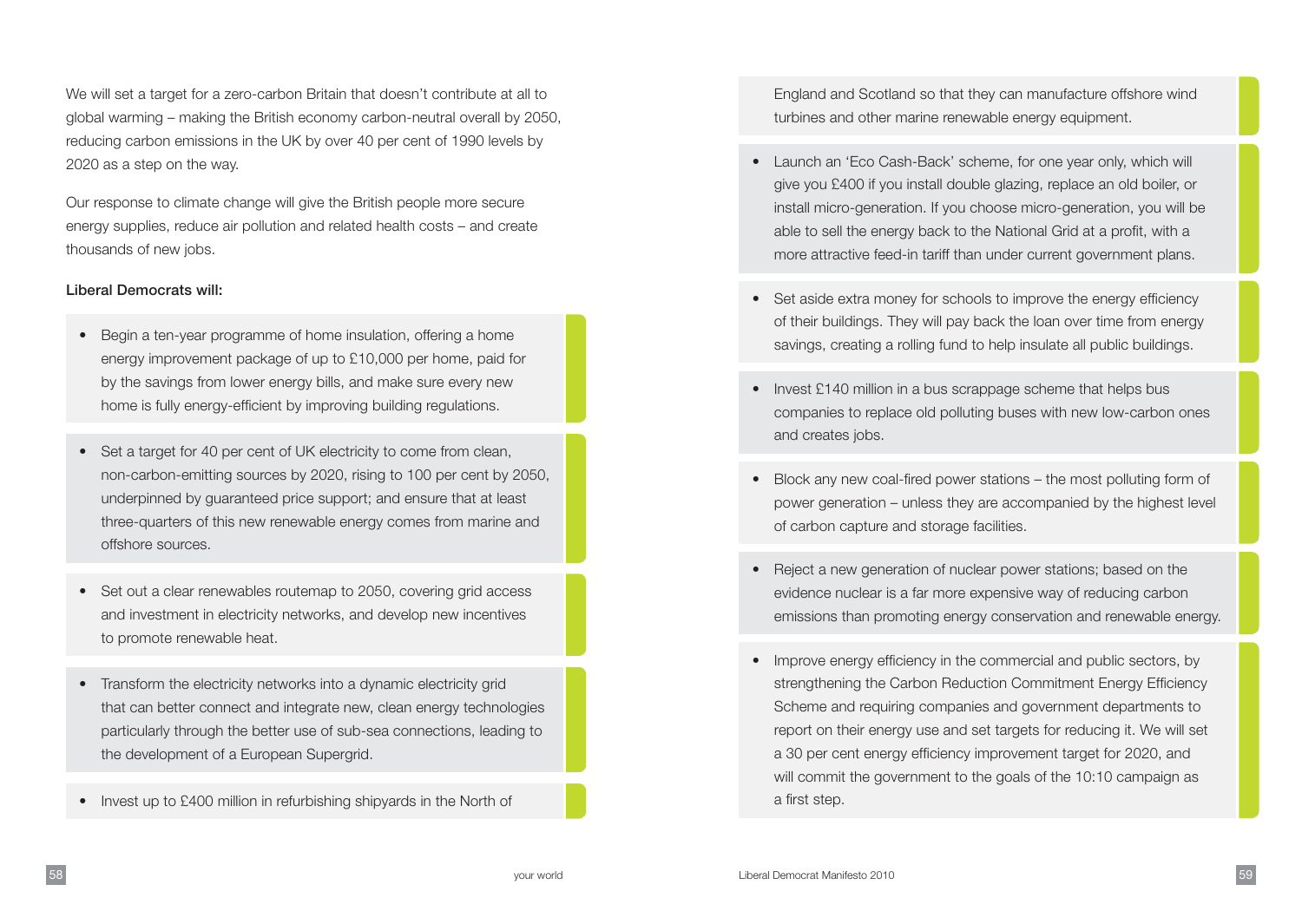# leading the fight against climate change

Liberal Democrats are committed to securing a legally binding global agreement on limiting the increase in global temperatures to below 1.7 degrees Celsius. We believe that such an agreement must be based on reducing emissions overall, while equalising emissions between the developed and developing worlds – the principle of contraction and convergence. Strong and credible EU ambition, with effective UK leadership, are essential for achieving a global agreement, so that total greenhouse gas emissions peak no later than 2015. Liberal Democrats will work within Europe and internationally to give renewed urgency to global efforts to combat climate change.

#### **We will press the EU to:**

- Promote the transition to a low-carbon economy in Europe, by moving unilaterally and immediately to an EU emissions reduction target of 30 per cent by 2020, adopting new long-term targets and policies for clean energy and energy efficiency; and expand investment in energy technology innovation, within Europe and internationally.
- Boost investment in clean energy by reforming the EU emissions trading scheme – bringing in a tighter cap on emissions, auctioning as many allowances as possible, and encouraging other European countries to increase the use of reserve prices in allowance auctions.
- Engage with major emitters and deepen diplomatic co-operation between the EU and emerging economies and developing countries, provide enhanced financial support for low-carbon solutions and lead international efforts to promote the transfer of technologies that will help to tackle climate change.

• Work for the adoption of 'quick win' measures that could be initiated within the next few years such as reducing the use of hydrofluorocarbons (HFCs).

At the UN level, we will support the provision of UN Adaptation Funds for developing countries, financed from international emissions markets, such as a cap-and-trade system for international emissions from aviation and shipping.

# protecting the global environment

Humans are living beyond the ability of the planet to support life; more than 60 per cent of the basic ecosystems that support life on Earth are being degraded or used unsustainably. Co-ordinated international action and effective global institutions are necessary to help create a sustainable future and improve the quality of life of all the world's citizens.

#### **Liberal Democrats will:**

- Work through the EU to make sure that the environment is fully integrated into the objectives of international institutions such as the World Bank, International Monetary Fund and World Trade Organisation.
- Work to increase the resourcing of the UN Environment Programme and improve the enforcement of international environmental treaties.
- Protect the world's forests, not only to reduce carbon emissions but also to preserve this crucial reservoir of biodiversity. We will argue for an international target of zero net deforestation by 2020; support a new system of payments to developing countries to enable them to reduce deforestation; and adopt at EU – or, if necessary, at UK – level a new law making it illegal to import or possess timber produced illegally in foreign countries.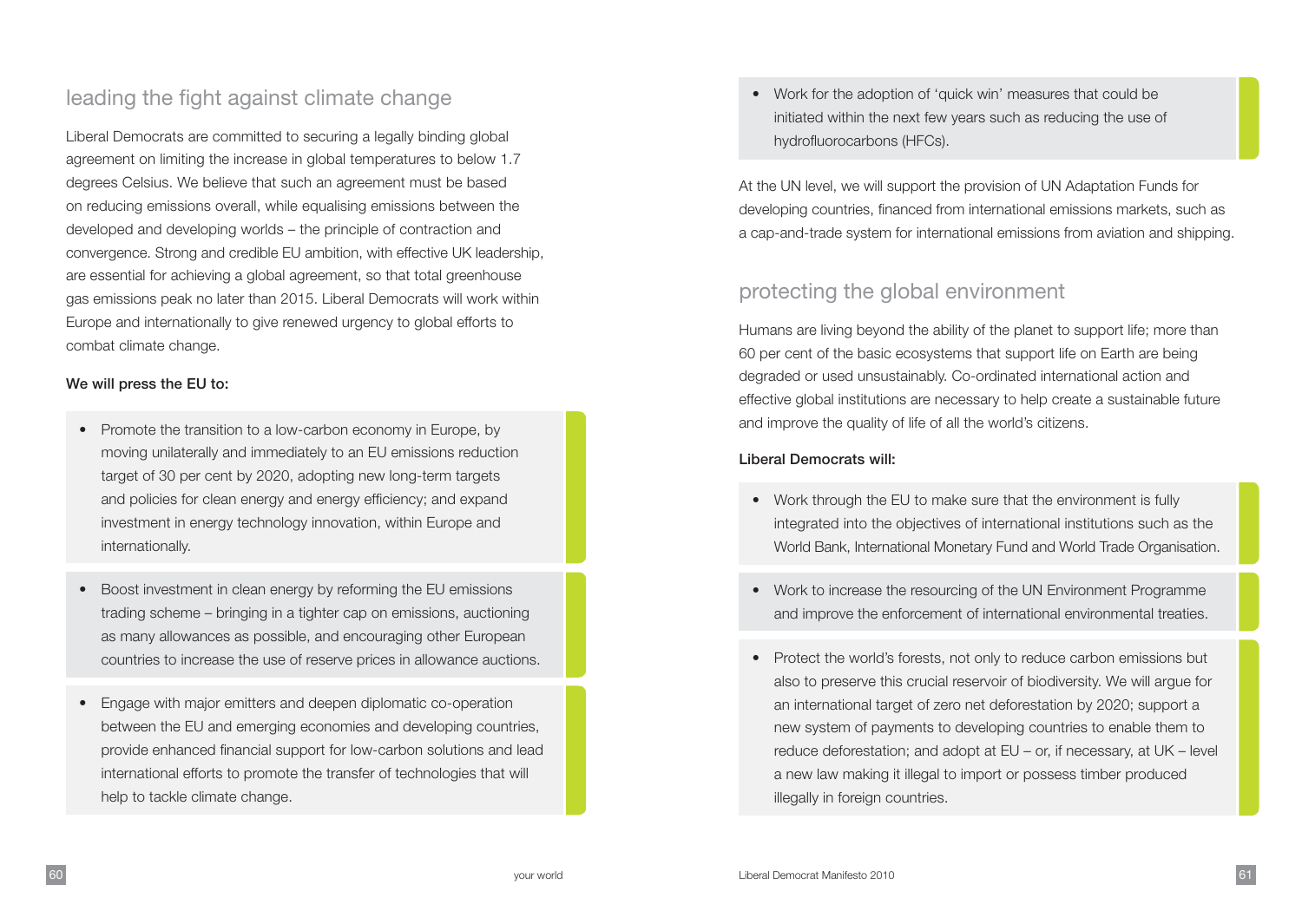• Work with other countries to develop an international labelling system for the environmental impact of products, helping consumers choose those with the least impact on resource use and pollution.

# meeting Britain's obligations to the developing world

Liberal Democrats are committed to working towards a world free from poverty, inequality and injustice and meeting the Millennium Development Goals is a vital first step. But beyond this we will also ensure that action is taken to allow developing nations to grow and to prevent them suffering unfairly the effects of climate change inflicted by developed countries.

#### **Liberal Democrats will:**

- Increase the UK's aid budget to reach the UN target of 0.7 per cent of GNI by 2013 and enshrine that target in law. We will hold the G8 to its Gleneagles pledges on aid, including on the 0.7 per cent target.
- Work with other countries to establish new sources of development financing, including bringing forward urgent proposals for a financial transaction tax and a cap-and-trade system for carbon emissions from aviation and shipping.
- Support reform of the global financial institutions such as the World Bank and IMF.
- Ban banks from facilitating the transfer of funds obtained by corruption. We will crack down on tax havens which allow individuals and corporations to avoid paying taxes to developing countries.
- Ensure that the developing world is prepared to deal with the

consequences of a changing climate. We will ensure that adaptation and mitigation measures are financed by industrialised nations on top of existing aid commitments.

- Prioritise health and education programmes which aim to promote gender equality, reduce maternal and infant mortality, and restrict the spread of major diseases like HIV/AIDS, TB and malaria. We will focus effort on supplying basic needs like clean water.
- Support a global fund for social protection to help developing countries build viable welfare systems.
- Push for a renewed international effort on debt and support 100 per cent cancellation of the unpayable debts of the world's poorest countries. We will also take measures against 'vulture funds' and lobby for similar action at international level.

# equipping Britain's armed forces for the 21st century

Modern armed forces face a series of complex challenges. Alongside fighting conventional wars, they seek to protect us from the threats of terrorism, maintain the peace, undertake conflict prevention and help facilitate development in poorer nations.

The world has changed enormously since the end of the Cold War. New threats are emerging and yet Britain's armed forces remain largely equipped to fight the old ones. The Iraq War, and allegations over British complicity in torture and in secret 'rendition' flights of terrorist suspects, highlight the dangers of a subservient relationship with the United States that neglects Britain's core values and interests.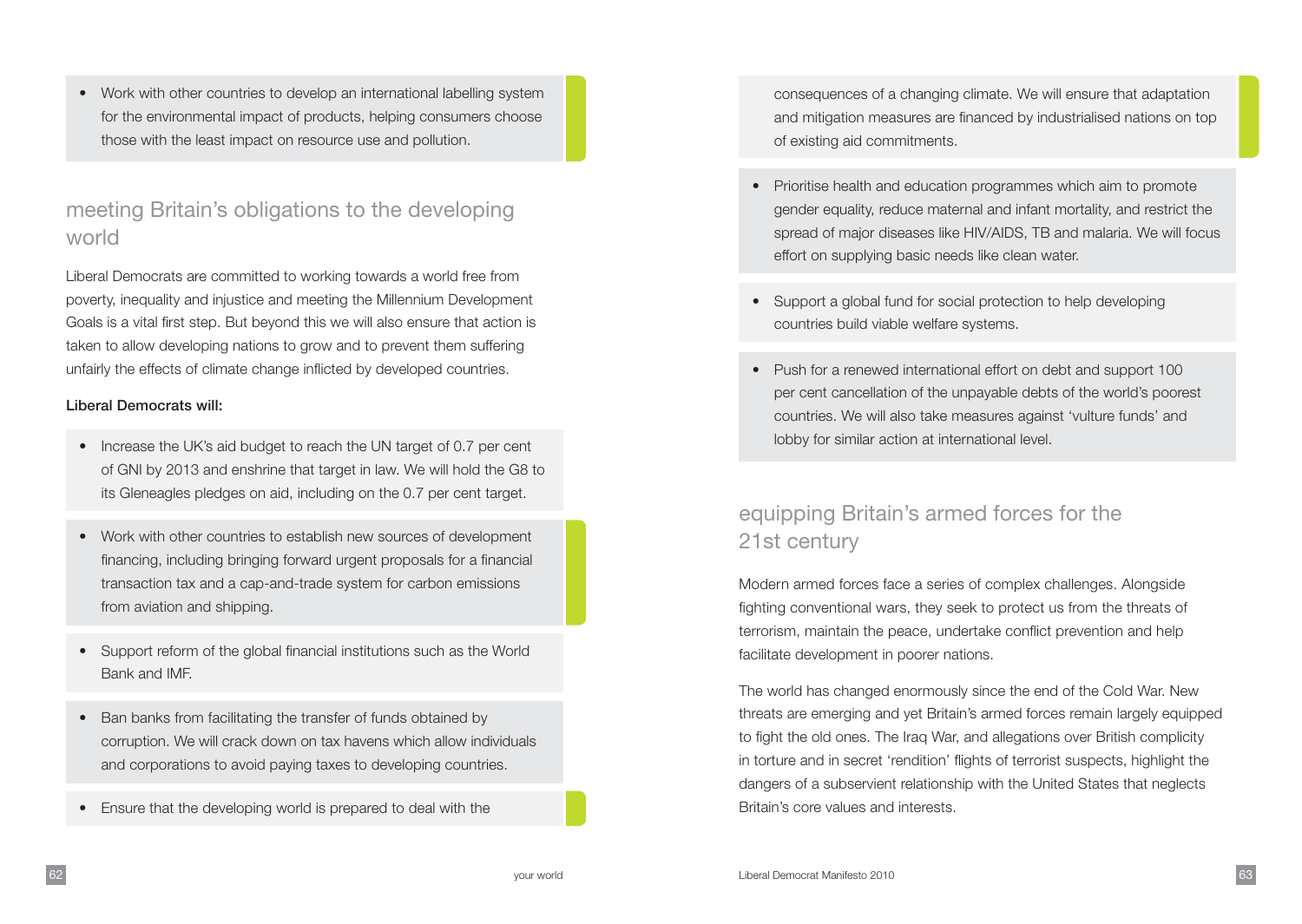

The threats of tomorrow are likely to be driven by failed states, mass migration, climate change and regional instability. So we will ensure that taxpayers' money is spent more effectively on equipping the forces for the tasks of the future, not old Cold War threats. We will:

• Hold an immediate Strategic Security and Defence Review (SSDR) to ensure that Britain deploys its resources to face the most serious threats to its citizens' security and well-being, including non-military challenges such as climate change.

- With strong Treasury involvement, review all major defence procurement projects through the SSDR to ensure money is being spent effectively. We will not purchase tranche 3B of the Eurofighter.
- Rule out the like-for-like replacement of the Trident nuclear weapons system. At a cost of £100 billion over a lifetime it is unaffordable, and Britain's security would be better served by alternatives. We support multilateral nuclear disarmament and will ensure that the UK plays a proactive role in the arms reduction talks starting later this year.
- Reinvigorate Franco-British and wider European defence co-operation to ensure procurement costs are kept low.

### a fair deal for our service personnel

The brave men and women of Britain's armed forces are the most precious military asset we have. They must be treated fairly, with pay and conditions that reflect their outstanding commitment to this country, and properly valued and supported after they leave the services.

#### Liberal Democrats will put the forces' welfare first. We will:

- Give a pay rise to the lower ranks so that their pay is brought into line with the starting salary of their emergency services counterparts.
- Double the rate of modernisation of forces' family homes to ensure they are fit for heroes.

While it is necessary to find resources to support the troops properly, at the same time fairness requires that we make savings where possible within the defence budget as a whole. We will reduce the number of civilian staff in the Ministry of Defence and reduce numbers of top brass officers.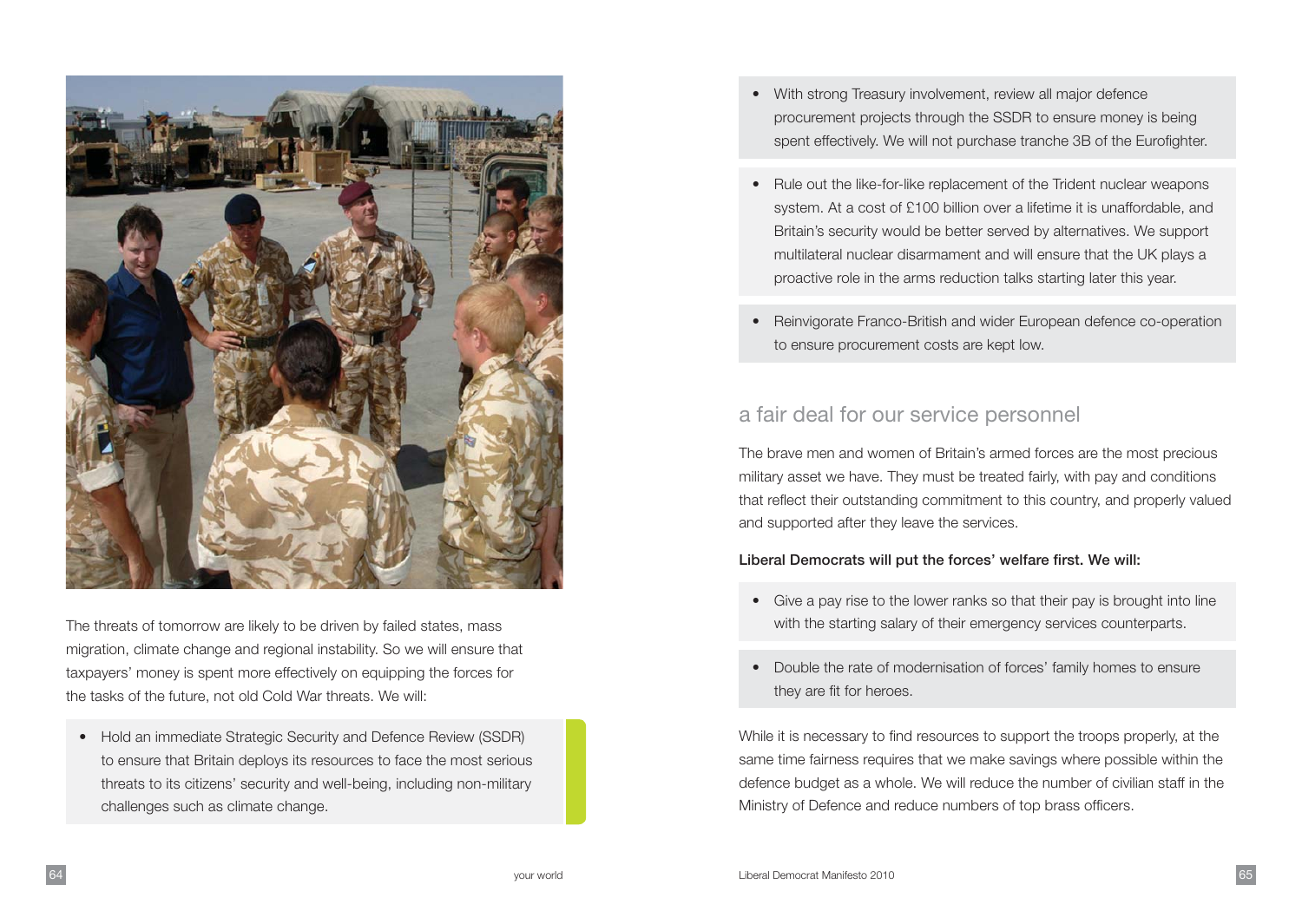# putting Britain at the heart of Europe

Liberal Democrats believe that European co-operation is the best way for Britain to be strong, safe and influential in the future. We will ensure that Britain maximises its influence through a strong and positive commitment.

But just because Europe is essential, that doesn't mean the European Union is perfect. We will continue to campaign for improved accountability, efficiency and effectiveness. Working together, the member states of the EU have a better chance of managing the impacts of globalisation, such as cross-border crime and environmental pollution.

#### **Liberal Democrats will:**

- Work with Britain's European neighbours to create thousands of new jobs by breaking down trade barriers and boosting support for green jobs.
- Work through the European Union for stricter international regulation of financial services and banking.
- Keep Britain part of international crime-fighting measures such as the European Arrest Warrant, European Police Office (Europol), Eurojust, and the European Criminal Records Information System, while ensuring high standards of justice.
- Keep the pressure on for reform of agricultural subsidies so that farmers, consumers and taxpayers get a fair deal, and the environment is protected.
- Fight to stop MEPs having to travel to the Strasbourg Parliament every month, wasting €200 million a year.

• Campaign for continuing reform of the EU budget so that money is spent only on the things the EU really needs to do.

The European Union has evolved significantly since the last public vote on membership over thirty years ago. Liberal Democrats therefore remain committed to an in/out referendum the next time a British government signs up for fundamental change in the relationship between the UK and the EU.

We believe that it is in Britain's long-term interest to be part of the euro. But Britain should only join when the economic conditions are right, and in the present economic situation, they are not. Britain should join the euro only if that decision were supported by the people of Britain in a referendum.

## standing up for liberal values around the world

Liberal Democrats will put British values of fairness and the rule of law back at the heart of our foreign policy. British people used to be proud of what our country stood for. But Britain's reputation has been damaged by unscrupulous arms deals with dictators, allegations of involvement in torture, and of course the disastrous and illegal invasion of Iraq. We will also give greater support to conflict prevention – which saves money and saves lives.

#### **We will:**

- Make the EU use its collective weight effectively in other areas of foreign policy. Britain can have a far stronger voice on relations with Russia, China, Iran and the Middle East peace process when it joins with the rest of Europe.
- Be critical supporters of the Afghanistan mission. The military surge must be accompanied by a strategy to ensure a more legitimate government, tackle corruption and win over moderate elements in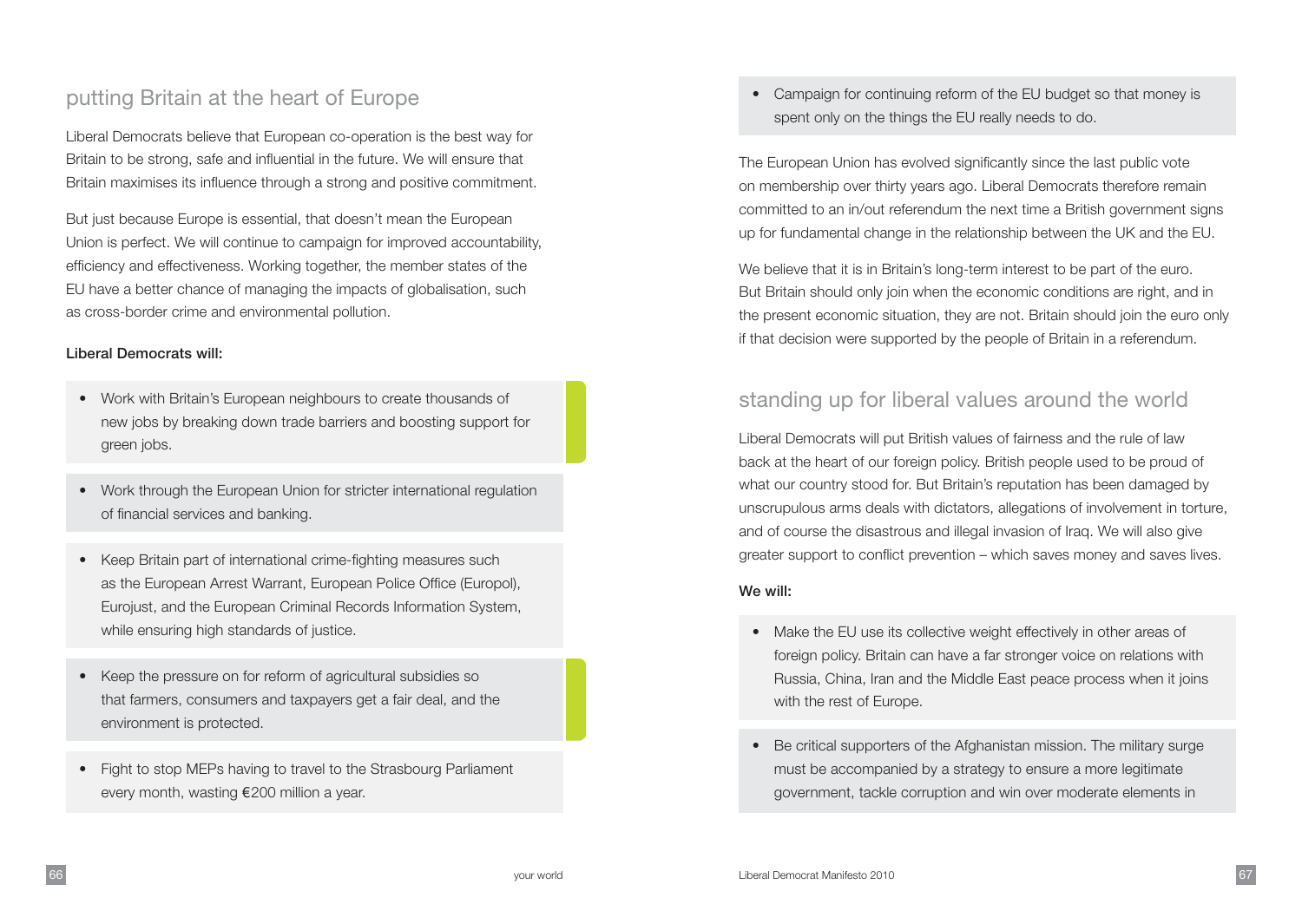the insurgency. We will continue to demand a strategy that involves other players in the region. We believe that a successful strategy will stabilise Afghanistan enough to allow British troops to come home during the next Parliament.

- Support the establishment of an International Arms Trade Treaty to limit the sale of arms to dangerous regimes and work for a full international ban on cluster munitions. We will ensure that British arms are not sold to states that would use them for internal repression. We will require arms brokers to register under a code of conduct and revoke the licences of those who break the code.
- Support action by the international community to stop Iran obtaining nuclear weapons. We would follow a diplomatic route of active engagement, and are ready to back targeted sanctions, but we oppose military action against Iran and believe those calling for such action undermine the growing reform movement in Iran.
- Hold a full judicial inquiry into allegations of British complicity in torture and state kidnapping as part of a process to restore Britain's reputation for decency and fairness.
- Remain committed to the search for a peaceful resolution of the Israeli-Palestinian conflict. A sustainable solution can be reached in the context of two separate Israeli and Palestinian states, mutually recognised and internationally accepted within borders which are secure and based on the situation before the 1967 conflict. We condemn disproportionate force used by all sides. We believe Britain and the EU must put pressure on Israel and Egypt to end the blockade of Gaza.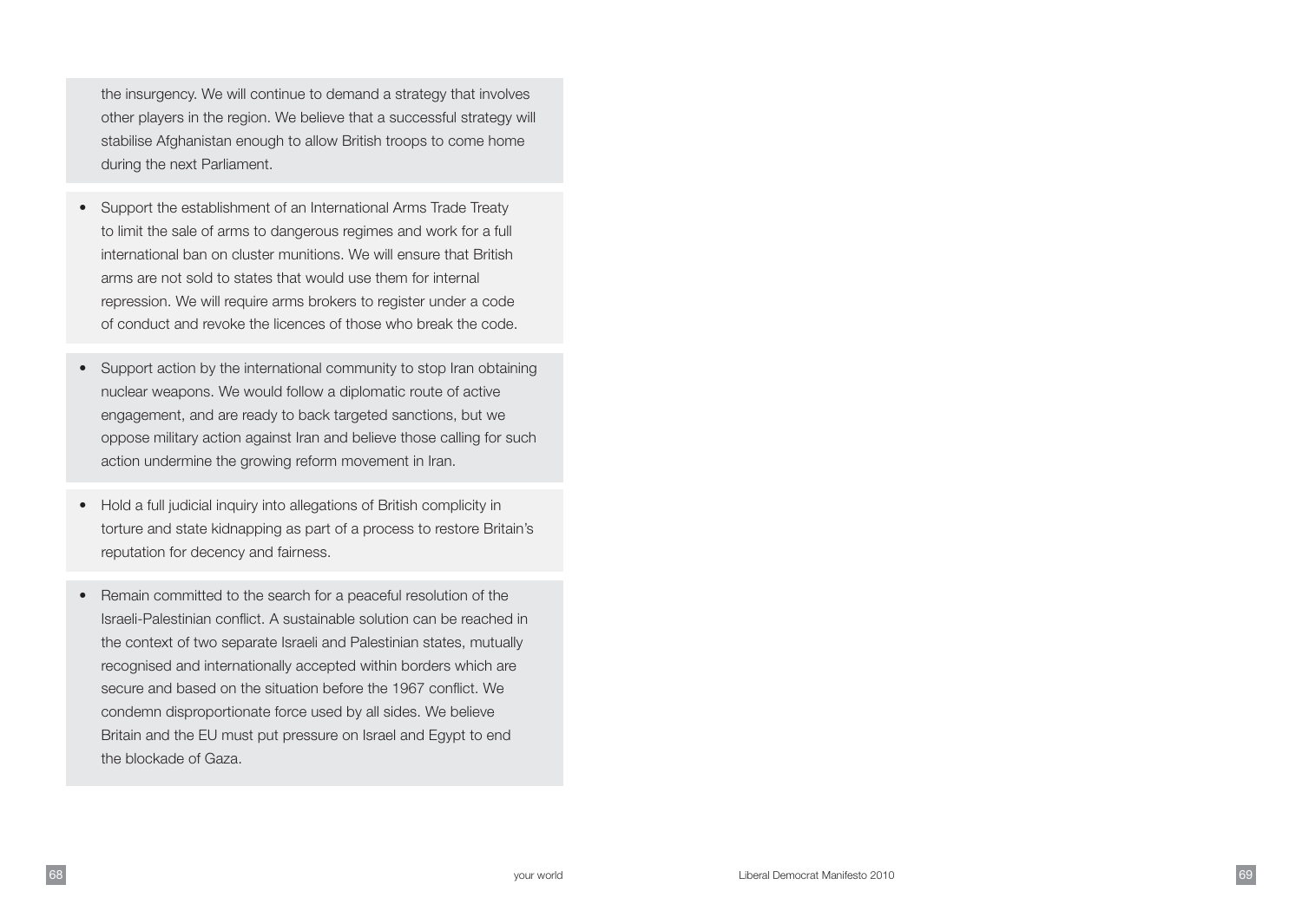# **your community.** Liberal

Democrats believe in strong communities, where local people can come together to meet local needs, enjoy a pleasant local environment, and feel free from the threat of crime.

# rebuilding security, opportunity, homes and hope

Liberal Democrats believe in strong communities, where local people can come together to meet local needs, enjoy a pleasant local environment, and feel free from the threat of crime. We want every community to be safe and fair, and offer opportunities to people of every background.

Under Labour and Conservative rule, communities have been let down. Governments have talked tough on crime but failed to take effective action. Lack of affordable housing has driven many young people out of the communities where they were born. Public transport is expensive when it is there at all. Key local services like the Post Office have declined dramatically.

Liberal Democrats will **put thousands more police on the beat** and make them work more effectively to cut crime. We value Britain's open, welcoming character, and will protect it by **changing the immigration system to make it firm and fair** so that people can once again put their faith in it. We will invest in public transport and **cut rail fares**, as well as **providing more affordable homes** and protecting people from unfair repossessions. We will **keep post offices open**, and will **protect and restore the natural environment**.

# cutting crime with more and better police

We will focus on what works to cut crime. We will support more positive activities for young people to stop them getting involved in a life of crime. Labour and the Conservatives posture on penalties, which do not deter criminals. What does deter them is increasing the chances of being caught. That is why more police are needed on the streets – to provide a longer arm for the law. And we need to help the police to be more effective at catching criminals, spend less time on bureaucracy and more time preventing crime, reassuring the public and helping keep everyone safe.

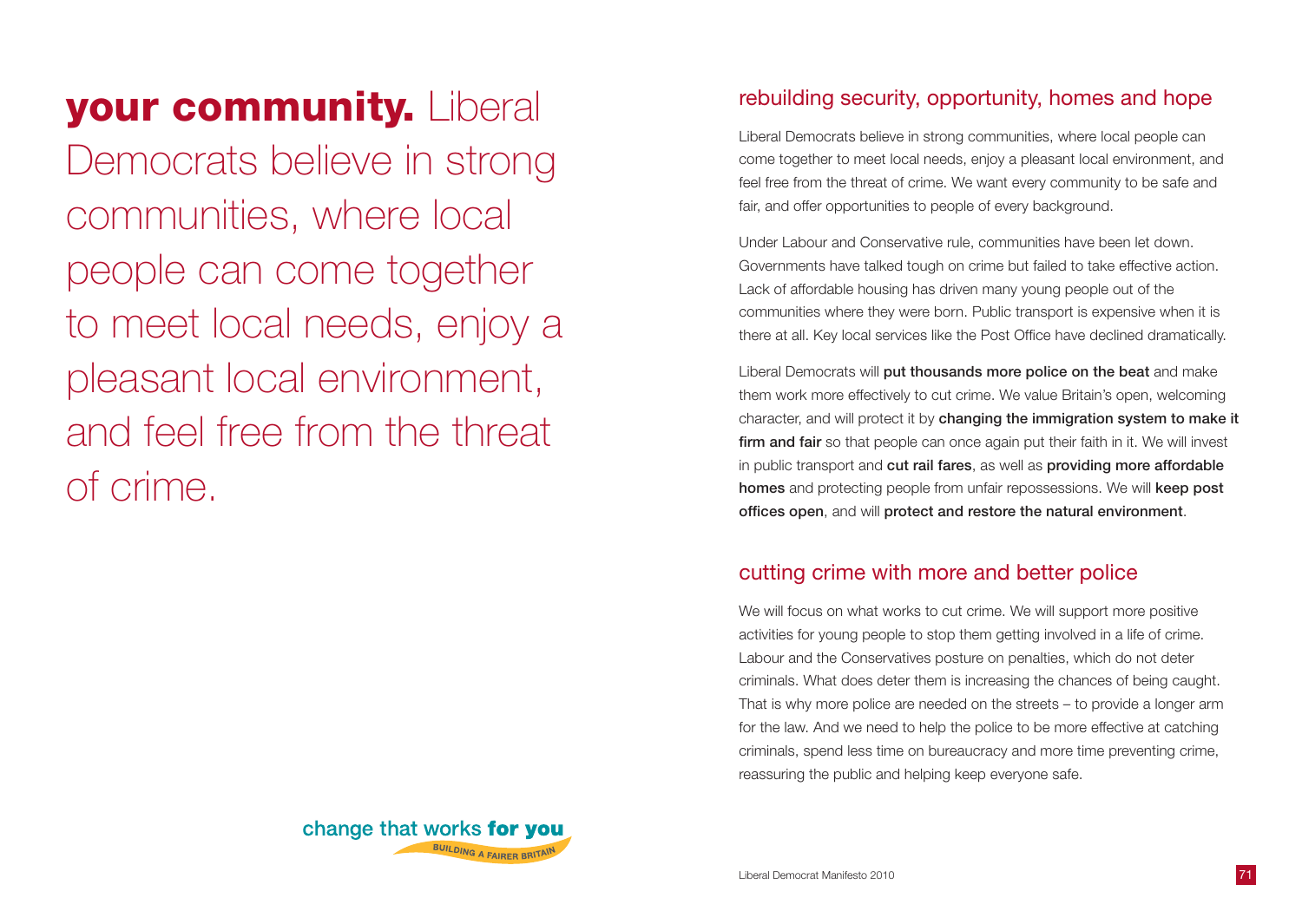#### **Liberal Democrats will:**

- Pay for 3,000 more police on the beat, affordable because we are cutting other spending, such as scrapping pointless ID cards.
- Reduce time-wasting bureaucracy at police stations with better technology that can be deployed on the streets.
- Give local people a real say over their police force through the direct election of police authorities. Authorities would still be able to co-opt extra members to ensure diversity, experience and expertise.
- Give far more power to elected police authorities, including the right to sack and appoint the Chief Constable, set local policing priorities, and agree and determine budgets.
- Strengthen the Youth Service by making it a statutory service, and encourage local authorities to provide youth services in partnership with young people and the voluntary sector.
- Reform the police, with a full review of the very restrictive terms and conditions for police officer employment.
- Turn the National Policing Improvement Agency into a National Crime Reduction Agency with a wider remit to test what policing techniques and sentences work and spread best practice across police services and the criminal justice system.

## practical steps to make you safer

We will do all we can to prevent crime with practical measures that we know will make a difference and keep people safe.

#### **We will:**

- Make hospitals share non-confidential information with the police so they know where gun and knife crime is happening and can target stop-and-search in gun and knife crime hot spots.
- Bring in stop-on-request for night buses. You should be able to ask the driver to let you off between stops, so you're as close to home as possible.
- Require better recording of hate crimes against disabled, homosexual and transgender people, which are frequently not centrally recorded.
- Ensure that financial resources, and police and court time, are not wasted on the unnecessary prosecution and imprisonment of drug users and addicts; the focus instead should be on getting addicts

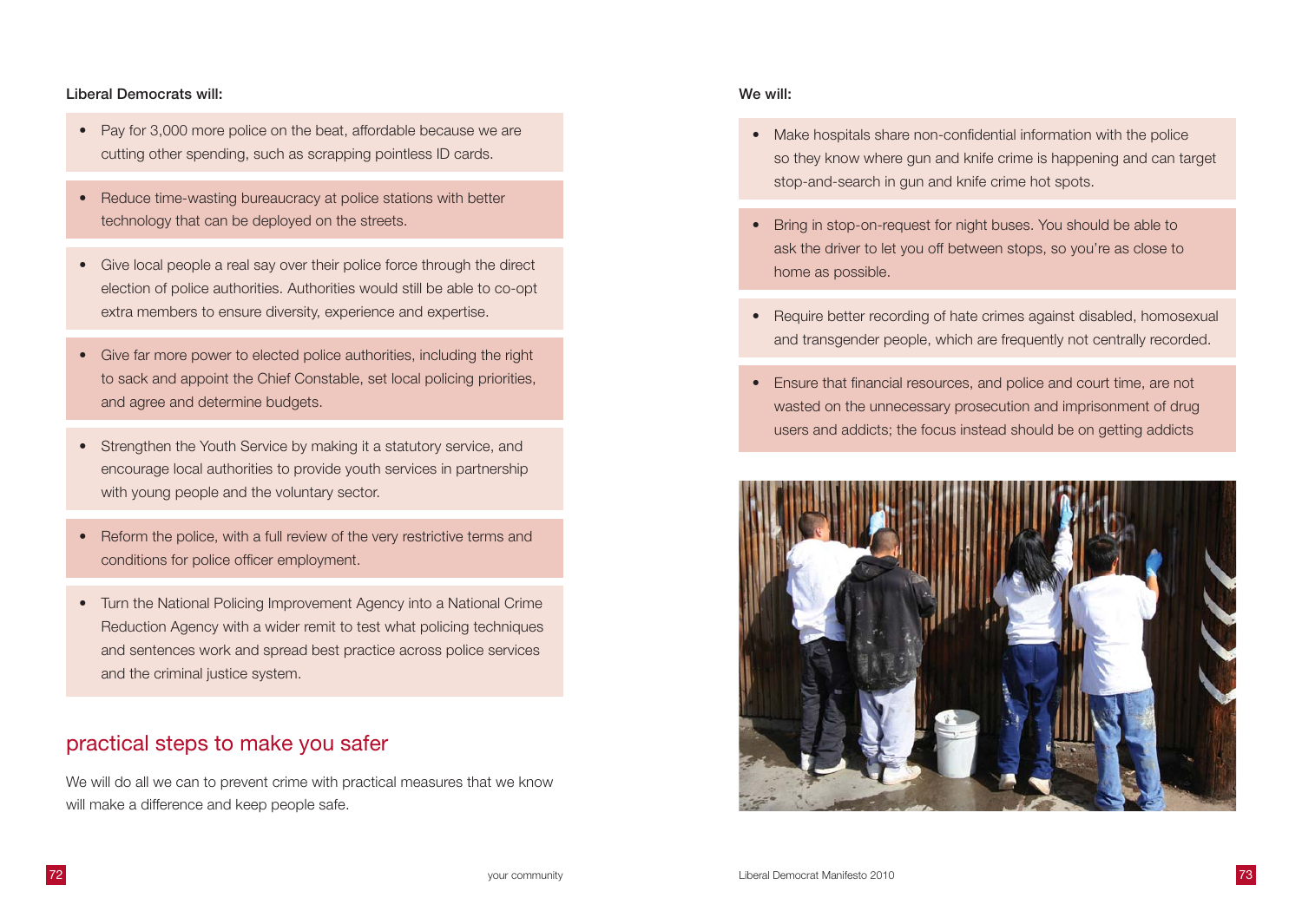the treatment they need. Police should concentrate their efforts on organised drug pushers and gangs.

• Always base drugs policy on independent scientific advice, including making the Advisory Council on the Misuse of Drugs completely independent of government.

# making the justice system work to rehabilitate criminals and reduce crime

Liberal Democrats believe that once a criminal has been caught, it is vital that the punishment they are given helps to turn them away from crime, and set them back on the straight and narrow.

Too many politicians have talked tough, meting out ever-longer prison sentences, but doing far too little to tackle reoffending and to stop crime happening in the first place. As a result, the government is spending more and more on prisons, but those released from them are as likely as ever to commit more crimes. We will:

- Make prisoners work and contribute from their prison wages to a compensation fund for victims. As resources allow, we will increase the number of hours prisoners spend in education and training.
- Introduce a presumption against short-term sentences of less than six months – replaced by rigorously enforced community sentences which evidence shows are better at cutting reoffending.
- Move offenders who are drug addicts or mentally ill into more appropriate secure accommodation.
- As a consequence of these changes, be able to cancel the Government's billion-pound prison building programme.
- Give people a direct say in how petty criminals and those who engage in anti-social behaviour are punished by setting up Neighbourhood Justice Panels (NJPs), like the one run by Liberal Democrats in Somerset where 95 per cent of offenders have been turned away from further crimes.
- Champion restorative justice programmes, like NJPs, which make offenders confront their behaviour and are more successful at reducing crime than traditional forms of punishment.

# firm but fair immigration system

Britain has always been an open, welcoming country, and thousands of businesses, schools and hospitals in many parts of the country rely on people who've come to live here from overseas. It would be wrong to try and end immigration completely but we have to manage migration so that it benefits Britain and is fair for everyone.

The immigration system is in chaos after decades of incompetent management. The Government has failed to plan properly for new migrants, making it harder for people to integrate. No-one has any idea how many people are here illegally, and there aren't even exit checks at all ports and airports to ensure that people here on temporary visas go home on time.

We will create a fair system that works and promotes integration. We will:

- Immediately reintroduce exit checks at all ports and airports.
- Secure Britain's borders by giving a National Border Force police powers.
- Introduce a regional points-based system to ensure that migrants can work only where they are needed. We need to enforce any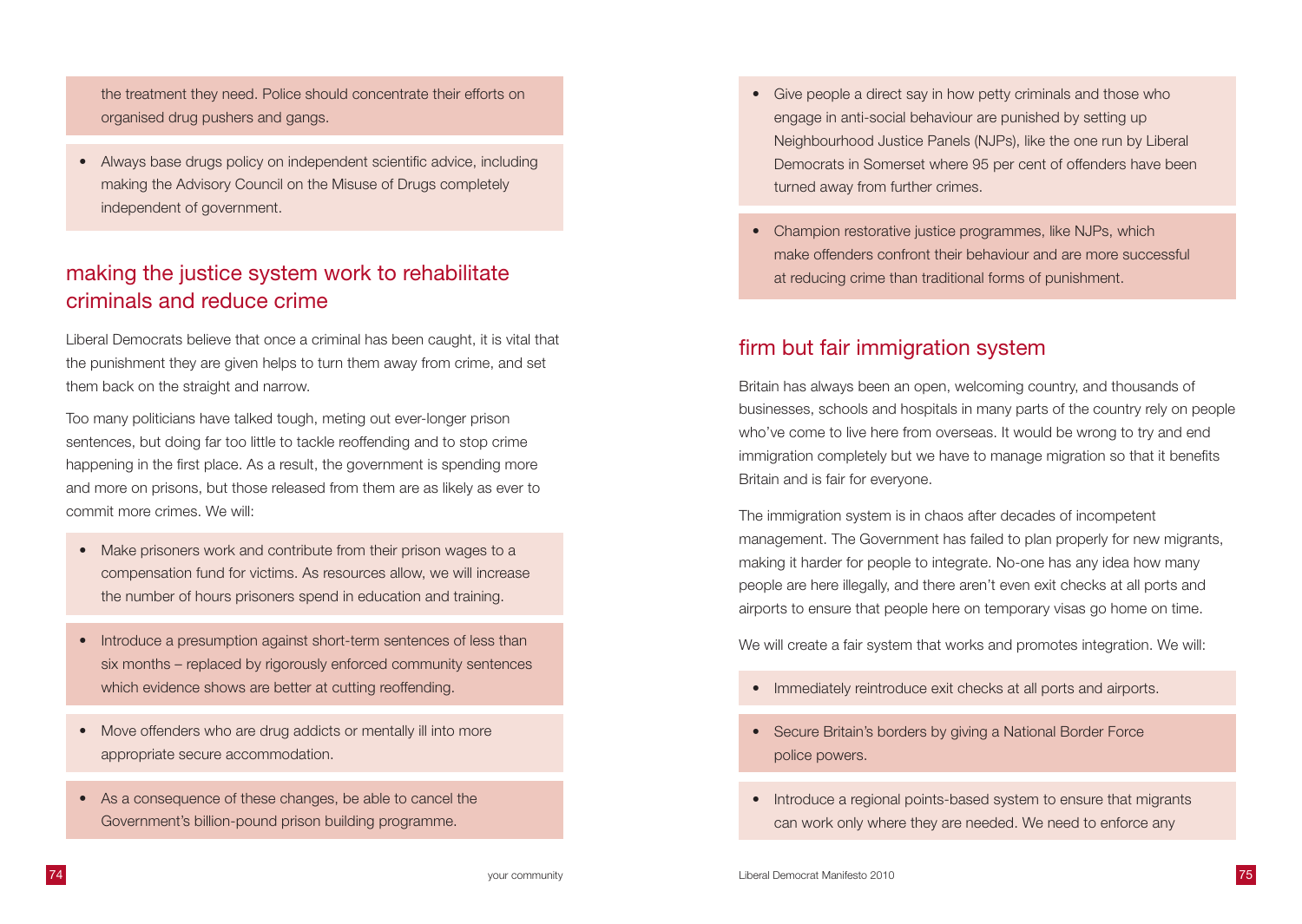immigration system through rigorous checks on businesses and a crackdown on roque employers who profit from illegal labour.

• Prioritise deportation efforts on criminals, people-traffickers and other high-priority cases. We will let law-abiding families earn citizenship. We will allow people who have been in Britain without the correct papers for ten years, but speak English, have a clean record and want to live here long-term to earn their citizenship. This route to citizenship will not apply to people arriving after 2010.

### a safe haven for those fleeing persecution

Britain has a responsibility to welcome refugees fleeing wars and persecution around the world. Liberal Democrats will abide by Britain's international obligations and restore confidence in the asylum system by making it firm and fair.

#### **We will:**

- Take responsibility for asylum away from the Home Office and give it to a wholly independent agency, as has been successful in Canada.
- Push for a co-ordinated EU-wide asylum system to ensure that the responsibility is fairly shared between member states.
- Allow asylum seekers to work, saving taxpayers' money and allowing them the dignity of earning their living instead of having to depend on handouts.
- End the detention of children in immigration detention centres.

Alternative systems such as electronic tagging, stringent reporting requirements and residence restrictions can be used for adults in families considered high flight risks.

• End deportations of refugees to countries where they face persecution, imprisonment, torture or execution and end the detention of individuals for whom removal is not possible or imminent, except where there is a significant risk of absconding.

### better and more affordable homes

In a fair society, everyone should have the right to a decent home, but this is not the reality of Britain today. There should be quality social and private rented housing available for those who need or choose it. And it should be easy to keep your home warm without harming the environment; British houses are frequently poorly insulated, wasting money and contributing to global warming.

#### **Liberal Democrats will:**

- Make sure that repossession is always the last resort by changing the powers of the courts.
- Bring 250,000 empty homes back into use with cheap loans and grants as part of our job creation plan.
- Begin a national programme to insulate more homes paid for by the savings from lower energy bills.
- Make sure every new home is fully energy efficient by improving building regulations.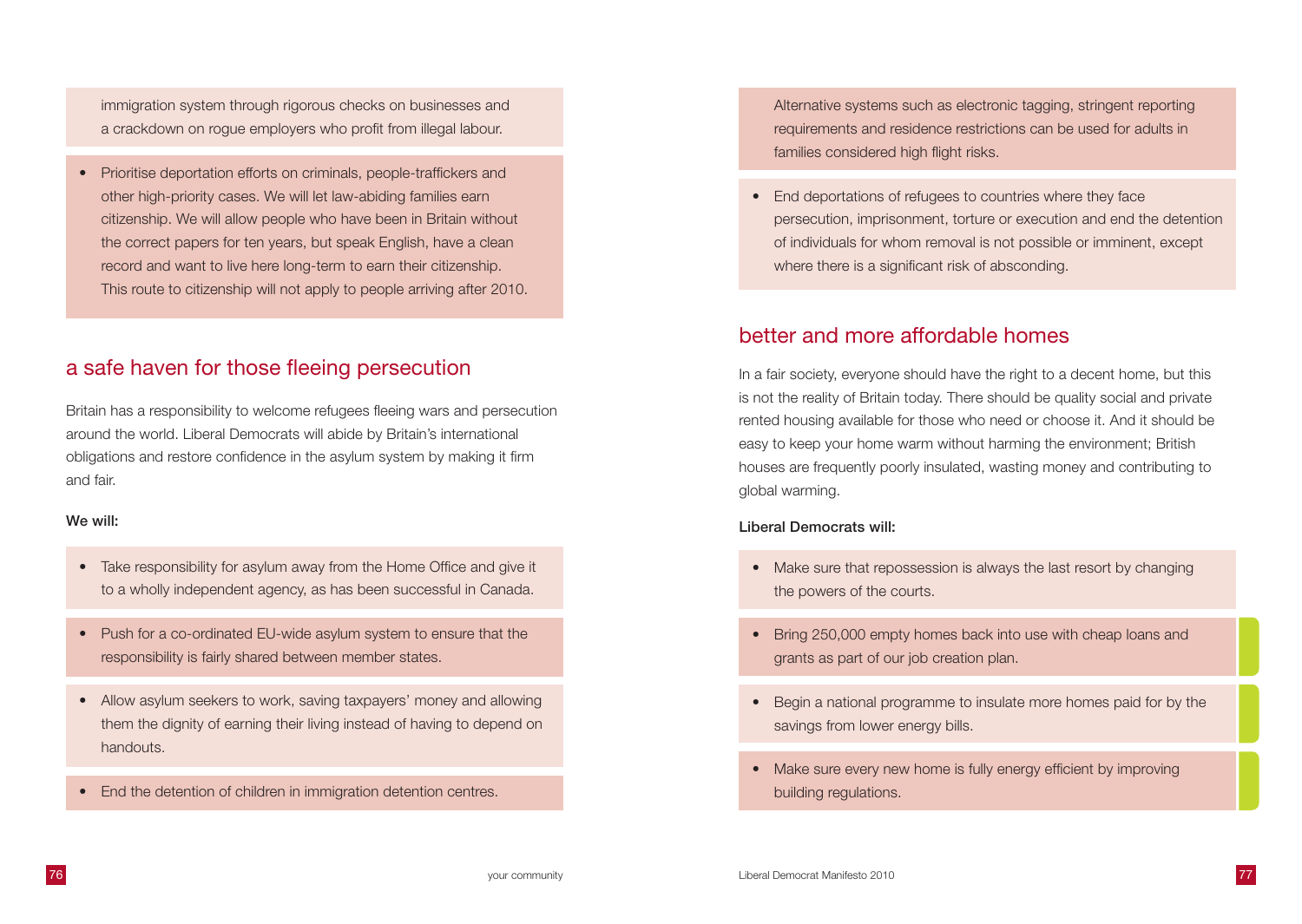- Investigate reforming public sector borrowing requirements to free councils to borrow money against their assets in order to build a new generation of council homes, and allow them to keep all the revenue from these new homes. Over time, we will seek to provide a greater degree of subsidy as resources allow to increase the number of new sustainable homes being built.
- Scrap burdensome Home Information Packs, retaining the requirement for homes to have an energy performance certificate.

### public transport you can rely on

Britain needs a well-run, efficient transport system. Public transport is an important part of a fair society and the best way to cut carbon emissions from transport without trying to limit people's opportunities to travel.

We want to improve the experience for the traveller and cut carbon emissions. We will:

- Switch traffic from road to rail by investing in local rail improvements, such as opening closed rail lines and adding extra tracks, paid for by cutting the major roads budget.
- Cut rail fares, changing the contracts with Train Operating Companies so that regulated fares fall behind inflation by 1 per cent each year, meaning a real-terms cut.
- Make Network Rail refund a third of your ticket price if you have to take a rail replacement bus service.
- Overhaul Network Rail to put the interests of passengers first and bring it under the Freedom of Information Act to make it more open.



- Set up a UK Infrastructure Bank to invest in public transport like high speed rail.
- Give councils greater powers to regulate bus services according to community needs so that local people get a real say over routes and fares.
- Include the promotion of safer cycling and pedestrian routes in all local transport plans.

### restricting aviation growth

The emissions from rising aviation are a serious problem in the fight against climate change. But in some more remote parts of the country, flights are a vital lifeline, and aviation is important for the economy as a whole. Liberal Democrats believe that we should do all we can to ensure people use alternatives where that makes sense.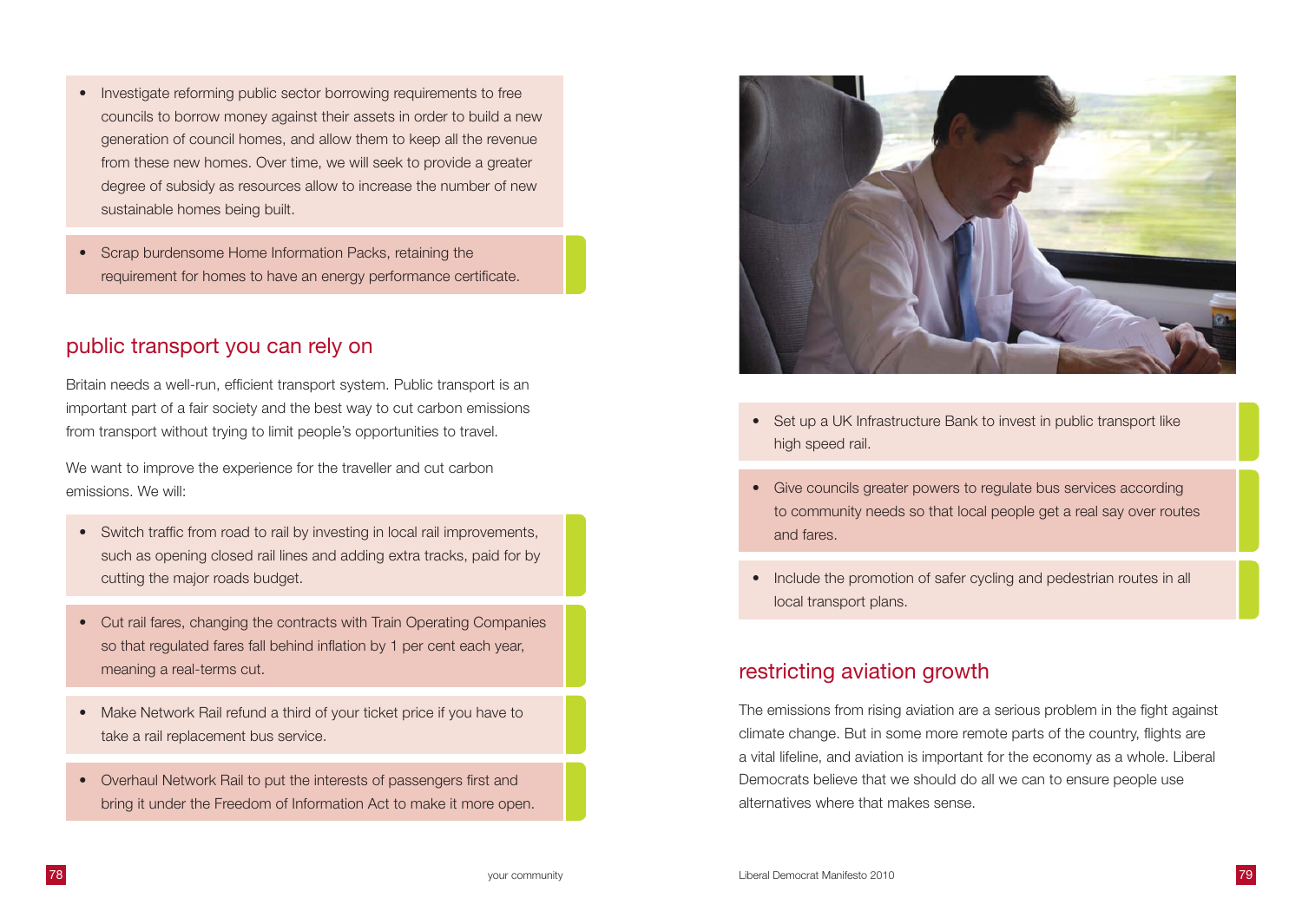#### **We will:**

- Replace the per-passenger Air Passenger Duty with a per-plane duty (PPD), so capturing freight movements by air for the first time.
- Introduce an additional, higher rate of PPD on domestic flights for which alternative and less polluting travel is readily available.
- Cancel plans for the third runway at Heathrow and any expansion of other airports in the South East.

### a fair deal for motorists

Our planned expansion of public transport will provide much-needed alternatives to private cars, and cut carbon emissions. However, in many places there will always be a need for car travel, so we need to ensure that it is as environmentally friendly as possible. We will:

- Work through the EU for a zero emissions target for all new cars by 2040 and extend targets to other vehicles.
- Undertake preparations for the introduction of a system of road pricing in a second parliament. Any such system would be revenueneutral for motorists, with revenue from cars used to abolish Vehicle Excise Duty and reduce fuel duty, helping those in rural areas who have no alternatives to road travel. Some of the revenue from lorries would be used to fund further extensions of high speed rail through the UK Infrastructure Bank.
- Introduce a rural fuel discount scheme which would allow a reduced rate of fuel duty to be paid in remote rural areas, as is allowed under EU law.

## a green and pleasant land

The beauty of Britain's natural landscape is vital to the quality of life of those who live there and to visitors. Liberal Democrats will change the way the environment is protected so everyone has fair access to clean water, clean air, and open spaces. We're the only party that takes seriously the responsibility of protecting our natural inheritance and ensuring access for all.

#### **Liberal Democrats will:**

- Increase the general right of access to the countryside, along the lines of the model introduced by the Liberal Democrats in Scotland.
- Abolish the Infrastructure Planning Commission and return decisionmaking, including housing targets, to local people. We will create a third-party right of appeal in cases where planning decisions go against locally agreed plans.
- Set targets for 'zero waste', aiming to end the use of landfill. That means less packaging, more recycling, and a huge increase in anaerobic digestion to generate energy from food and farm waste. We will also improve resource efficiency and reduce waste through requiring better design and durability product standards and reducing excess packaging.
- Introduce a new strategy to bring the UK back on target to halt the loss of habitats and species and as far as possible restore biodiversity by 2020.
- Protect greenfield land and our built heritage by reducing the cost of repairs. We will equalise VAT on new build and repair on an overall revenue-neutral basis. This will also help to reduce the costs of repairs to historic buildings.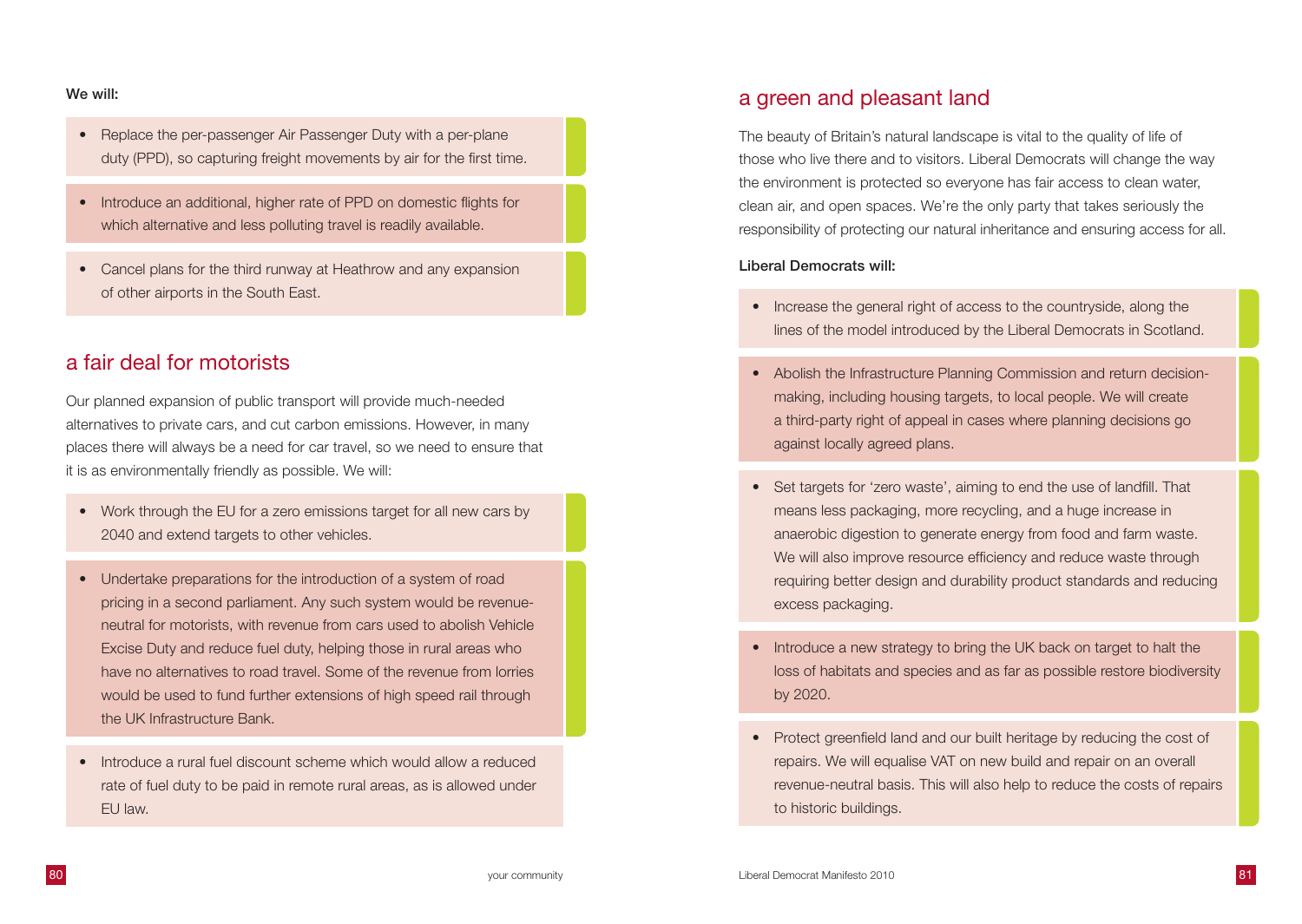- Make National Parks more democratically accountable, allowing a proportion of the Park boards to be elected.
- Create a new designation similar to Site of Special Scientific Interest status – to protect green areas of particular importance or value to the community. We will aim to double the UK's woodland cover by 2050. We will stop 'garden grabbing' by defining gardens as greenfield sites in planning law so that they cannot so easily be built over.

### manage water for everyone

Britain has real problems in managing its scarce water resources. Some people face devastating floods, while others have drought conditions most summers. We will:

- Stop major new housing developments in major flood risk areas.
- Crack down on waste from the water companies and introduce compulsory smart meters in areas of shortage.

• Introduce landscape-scale planning policies with a specific remit to restore water channels, rivers and wetlands and reduce flood risk by properly utilising the natural capacity of the landscape to retain water.

### a fair deal for the countryside

Liberal Democrats are proud that we represent a large part of rural Britain. We believe a fair society is one where people can afford to work and live in the countryside with accessible public services.

**Liberal Democrats will:**

- Give local authorities the power to set higher Council Tax rates for second homes and the option to require specific planning permission for new second homes, in areas where the number of such homes is threatening the viability of a community.
- Through our policy on Capital Gains Tax, ensure that those who use second homes as speculative investments will pay tax on enhanced capital value at the same rate as on earned income, not at 18 per cent as at present.
- End the post office closure programme to keep post offices open in rural areas where they're the lynchpin of community life, improve access to banking and help secure the future of the Post Office through a PostBank.
- Promote schemes for affordable homes like equity mortgages and 'Home on the Farm' which encourage farmers to convert existing buildings into affordable housing.
- Refund VAT to mountain rescue services

### fair trade for British farmers

It is important to Britain's future security that the country has a sustainable farming industry. We will build on that strength and ensure that farmers get the fair deal they deserve, are able to earn a living wage and also help to protect our natural environment and heritage.

#### **Liberal Democrats will:**

• Create a legal Supermarket Code and a powerful independent regulator of Britain's food market.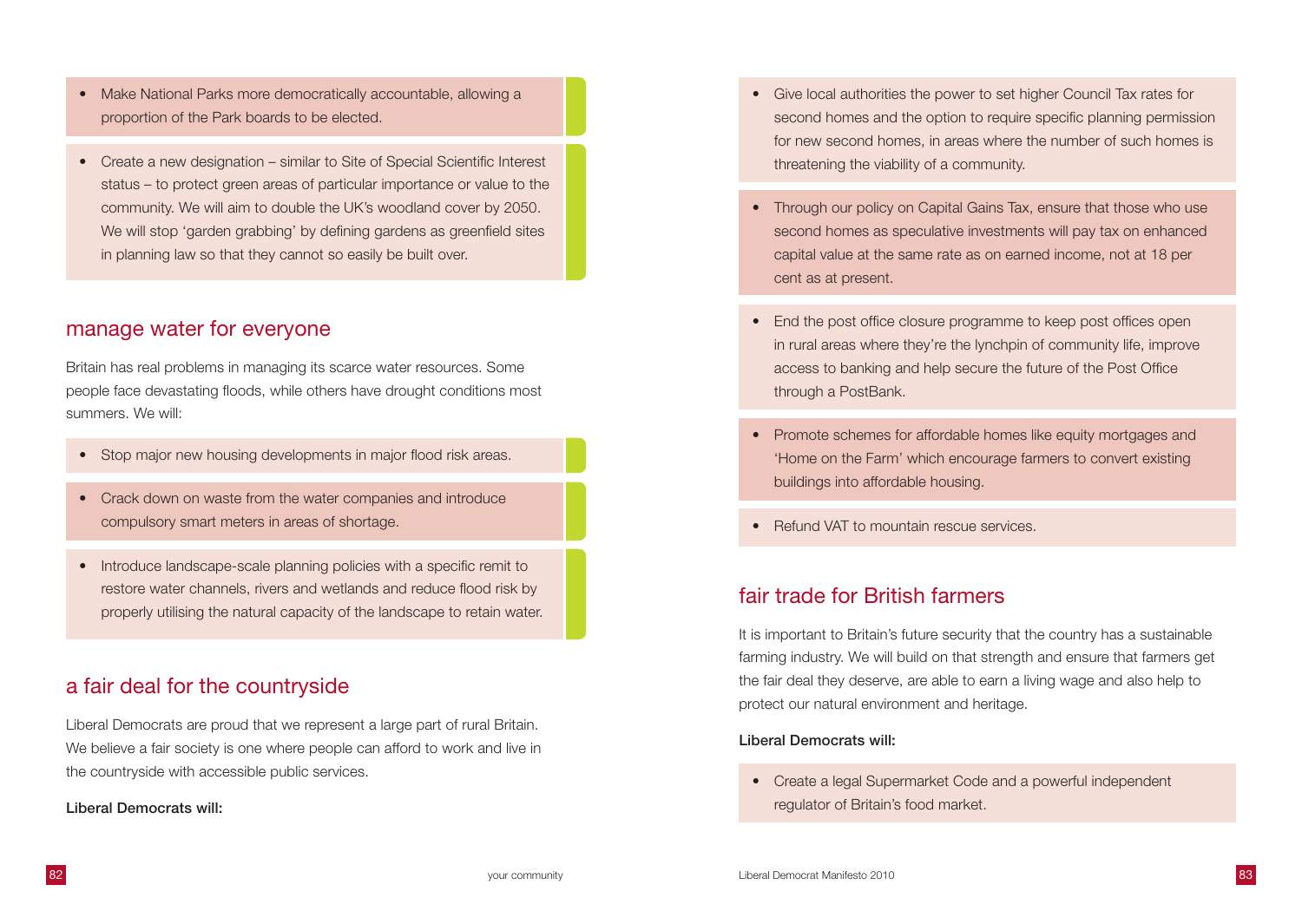- Introduce a minimum level for the Single Farm Payment and concentrate future reductions on the highest claims so that big landowners get less, and the money goes to working farmers who need it, not people who farm one field as a hobby.
- Use the money freed by our reform to Single Farm Payments to provide extra support for hill farmers, cheap loans to help farmers invest in environmentally friendly biogas digesters and a new Farming Apprenticeship scheme.
- Work within Europe for further reform of the Common Agricultural Policy, while continuing direct support for farmers, especially in upland and less favoured areas. We believe that a greater proportion of that support should be targeted at conservation, the environment and tackling climate change, as well as at providing food security for a rapidly growing world population. Organic and reduced-input foodstuffs should be encouraged.
- Help consumers to choose foods with the least environmental impact, through clearer labelling, and work with the EU to make sure country-of-origin labels identify the source of the products, not where they are packaged. We will use government procurement policy to expand the market for sustainable and fair-traded products.

# supporting the voluntary sector

As Liberal Democrats, we are committed to handing power back to local communities. We believe that society is strengthened by communities coming together and engaging in voluntary activity, which sets people and neighbourhoods free to tackle local problems.

#### **Liberal Democrats will support the voluntary sector by:**

- Introducing 'easy giving accounts' at publicly-owned banks to allow people to operate charitable giving accounts alongside their current accounts.
- Reforming Gift Aid to operate at a single rate of 23 per cent giving more money to charity while closing down a loophole for higher rate tax payers.
- Reforming the process of criminal record checking so that volunteers need only one record that is portable, rather than multiple checks for each activity.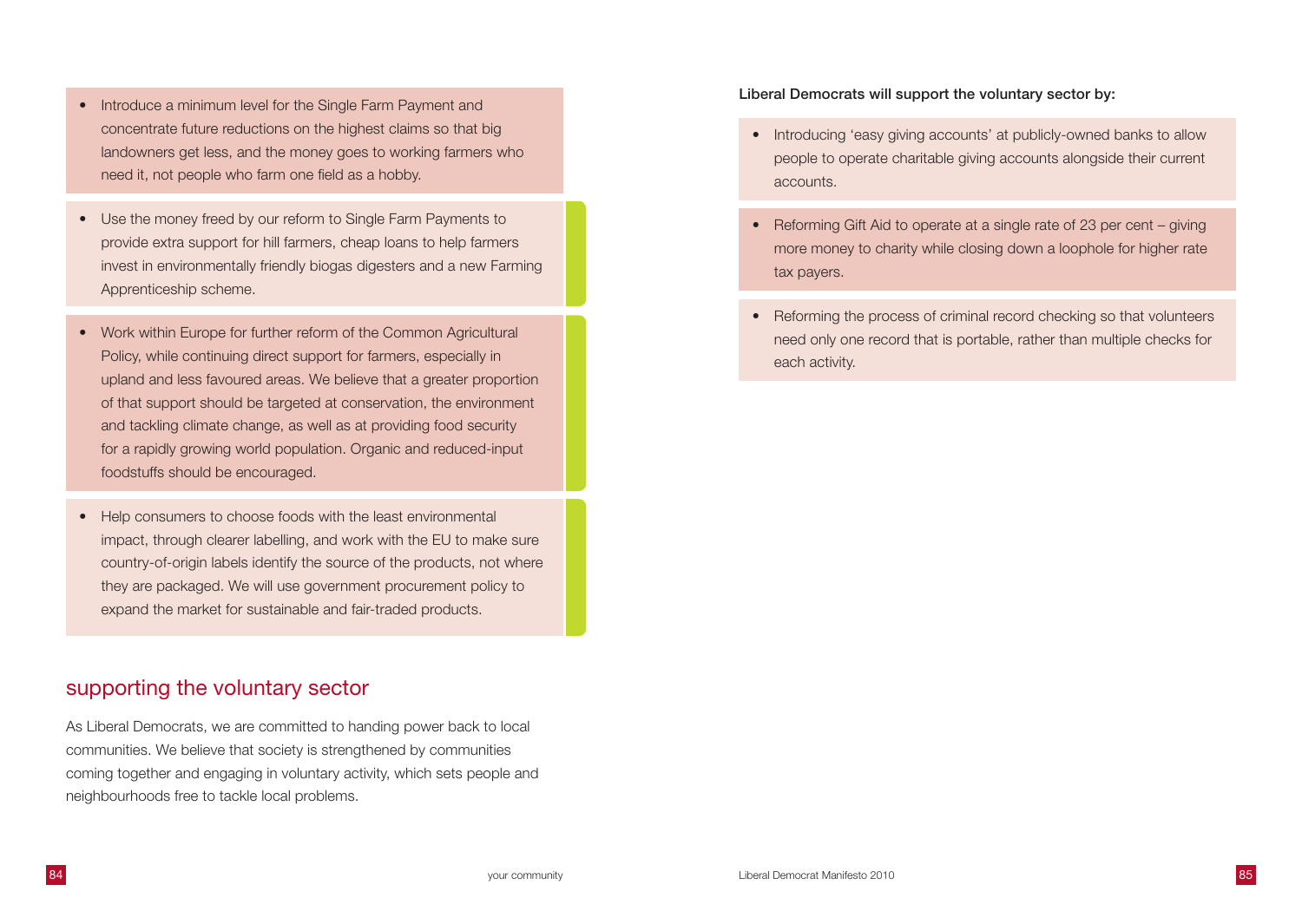# **your say.** Liberal

Democrats are the only party that believes in radical political reform to reinvent the way our country is run and put power back where it belongs: into the hands of people.



# fair and local politics, protecting your freedom

Liberal Democrats are the only party which believes in radical political reform to reinvent the way our country is run and put power back where it belongs: into the hands of people. We want to see a fair and open political system, with power devolved to all the nations, communities, neighbourhoods and peoples of Britain.

As the expenses scandal showed, the political system is rotten. Hundreds of MPs have safe seats where they can ignore their constituents. Party funding rules mean big donors have huge influence. Power has been concentrated in Westminster and Whitehall by a succession of governments. And Britain's hard-won civil liberties have been eaten away.

Liberal Democrats will do things differently, because we believe that power should be in the hands of people, not politicians. We will give people a real say in who governs the country by **introducing fair votes**. We will **stop big donations** and **give people the power to sack corrupt MPs**. We will **increase the powers of the Welsh Assembly and Scottish Parliament**. We will **cut back central government and all the stifling targets** that it sets and make sure **local taxes are spent locally**. And we will introduce a **Freedom Bill** to restore the civil liberties that are so precious to the British character.

# fairer politics

Liberal Democrats will transform politics. We want people to be empowered, knowing the chance to change things in their neighbourhood or in the country as a whole is in their hands.

**Liberal Democrats will:**

• Change politics and abolish safe seats by introducing a fair, more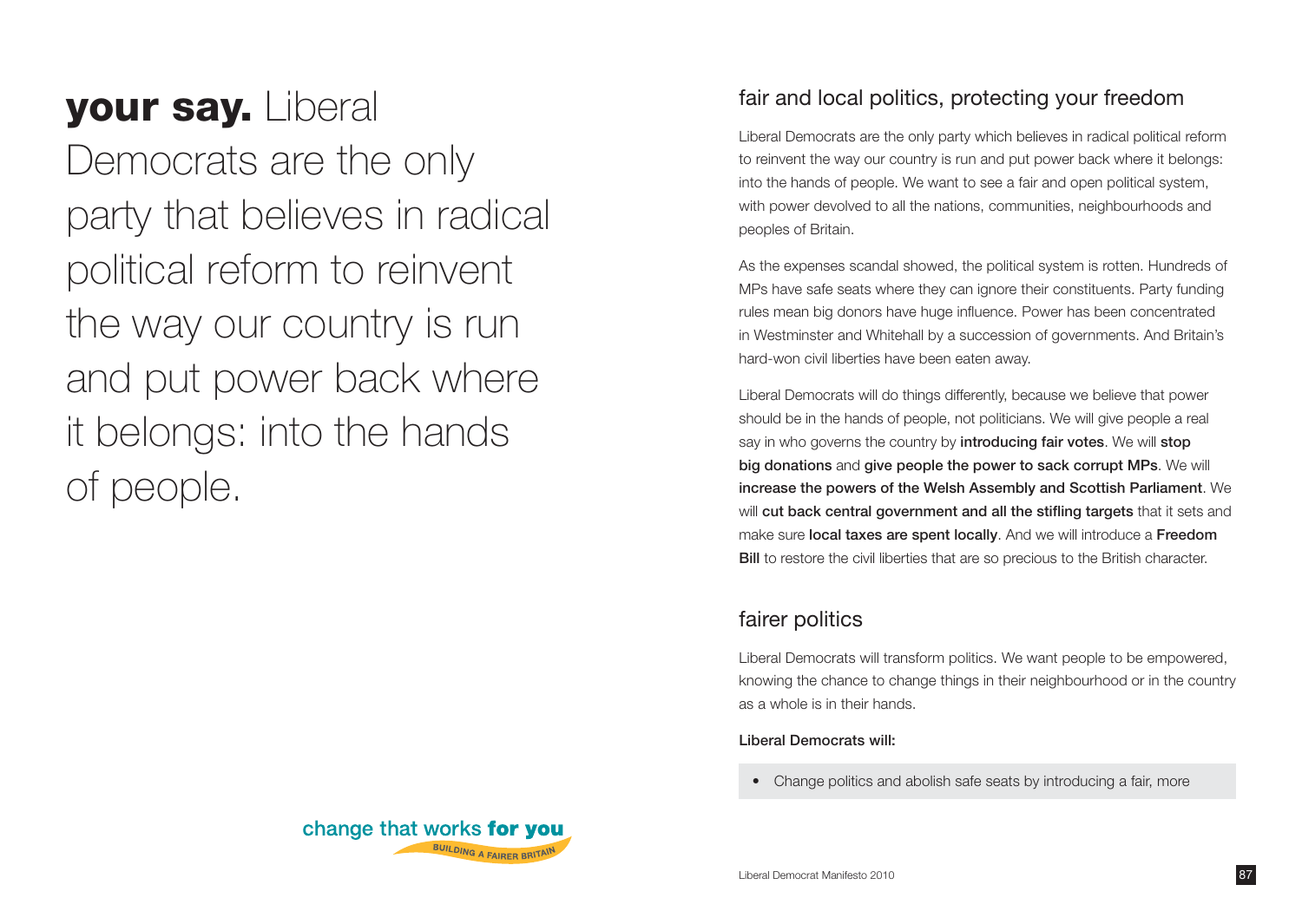proportional voting system for MPs. Our preferred Single Transferable Vote system gives people the choice between candidates as well as parties. Under the new system, we will be able to reduce the number of MPs by 150.

- Give the right to vote from age 16.
- Introduce fixed-term parliaments to ensure that the Prime Minister of the day cannot change the date of an election to suit themselves.
- Strengthen the House of Commons to increase accountability. We will increase Parliamentary scrutiny of the budget and of government appointments and give Parliament control over its own agenda so that all bills leaving the Commons have been fully debated.
- Replace the House of Lords with a fully-elected second chamber with considerably fewer members than the current House.
- Get better politics for less. Liberal Democrats would save this country nearly £2 billion by reforms that cut back waste in central government and the Houses of Parliament.
- Introduce a written constitution. We would give people the power to determine this constitution in a citizens' convention, subject to final approval in a referendum.
- Strengthen the Data Protection Act and the Office of the Information Commissioner, extending Freedom of Information legislation to private companies delivering monopoly public services such as Network Rail.

### cleaner politics

There has been much talk of political reform from the other two parties, but nothing has happened. They have worked together to block reform, even voting against a proposal to give people the right to sack corrupt MPs. Dependent on money from the unions and big business, they have blocked changes to party funding. And determined to protect the secrecy of the House of Commons, they had to be pushed into revealing the details of MPs' expenses in the first place. Only Liberal Democrats are able to break open this system and deliver real change.

#### **We will:**

- Give you the right to sack MPs who have broken the rules. We would introduce a recall system so that constituents could force a byelection for any MP found responsible for serious wrongdoing. We are campaigning for this right of recall to be introduced to the European Parliament too.
- Get big money out of politics by capping donations at £10,000 and limiting spending throughout the electoral cycle.
- Require all MPs, Lords and parliamentary candidates to be resident, ordinarily resident and domiciled in Britain for tax.
- Curb the improper influence of lobbyists by introducing a statutory register of lobbyists, changing the Ministerial Code so that ministers and officials are forbidden from meeting MPs on issues where the MP is paid to lobby, requiring companies to declare how much they spend on lobbying in their annual reports, and introducing a statutory register of interests for parliamentary candidates based on the current Register of Members' Interests.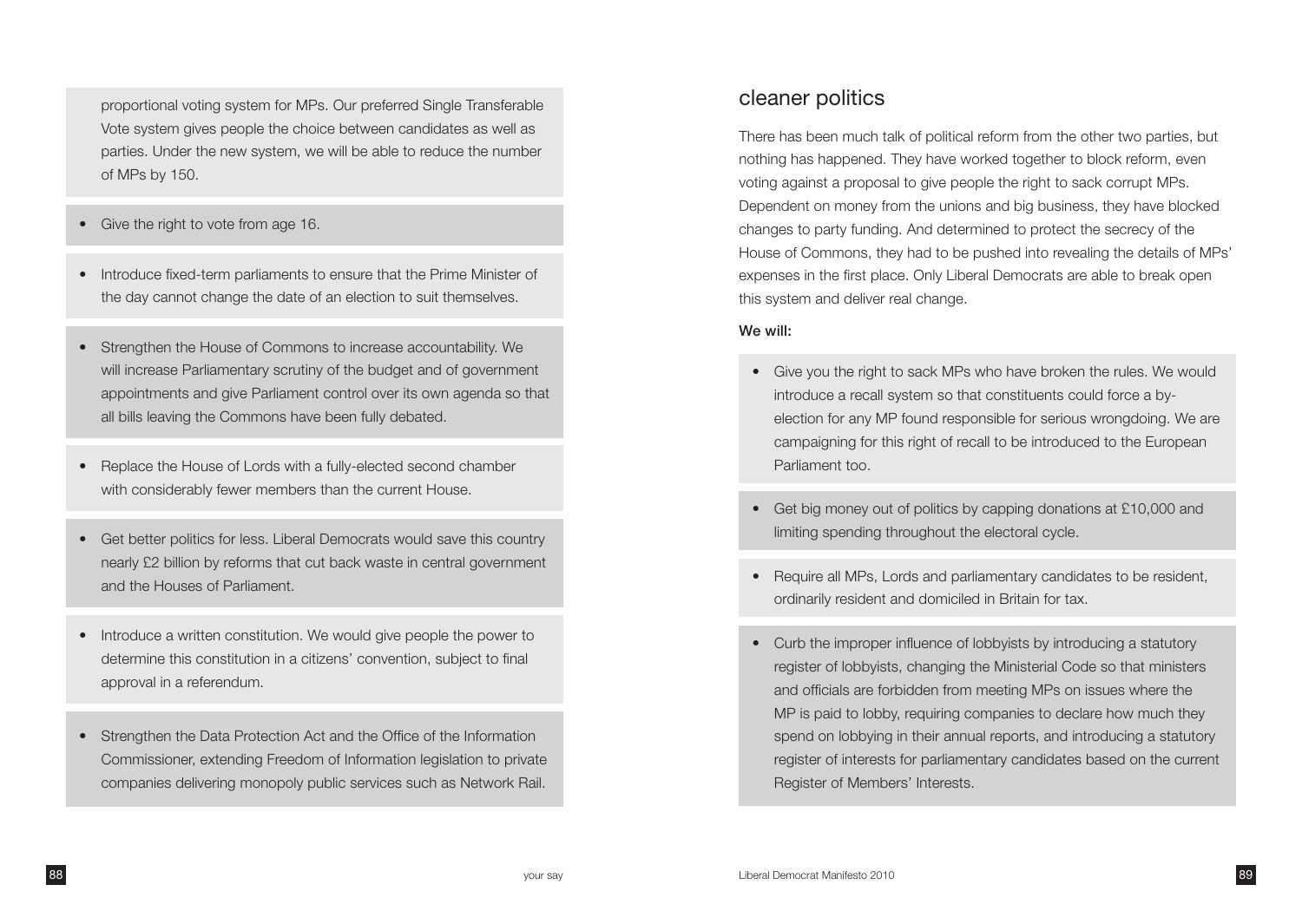# more power for local people

Liberal Democrats believe local people know best about how things should be done in their area. We will radically decentralise politics so that local people have the powers and the funding to deliver what they want for their communities.

#### **Liberal Democrats will:**

- Make local government more accountable and responsive to local people by introducing fair votes for local elections in England.
- Reform local taxation. The Council Tax is an unfair tax. Liberal Democrats believe that it should be scrapped and replaced with a fair local tax, based on people's ability to pay. It is necessary to pilot Local Income Tax to resolve any practical issues of implementation before it can be rolled out nationally, so we would invite councils to put themselves forward to be involved in the piloting phase in the second year of a Parliament.
- Return business rates to councils and base them on site values, as a first step towards the radical decentralisation of taxation and spending powers to local people.
- Review local government finance completely as part of these tax changes, including reviewing the unfair Housing Revenue Account system and the mainstreaming of central grants.
- Give people a say in policing and the NHS with elected police authorities and health boards.
- Scrap nearly £1 billion of central government inspection regimes on local councils.

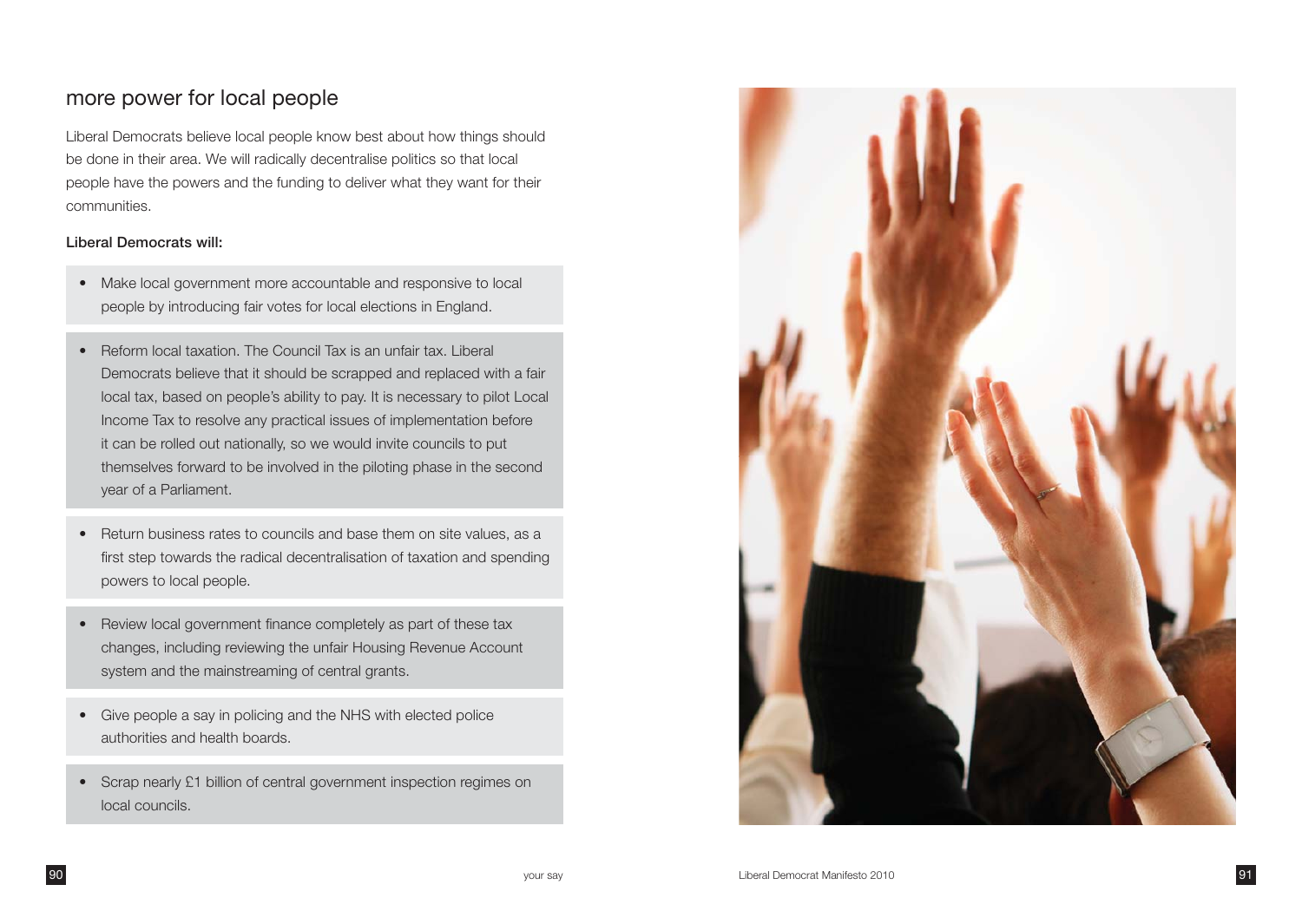- Scrap the Government Offices for the Regions and regional ministers.
- Implement the Sustainable Communities Act Amendment Bill, which gives local communities the right to propose actions in their area to improve sustainability.

## a federal Britain

Liberal Democrats have always led arguments for the decentralisation of political power within a federal Britain. While we welcome the progress that has been made, the job is still far from finished.

#### **Liberal Democrats will:**

- Implement the recommendations of the Calman Commission to give significant new powers and responsibilities to the Scottish Parliament.
- Give the National Assembly primary legislative powers so that it becomes a true Welsh Parliament. We also support passing on a greater number of responsibilities to the National Assembly.
- Replace the current Barnett formula for allocating funding to the Scottish, Welsh and Northern Irish governments with a new needsbased formula, to be agreed by a Finance Commission of the Nations.
- Address the status of England within a federal Britain, through the Constitutional Convention set up to draft a written constitution for the UK as a whole.

Tensions between Labour and the SNP have undermined the devolved settlement in Scotland. This has led to unjustified and unnecessary financial disputes which have locked up money due to Scotland. We will restore

revenue to Scotland from the reserves of Registers of Scotland and from Scottish money paid to OFGEM under the Fossil Fuel Levy as oneoff payments in the 2011 budget and give control of future revenues to the Scottish Government. This will likely lead to an increase in revenue for Scotland of around £250 million in 2011–12.

### restoring your freedoms

Liberal Democrats believe it is an individual's right to live their lives as they see fit, without discrimination, with personal privacy, and with equal rights before the law.

Decades of Labour and Conservative rule have overthrown some of the basic principles of British justice and turned Britain into a surveillance state.

#### **Liberal Democrats will protect and restore your freedoms. We will:**

- Introduce a Freedom Bill. We will regulate CCTV, stop councils from spying on people, stop unfair extradition to the US, defend trial by jury, and stop children being fingerprinted at school without their parents' permission.
- Restore the right to protest by reforming the Public Order Act to safeguard non-violent protest even if it offends; and restrict the scope of injunctions issued by vested interests.
- Protect free speech, investigative journalism and academic peerreviewed publishing through reform of the English and Welsh libel laws – including by requiring corporations to show damage and prove malice or recklessness, and by providing a robust responsible journalism defence.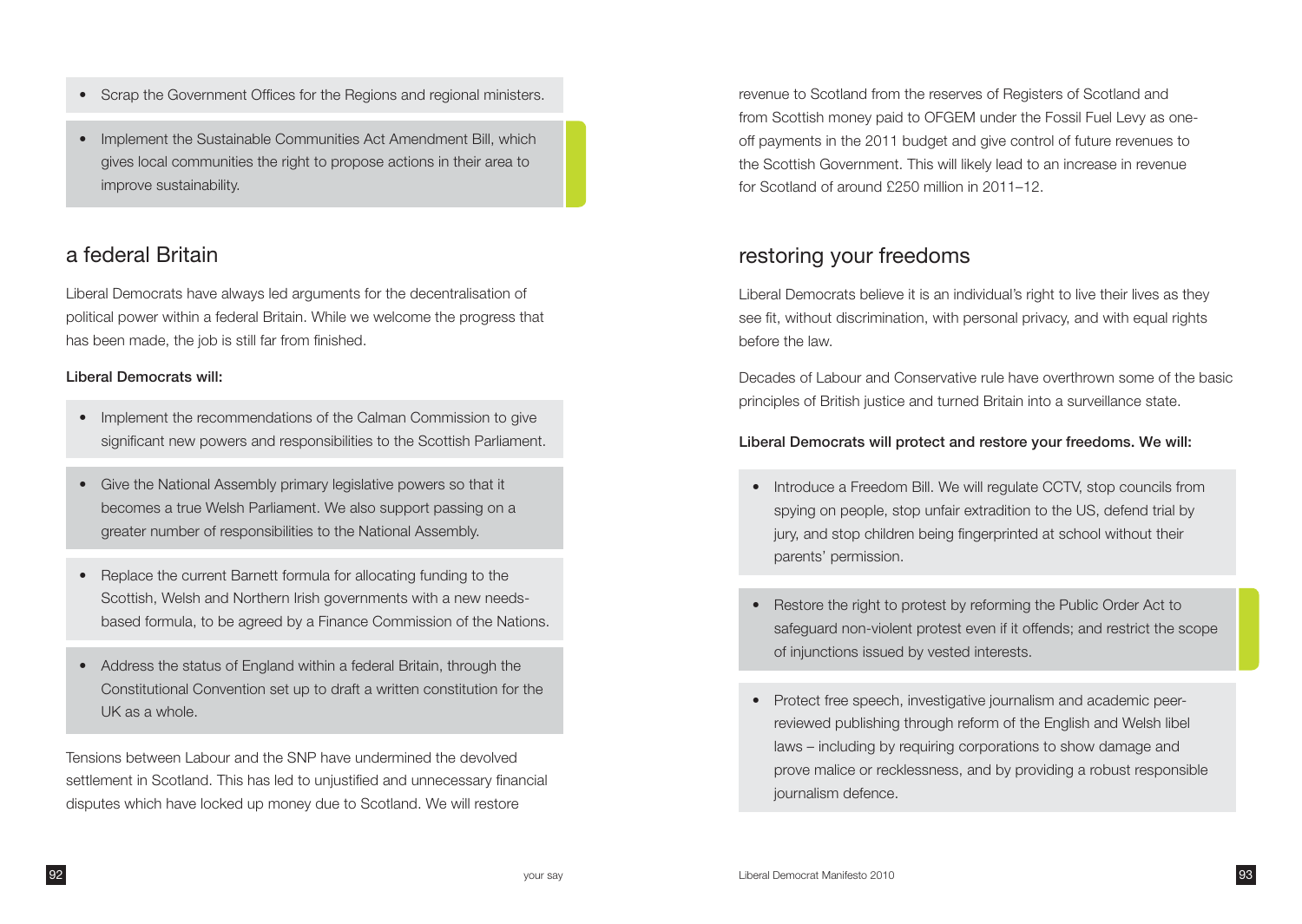- Scrap intrusive Identity Cards and have more police instead, and also scrap plans for expensive, unnecessary new passports with additional biometric data.
- Halt the increase in unnecessary new offences with the creation of a 'stop unit' in the Cabinet Office. Every department in Whitehall would have to convince this unit of the need for a new offence.
- End plans to store your email and internet records without good cause.
- Remove innocent people from the police DNA database and stop storing DNA from innocent people and children in the future, too.
- Ensure that everyone has the same protections under the law by protecting the Human Rights Act.
- Scrap the intrusive ContactPoint database which is intended to hold the details of every child in England.

**We believe that the best way to combat terrorism is to prosecute terrorists, not give away hard-won British freedoms. That is why we will:**

- Reach out to the communities most at risk of radicalisation to improve the relationships between them and the police and increase the flow of intelligence.
- Scrap control orders, which can use secret evidence to place people under house arrest.
- Reduce the maximum period of pre-charge detention to 14 days.
- Make it easier to prosecute and convict terrorists by allowing intercept evidence in court and by making greater use of postcharge questioning.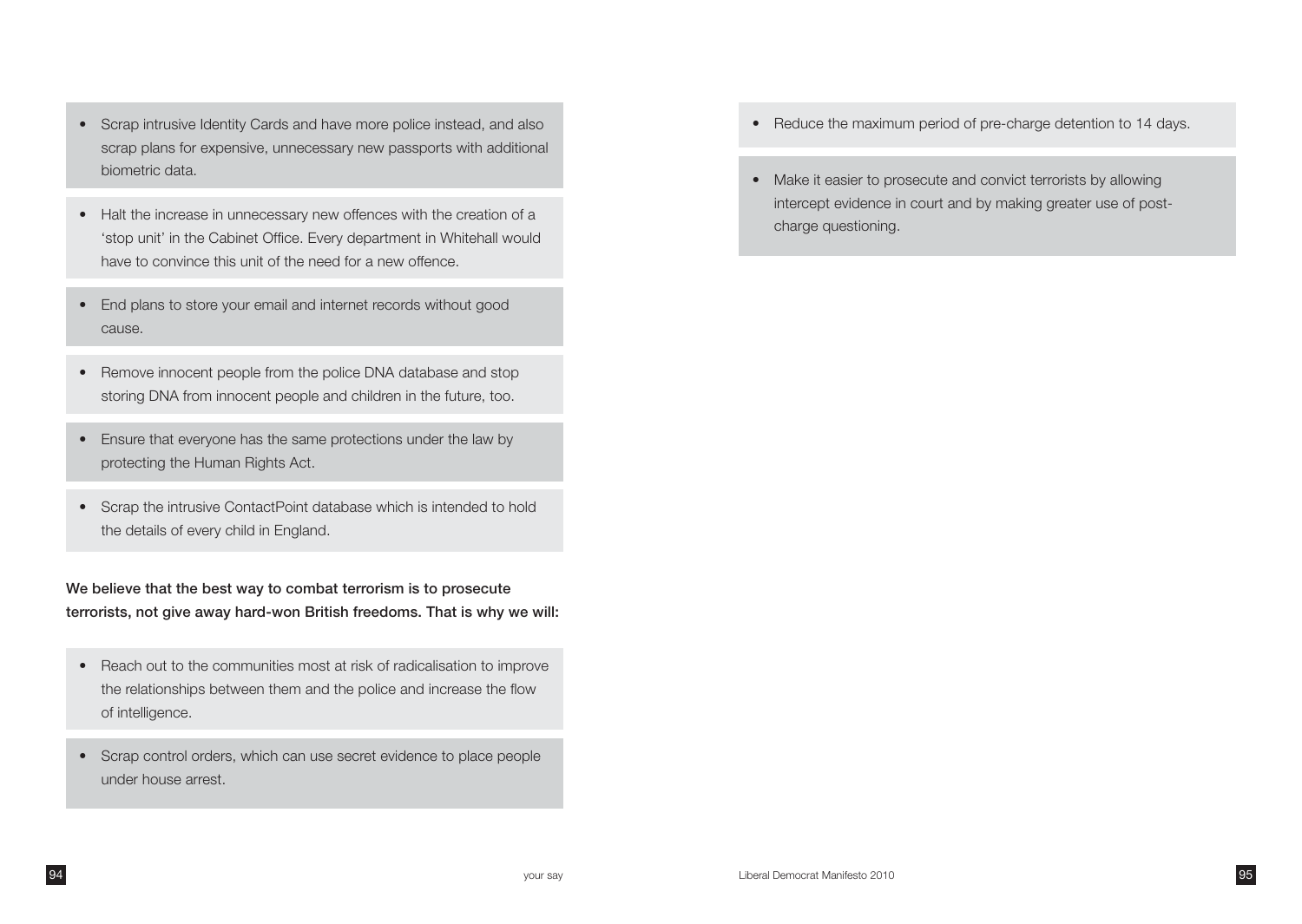

If we are to be able to deliver the radical changes proposed in this manifesto as well as restoring the health of the public finances, we must be honest with people about how these policies will be paid for.

### credible and responsible finances

#### stabilising Britain's finances to deliver our promises

If we are to be able to deliver the radical changes proposed in this manifesto as well as restoring the health of the public finances, we must be honest with people about how these policies will be paid for. That is why we have set out here how our tax package will be funded, where we intend to increase spending and where we plan to make savings.

The savings we have identified far outweigh the amount of spending we are proposing, and it is these savings which will be used to start to reduce the deficit. All the savings we have identified are either instead of or additional to proposals the Government has already made. It is our working assumption that we will start to reduce the deficit from 2011–12 onwards.

The savings identified below are only the start of a programme to tackle the deficit and in government we will go further, holding a comprehensive review of all government spending, on which we will consult fully with the public. This will identify the remaining savings which will need to be made to balance the government's books. This comprehensive review will not reverse or undermine any of the spending commitments we make in this manifesto.

Over and above our planned new levy on the profits of banks, we will seek to eliminate the deficit through spending cuts. If, in order to protect fairness, sufficient cuts could not be found, tax rises would be a last resort. While it will be impossible to remove the Government's tax rises while the deficit is so huge, the increase in National Insurance Contributions is a damaging tax on jobs and an unfair tax on employees, so when resources allow we would seek to reverse it.

Following the election of a Liberal Democrat Government, an emergency budget and interim spending review would be held by no later than the end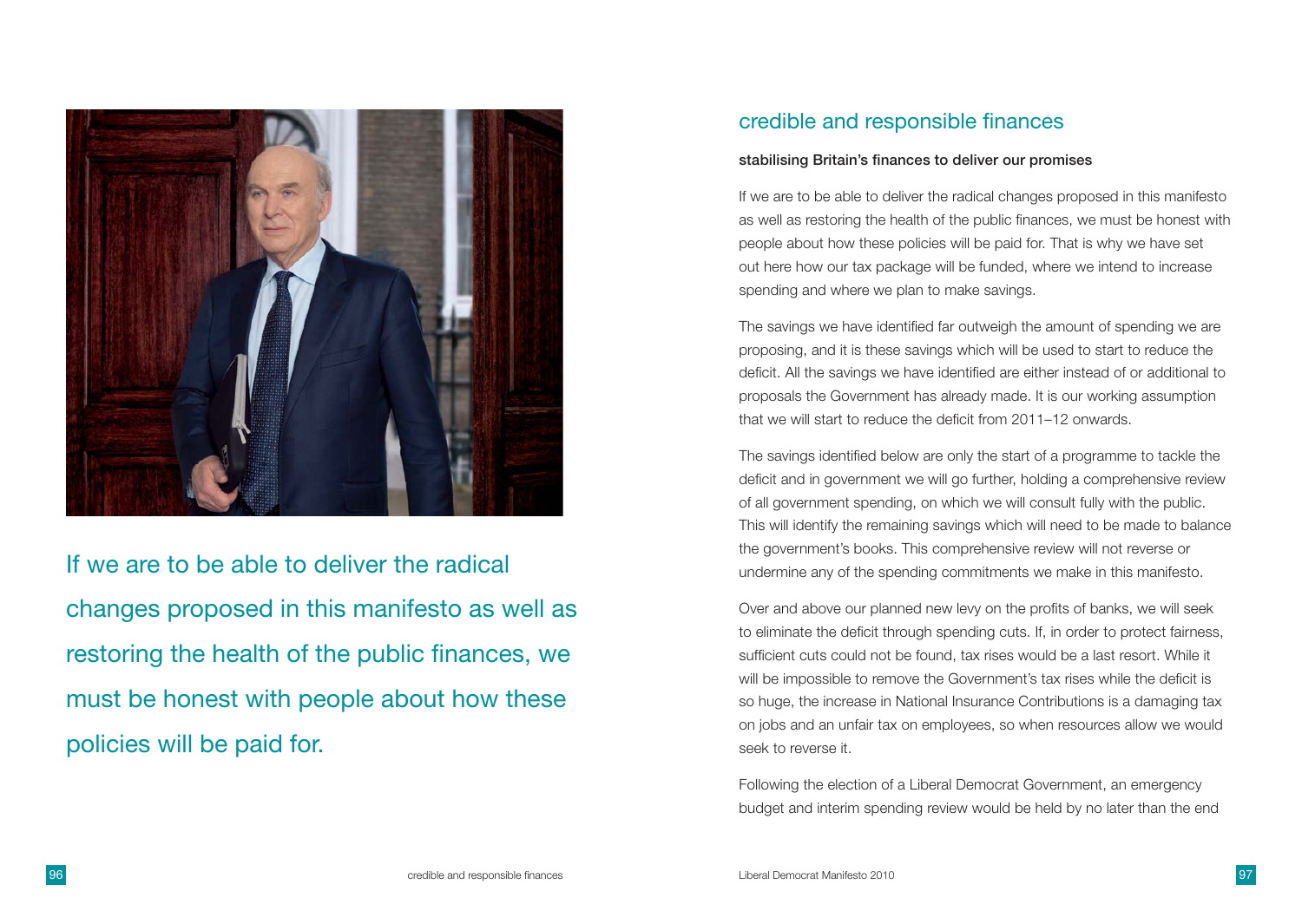of June 2010. This budget and spending review would have four purposes:

- To put in place the necessary tax changes in order to raise the personal allowance to £10,000 for the start of the financial year 2011–12.
- To put in place cuts which could be realised within the financial year, such as scrapping the Child Trust Fund or restricting tax credits, to release money for our jobs and infrastructure package.
- Subject to our five economic tests being met, to put into place cuts for  $2011-12$  identified in our manifesto.
- To confirm the departmental spending shifts necessary to deliver our core manifesto commitments.

We will establish a Council on Financial Stability, involving representatives of all parties, the Governor of the Bank of England, and the Chair of the Financial Services Authority. This group would agree the timeframe and scale of a deficit reduction plan to set the framework (though not the detail) for the Comprehensive Spending Review and seek to promote it externally and domestically. Any such agreement would be without prejudice to parties retaining and advocating distinctive views on a wide range of issues, such as fair taxes and spending priorities.

Throughout the summer and early autumn a Comprehensive Spending Review of all departments would be conducted with the objective of identifying the remaining cuts needed to, at a minimum, halve the deficit by 2013–14. A Strategic Security and Defence Review would form part of this spending review, working within the same financial and time constraints.

This review will focus particularly on savings that can be made across government – such as on pay, public sector pensions, and IT provision – and on low-priority spending. It will not reverse or undermine any of the spending commitments that we make in this manifesto.

In education, that means that additional funding for schools through the Pupil Premium will continue to be delivered throughout the next Parliament. Instead of ring-fencing education, we are doing better than that by bringing in new money to fund the Pupil Premium.

In health, our first priority will continue to be to increase spending in some parts of the NHS by cutting waste in others. We do not plan to make net cuts in spending on front-line health services.

The cross-government economies needed to reduce the deficit such as on pay, pensions, and IT procurement will affect all departments, so it would simply be dishonest to say that entire departmental budget can be ringfenced from cuts. For example, it is only because we refuse to ring-fence departments from the search for savings that we have been able to identify the funds for the Pupil Premium and to protect frontline health services.

The results of this spending review would be widely consulted on with the public sector and general public throughout the end of 2010 and beginning of 2011. Based on this consultation a full spending review up to 2013–14 would be published alongside the 2011 Budget.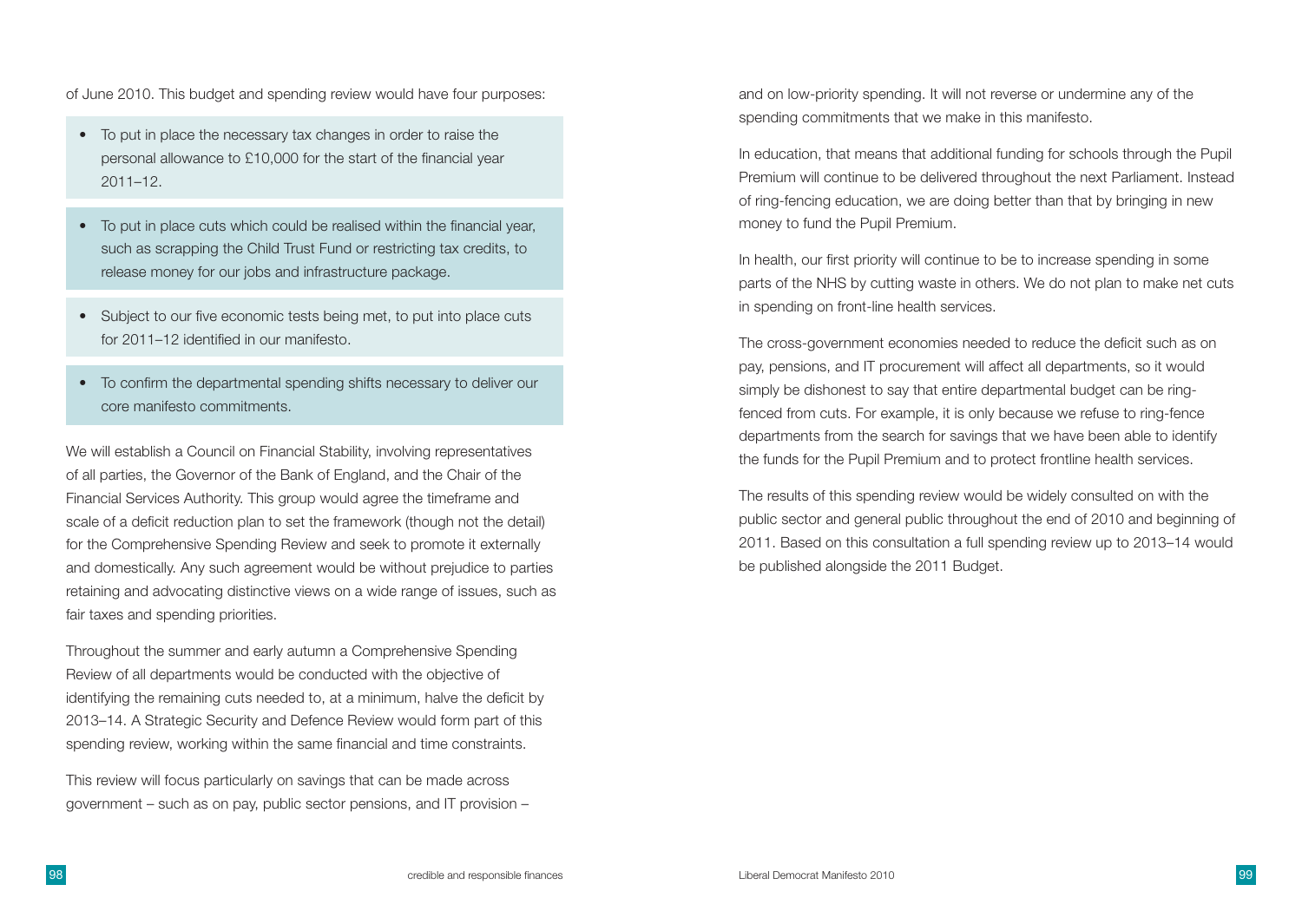# tax proposals

|                                                                       | £m in projected 2011-12 prices1 |
|-----------------------------------------------------------------------|---------------------------------|
| Costs of proposals                                                    |                                 |
| Raise the personal allowance to £10,000 per person                    | 16,795                          |
| Total                                                                 | 16,795                          |
| Revenue generated from proposals                                      |                                 |
| Closing tax loopholes and cutting reliefs that benefit the wealthiest |                                 |
| Reform capital gains tax                                              | 1,920                           |
| Restrict pension tax relief to the basic rate                         | 5,455                           |
| A 1 per cent levy on the value of properties over £2m                 | 1,710                           |
| Green taxation                                                        |                                 |
| Switching from Air Passenger Duty to a per-plane duty                 | 3,060                           |
| A higher per-mile duty charge for non-lifeline domestic flights       | 255                             |
| Anti-avoidance measures                                               |                                 |
| Income tax and National Insurance Contributions                       | 2,415                           |
| Corporation tax                                                       | 1,460                           |
| Stamp duty                                                            | 750                             |
| Total                                                                 | 17,025                          |
| Contingency fund                                                      | 230                             |

spending proposals

| $\mathbf{1}$<br>Eco cash-back scheme<br>335<br>$\Omega$<br>$\Omega$<br>$\Omega$<br>1a<br>Investing in wind energy and other renewables<br>420<br>$\Omega$<br>$\Omega$<br>$\Omega$<br>1 <sub>b</sub><br>400<br>Insulating public buildings<br>$\circ$<br>0<br>$\circ$<br>1 <sub>c</sub><br>Bringing empty homes back into use<br>1,165<br>$\circ$<br>$\Omega$<br>$\Omega$<br>1d<br>Tackling youth unemployment<br>660<br>95<br>$\Omega$<br>$\Omega$<br>1e |                                                         |  |  | $\Omega$<br>$\Omega$ |
|----------------------------------------------------------------------------------------------------------------------------------------------------------------------------------------------------------------------------------------------------------------------------------------------------------------------------------------------------------------------------------------------------------------------------------------------------------|---------------------------------------------------------|--|--|----------------------|
|                                                                                                                                                                                                                                                                                                                                                                                                                                                          |                                                         |  |  |                      |
|                                                                                                                                                                                                                                                                                                                                                                                                                                                          |                                                         |  |  |                      |
|                                                                                                                                                                                                                                                                                                                                                                                                                                                          |                                                         |  |  |                      |
|                                                                                                                                                                                                                                                                                                                                                                                                                                                          |                                                         |  |  |                      |
|                                                                                                                                                                                                                                                                                                                                                                                                                                                          |                                                         |  |  | $\circ$              |
|                                                                                                                                                                                                                                                                                                                                                                                                                                                          |                                                         |  |  | $\Omega$             |
|                                                                                                                                                                                                                                                                                                                                                                                                                                                          |                                                         |  |  | $\Omega$             |
|                                                                                                                                                                                                                                                                                                                                                                                                                                                          | Jobs and infrastructure package including: <sup>2</sup> |  |  |                      |

Note: tables may not sum due to rounding

<sup>1</sup> All figures have been rounded to the nearest £5m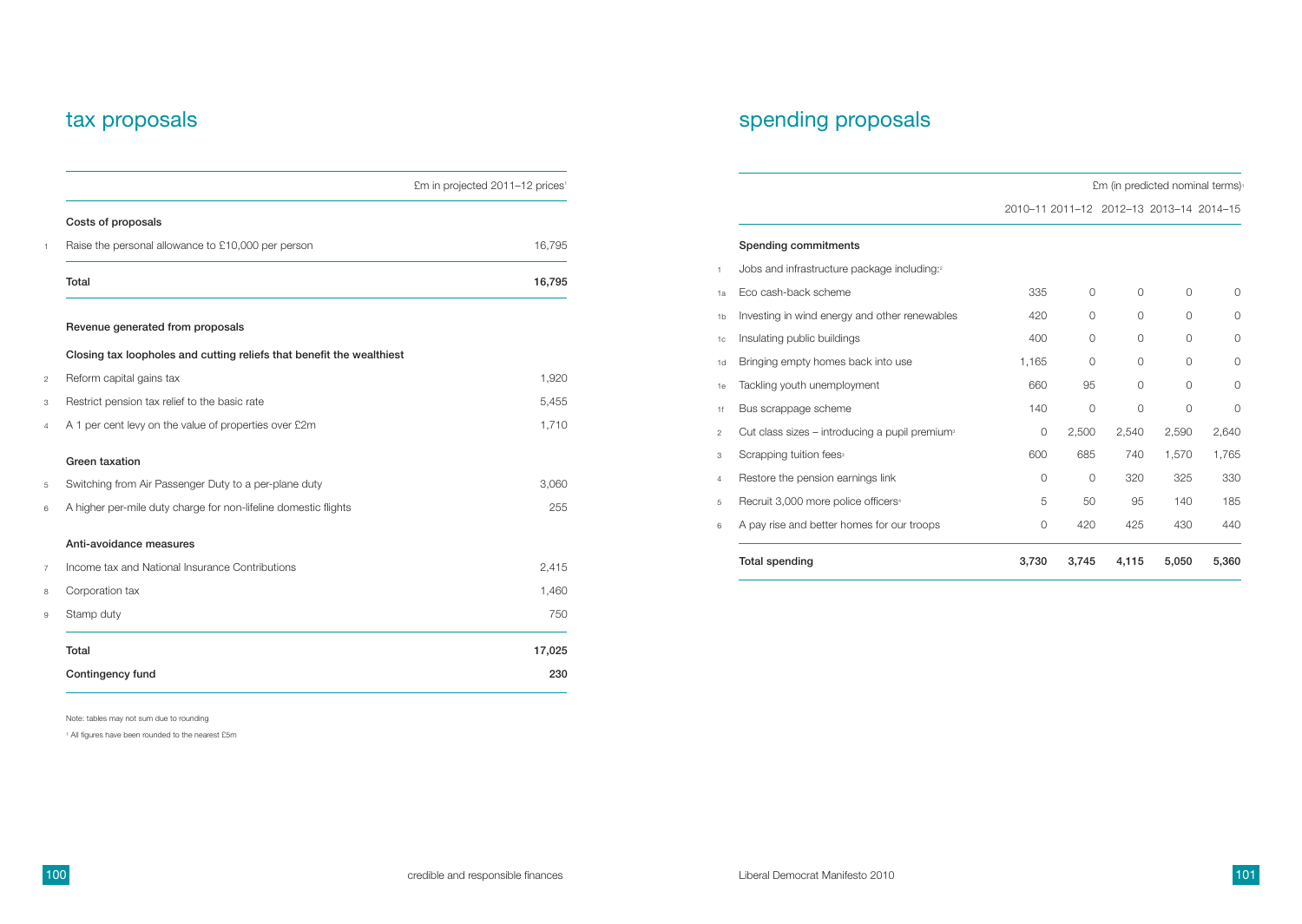# savings proposals

|    |                                                                              |          |                                         |       |       | £m (in predicted nominal terms) <sup>1</sup> |
|----|------------------------------------------------------------------------------|----------|-----------------------------------------|-------|-------|----------------------------------------------|
|    |                                                                              |          | 2010-11 2011-12 2012-13 2013-14 2014-15 |       |       |                                              |
|    | Helping people fairly                                                        |          |                                         |       |       |                                              |
| 7  | Reform tax credits                                                           | 640      | 1,305                                   | 1,300 | 1,310 | 1,315                                        |
| 8  | Reform winter fuel payments                                                  | 300      | 145                                     | 60    | $-15$ | $-70$                                        |
| 9  | Scale back the Homebuy programme                                             | 250      | 255                                     | 260   | 265   | 270                                          |
| 10 | Refocus Train to Gain                                                        | 325      | 335                                     | 340   | 345   | 350                                          |
| 11 | End government contributions to the Child Trust Fund                         | 395      | 545                                     | 555   | 565   | 580                                          |
| 12 | Introduce a levy on bank profits                                             | 2,005    | 2,205                                   | 2,430 | 2,670 | 2,940                                        |
| 13 | Cut Ministry of Defence administration and top brass                         | 0        | 205                                     | 420   | 440   | 460                                          |
| 14 | Cut the economic costs of mental health problems<br>through better treatment | 0        | 425                                     | 500   | 575   | 605                                          |
| 15 | A cash limit on public sector pay rises of £400 for 2 years 5                | 0        | 1,705                                   | 3,460 | 3,525 | 3,600                                        |
|    | Decentralising government                                                    |          |                                         |       |       |                                              |
| 16 | Abolish the Government Offices for the Regions                               | 0        | 90                                      | 90    | 90    | 95                                           |
| 17 | Reform Regional Development Agencies                                         | 0        | 600                                     | 610   | 620   | 635                                          |
| 18 | Cut bureaucracy of local government inspection                               | 0        | 860                                     | 870   | 890   | 905                                          |
| 19 | End top-down education initiatives                                           | 0        | 335                                     | 340   | 350   | 355                                          |
|    | Creating a freer society                                                     |          |                                         |       |       |                                              |
| 20 | Scrap ID cards                                                               | 50       | 80                                      | 110   | 155   | 155                                          |
| 21 | Scrap biometric passports                                                    | 220      | 405                                     | 425   | 400   | 380                                          |
| 22 | Scrap Intercept Modernisation Programme                                      | $\Omega$ | 200                                     | 200   | 200   | 200                                          |
| 23 | Abolish ContactPoint                                                         | 0        | 45                                      | 45    | 50    | 50                                           |
| 24 | Maintain the current school leaving age                                      | 0        | 0                                       | 35    | 35    | 70                                           |

#### £m (in predicted nominal terms)<sup>1</sup>

2010–11 2011–12 2012–13 2013–14 2014–15

|    | Creating a more cost-effective government                    |             |          |        |       |     |
|----|--------------------------------------------------------------|-------------|----------|--------|-------|-----|
| 25 | Commercialise UK Trade and Investment                        | $\Omega$    | 135      | 135    | 140   | 140 |
| 26 | Scrap Eurofighter tranche 3B                                 | $\Omega$    | $\Omega$ | 510    | 510   | 510 |
| 27 | Cut education quangos and administration                     | $\mathbf 0$ | 415      | 410    | 420   | 430 |
| 28 | Prison reform                                                | 0           | 795      | 735    | 675   | 845 |
| 29 | Scrap civil service bonuses                                  | 0           | 155      | 155    | 160   | 160 |
| 30 | Cut use of consultants in the public sector                  | $\circ$     | 180      | 180    | 185   | 190 |
| 31 | Cut quangos across government                                | $\circ$     | 225      | 225    | 230   | 235 |
| 32 | Cut the costs of politics                                    | $\circ$     | 610      | 620    | 635   | 645 |
|    | Net increase in devolved administration budgets <sup>®</sup> |             |          |        |       |     |
| 33 | The Scottish Parliament <sup>7</sup>                         | 240         | -120     | $-120$ | $-30$ | -25 |
| 34 | The National Assembly for Wales                              | 140         | $-15$    | $-15$  | 30    | 40  |

| 35 The Northern Ireland Assembly       | -50 | -45 | $-15$                                  | $-15$ |
|----------------------------------------|-----|-----|----------------------------------------|-------|
| Total savings                          |     |     | 3.730 12.430 15.205 15.435 16.050      |       |
| Net increase in public sector spending |     |     | $-8,680$ $-11,090$ $-10,385$ $-10,685$ |       |

Note: Totals may not sum due to rounding

<sup>1</sup> All figures have been rounded to the nearest £5m

2 The jobs package with the exception of parts 1c and 1e is for England only. Barnett consequences for the remainder are accounted for in lines 33 to 35 3 Costs are for England, Barnett consequences for the devolved administrations are accounted for in lines 33 to 35

4 Costs are for England and Wales only, Barnett consquences for Scotland and Northern Ireland are accounted for in lines 33 and 35

<sup>5</sup> This proposal is an alternative to the Government's proposal to cap public sector pay at 1%

<sup>6</sup> Scottish and Welsh Liberal Democrats have set out their own budget plans for Scotland and Wales

7 As set out in this manifesto, a Liberal Democrat Government would resolve the disputes and anomalies between the UK and Scottish Governments

 over the Registers of Scotland and the Scottish element of the Fossil Fuel Levy, with the consequence of adding up to £250m to the resources controlled by the Scottish Government in 2011–12.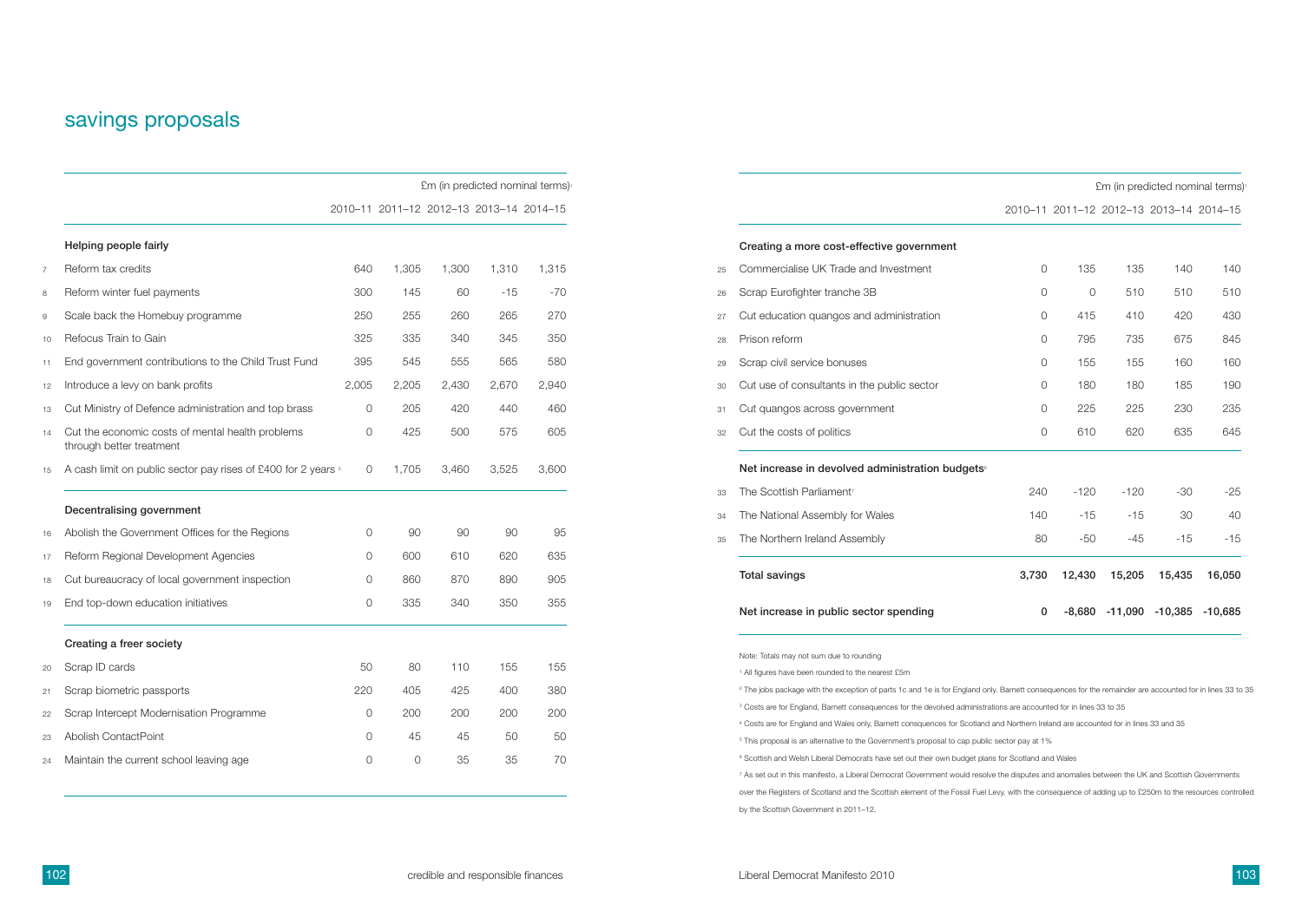# manifesto 2010 index

| A                                  |
|------------------------------------|
| Adult Learning Grant24             |
|                                    |
|                                    |
| Air Passenger Duty 14, 80          |
|                                    |
| Affordable homes 77-78, 83         |
|                                    |
| Animal Protection Commission 55    |
|                                    |
| Apprenticeships24, 39, 51          |
|                                    |
|                                    |
|                                    |
| Aviation 9, 61-62, 79-80           |
| B                                  |
|                                    |
|                                    |
| Banks10, 16, 21-22, 53, 62, 85, 97 |
|                                    |
|                                    |
| Biometric passports16, 94          |
|                                    |
|                                    |
|                                    |
|                                    |
| - Business rates 23, 26, 90        |
| - Business regulation25            |
| - European competition25           |
| C                                  |
|                                    |
| Capital Gains Tax14, 83, 100       |
|                                    |

| Child Trust Funds16, 102                |
|-----------------------------------------|
| Civil liberties 87, 93-94               |
|                                         |
| Class sizes  10, 33-34, 101             |
| Climate change 8, 11, 57-62, 64, 79, 84 |
| Coal-fired power stations59             |
| Common Agricultural Policy (CAP) 66, 84 |
|                                         |
| Community-owned energy schemes28        |
| Competition policy26, 46, 54            |
| Compulsory Retirement Age 52            |
| Constitutional reform 87-92             |
| Consumers 53-54, 62, 66, 84             |
|                                         |
|                                         |
|                                         |
|                                         |
| Creative Enterprise Fund45              |
|                                         |
|                                         |
| Criminal record checking 85             |
|                                         |
|                                         |
| D                                       |
|                                         |
|                                         |
| Deficit reduction 14-17, 96-99          |
|                                         |
|                                         |
|                                         |
| Devolved administrations  92-92, 103    |
|                                         |
|                                         |
|                                         |

| Donations to political parties89           |  |
|--------------------------------------------|--|
|                                            |  |
| E                                          |  |
| Early Years Foundation Scheme35            |  |
| Easy giving accounts 85                    |  |
| Eco Cash-Back 23, 59, 101                  |  |
| Economy 10, 24, 17, 21-30,                 |  |
| 45, 58-60, 83-84, 96-99                    |  |
| Education  10, 24, 33-40, 99, 101          |  |
|                                            |  |
| Educational Standards Authority 35         |  |
| Elected Health Boards 40, 43, 90           |  |
|                                            |  |
| Employment  9, 22-27, 30, 39-40, 51-52,    |  |
| 58-59, 75-76, 84-85, 101                   |  |
| Empty homes 23, 77, 101                    |  |
|                                            |  |
|                                            |  |
| - Efficiency  23, 35, 58-60                |  |
| - Sustainability 23-24, 28, 57-60, 81, 101 |  |
|                                            |  |
| Environment  10-11, 14, 22-24, 26,         |  |
| 8-29, 35, 42, 53-55, 57-63, 64,            |  |
| 66, 77-84, 92-93, 100-101                  |  |
|                                            |  |
| Ethnic minorities 30, 94                   |  |
|                                            |  |
|                                            |  |
|                                            |  |
| Europe 25, 42, 60-61, 65, 66-67, 84, 89    |  |
|                                            |  |
|                                            |  |
| F                                          |  |
|                                            |  |
|                                            |  |
| Families  8, 49-55, 76-77                  |  |

| Fixed-term Parliaments88             |
|--------------------------------------|
| Flexible working30, 50               |
|                                      |
|                                      |
|                                      |
|                                      |
|                                      |
| Freedom of Information78, 88         |
| Further Education Colleges 36, 39    |
| G                                    |
|                                      |
|                                      |
|                                      |
|                                      |
|                                      |
| Green stimulus plan 23, 101          |
|                                      |
| н                                    |
| Health29, 40-44, 58, 63, 90, 98, 102 |
|                                      |
|                                      |
|                                      |
|                                      |
|                                      |
| HomeBuy Schemes16, 102               |
|                                      |
|                                      |
| House of Commons Reform 88           |
| - Public Accounts Committee 17       |
| House of Lords Reform88              |
| Housing 23, 53, 77-78, 81, 83        |
| Human rights 66-68, 93-95            |
| $\blacksquare$                       |
| ID cards16, 72, 94, 102              |
| Immigration 50, 75-76                |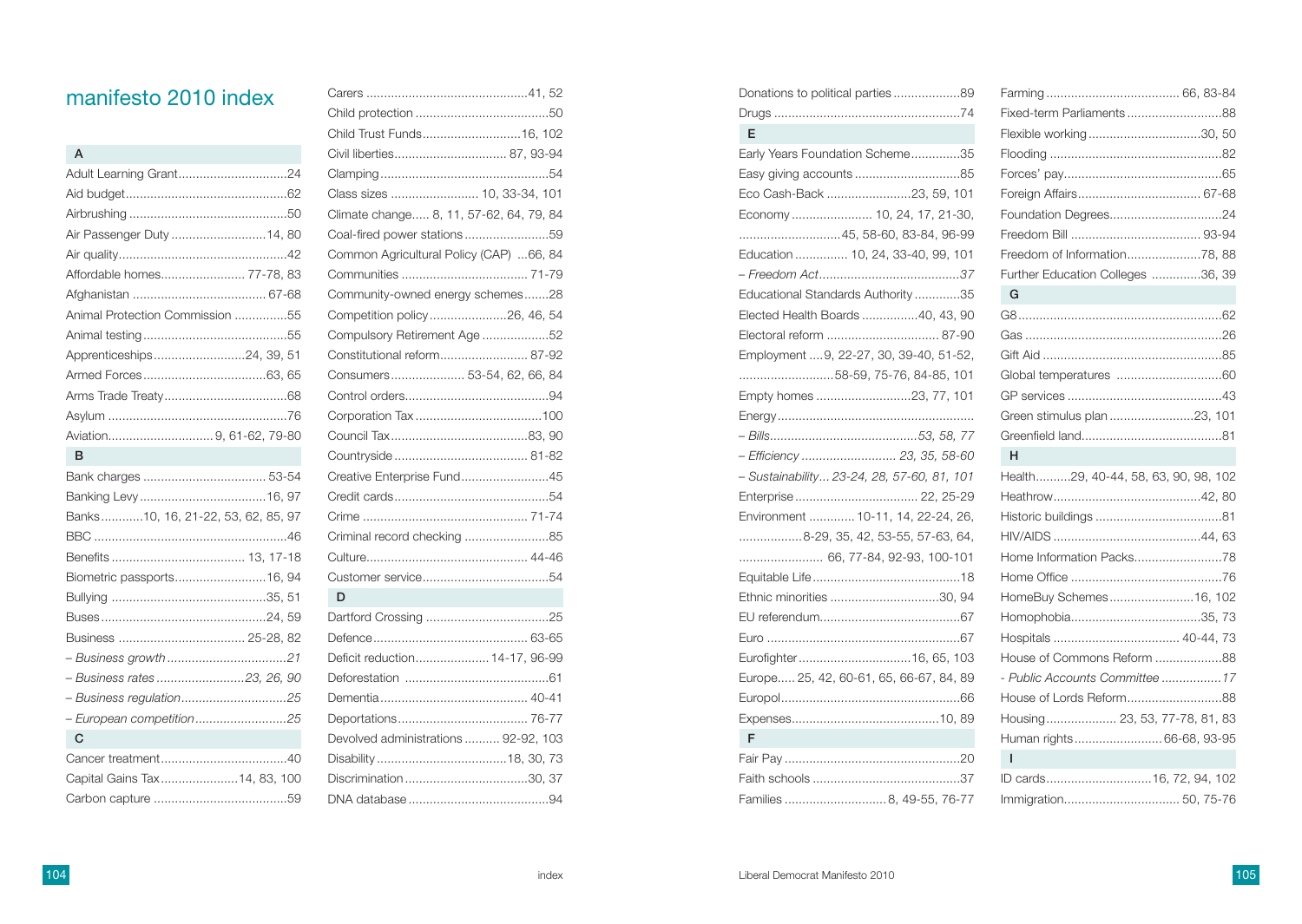| Income Tax  9, 13-14, 49, 90, 100           |
|---------------------------------------------|
| Infrastructure Bank (UKIB) 18, 24-25, 79-80 |
| Infrastructure Planning Commission 81       |
| International development 57, 62-63         |
| International Monetary Fund (IMF)  61-62    |
| Internships (Work Placement Scheme)24       |
|                                             |
| Israeli-Palestinian conflict 68             |
|                                             |
| J                                           |
|                                             |
|                                             |
| 51-52, 58-59, 75-76, 84-85, 101             |
| Job Creation Package 22                     |
|                                             |
| L                                           |
|                                             |
| Legal Supermarket Code83                    |
| Local Enterprise Funds 22                   |
|                                             |
|                                             |
|                                             |
| М                                           |
|                                             |
|                                             |
| Manufacturing 22-28, 59                     |
| Maternity Services 40, 42, 49               |
|                                             |
| Members of European Parliament (MEPs)       |
|                                             |
|                                             |
| Mental health 33, 40-41, 74, 102            |
| Micro-generation 23, 59                     |
|                                             |
| Millennium Development Goals 57, 62         |
| Minimum Curriculum Entitlement36            |
|                                             |

| Ministry of Defence 65, 102             |
|-----------------------------------------|
|                                         |
| Mountain Rescue Services83              |
| N                                       |
| National Audit Office 17                |
| National Border Force75                 |
| National Bursary Scheme39               |
| National Crime Reduction Agency72       |
| National Curriculum 36                  |
| National Grid 23, 58-59                 |
| National Health Service  33, 40-44, 99  |
| National Insurance 97, 100              |
|                                         |
| National museums & galleries 45         |
|                                         |
| National Policing Improvement Agency 72 |
| Neighbourhood Justice Panels17          |
| Network Rail54, 78, 88                  |
|                                         |
|                                         |
|                                         |
|                                         |
| $\circ$                                 |
| Office of Fair Trading (OFT)54          |
| Offshore Wind  23, 58-59                |
|                                         |
| Olympic & Paralympic Games 44           |
| Operating & Finance Review 26           |
|                                         |
| P                                       |
| Parental Leave 49-50                    |
| Pensions13-14, 17-18, 52-53, 100-101    |
| – Citizen's Pension 52-53               |
| - Earnings Link  52-53                  |
| - Pension Credit  17-18, 52-53          |
|                                         |
| - Public Sector Pensions  17, 98-99     |

| Special Educational Needs (SEN) 34             |
|------------------------------------------------|
| Sponsor-Managed Schools 37                     |
|                                                |
|                                                |
|                                                |
| Strategic Security & Defence Review 64-65      |
|                                                |
|                                                |
| 23-24, 28, 58-60, 84, 101                      |
| T.                                             |
|                                                |
| - Business rates 23, 26, 90                    |
| - Capital Gains  14, 83, 100                   |
|                                                |
|                                                |
|                                                |
|                                                |
| Tax Avoidance 14, 62, 100                      |
| Tax Credits 16, 98, 102                        |
|                                                |
|                                                |
|                                                |
|                                                |
| Train Operating Companies 78                   |
|                                                |
| Transport 24, 55, 78-80                        |
| Treasury 10, 24, 17, 21-30, 45,                |
| 58-60, 65, 83-84, 96-99                        |
|                                                |
|                                                |
|                                                |
|                                                |
| - U                                            |
| UK Infrastructure Bank (UKIB) 18, 24-25, 79-80 |
|                                                |
| UN Convention on the Rights of the Child50     |
| UN Environment Programme 61                    |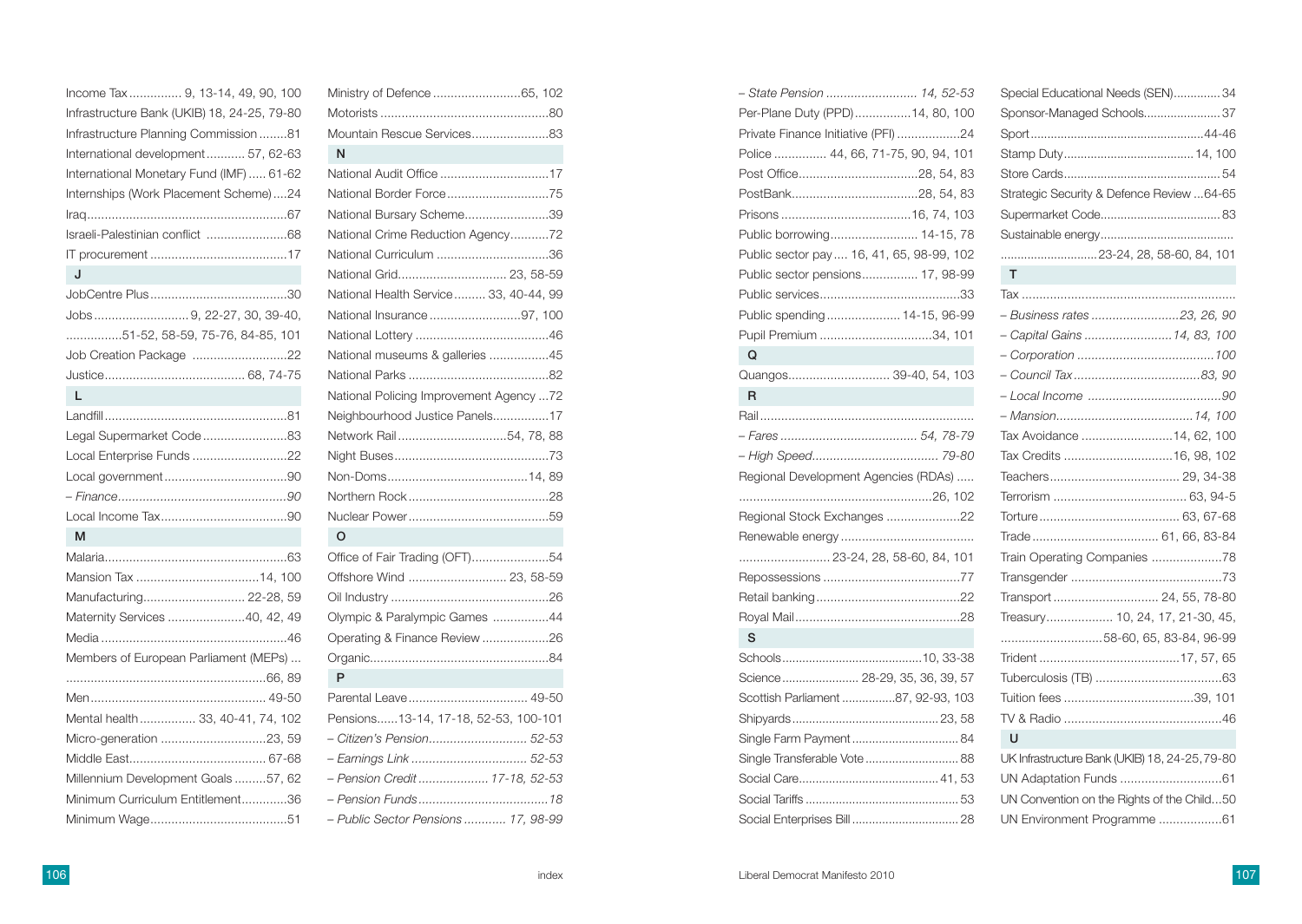| Unemployment 8, 21, 101             |
|-------------------------------------|
| Universal Service Code 54           |
| Universities  29, 38-39             |
| <b>V</b>                            |
|                                     |
| Voluntary Sector  30, 51, 72, 84-85 |
|                                     |
|                                     |
| W                                   |
|                                     |
|                                     |
| Welsh Assembly  87, 92-93, 103      |
|                                     |
|                                     |
| Winter Fuel Payments  18, 49, 102   |
|                                     |
| Work  9, 22-27, 30, 39-40,          |
| 51-52, 58-59, 75-76, 84-85, 101     |
| - Fair Treatment at Work30          |
| - Work Placement Scheme24           |
|                                     |
| World Trade Organisation (WTO)61    |
| Written Constitution 88, 92         |
| $\mathsf{Y}$                        |
| Young People  24, 38, 39, 50-51, 71 |
|                                     |
| Z                                   |
| Zero Carbon Britain 23, 58          |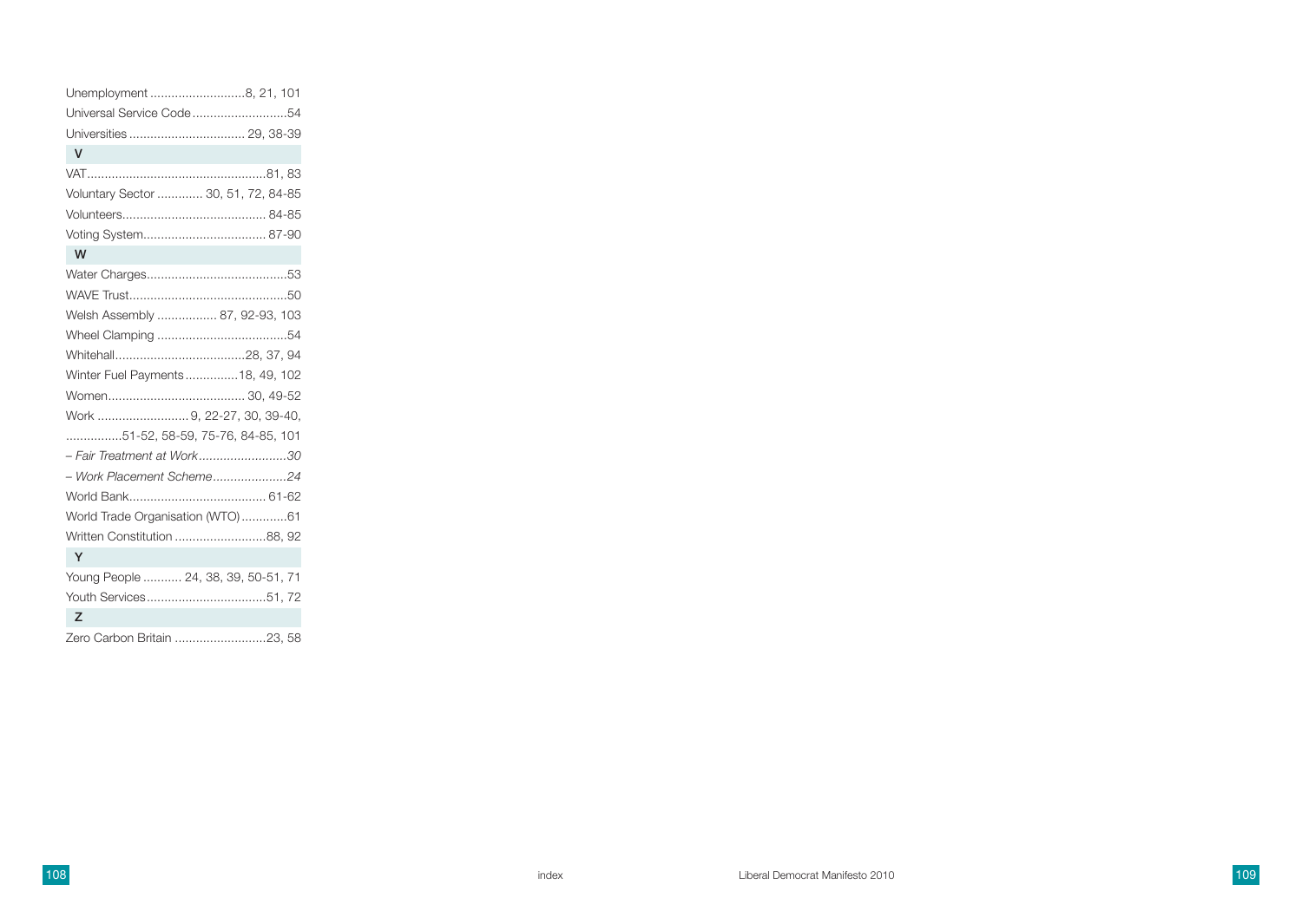#### Liberal Democrat **Manifesto 2010**

Liberal Democrats have championed the devolution of powers to Scotland and Wales, and many decisions made in Westminster now apply to England only. That means that policies in those nations are increasingly different from those in England – reflecting different choices, priorities and circumstances. Our Scottish and Welsh Parties make their own policy on those issues. This document sets out our priorities for a Liberal Democrat Government in Westminster.

Published & promoted by Chris Fox on behalf of the Liberal Democrats, both at 4 Cowley Street, London, SW1P 3NB

Further copies can be obtained from Liberal Democrat Image at www.libdemimage.co.uk and 01252 510005

For information on obtaining copies of this manifesto in alternative formats, please email info@libdems.org.uk or see www.libdems.org.uk/manifesto

Printed by Sarum Colourview Design by www.apda-london.com ISBN: 978-1-907046-19-3 RRP £5.00 (inc. postage and packing)



change that works for you BUILDING A FAIRER BRITAIN